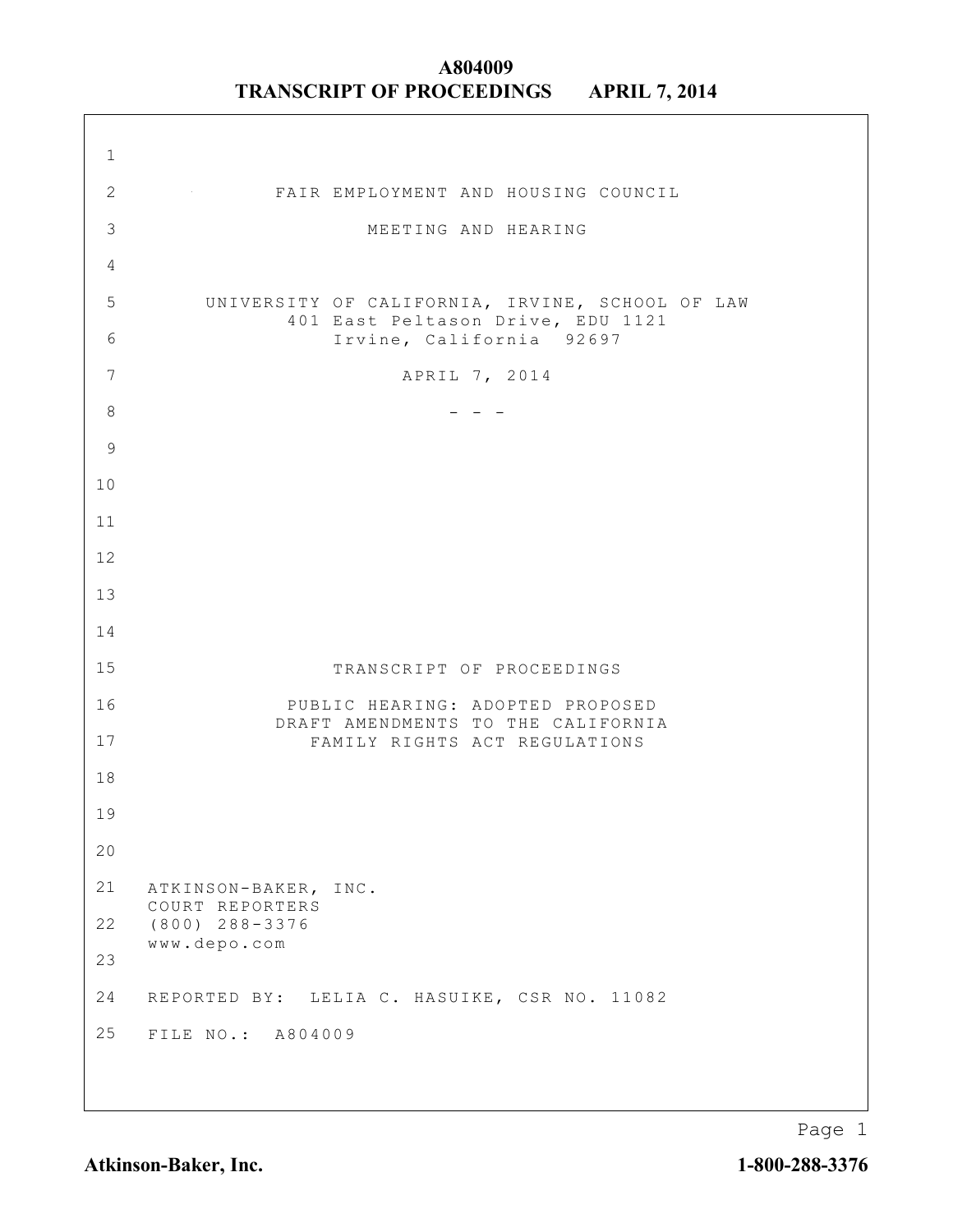| 1<br>2<br>3<br>4<br>5<br>6<br>7<br>8<br>9<br>10<br>11<br>12<br>13<br>14<br>15<br>16 | FAIR EMPLOYMENT AND HOUSING COUNCIL<br>MEETING AND HEARING<br>UNIVERSITY OF CALIFORNIA, IRVINE, SCHOOL OF LAW<br>401 East Peltason Drive, EDU 1121<br>Irvine, California 92697<br>APRIL 7, 2014<br>- - -<br>TRANSCRIPT OF PROCEEDINGS, taken at 401 East<br>Peltason Drive, EDU 1121, Irvine, California, commencing | 1<br>2<br>3<br>4<br>5<br>6<br>7<br>8<br>9<br>10<br>11<br>12<br>13<br>14<br>15<br>16<br>17 | IRVINE, CALIFORNIA; MONDAY, APRIL 7, 2014;<br>10:26 A.M.<br>- - -<br>CHAIRPERSON MANDELBAUM: Thank you,<br>Ms. Billotti.<br>So without further ado, we'll move from our<br>regular meeting portion into the formal notice and<br>comment hearing portion of the meeting. And I<br>understand that we have a court reporter today and we'll<br>be transcribing this meeting.<br>So moving into that section, we are -- we are<br>on the record. The time is approximately 10:27 a.m., on<br>Monday, April 7th. We are here in room EDU1121, the<br>moot courtroom of the University of California, Irvine,<br>School of Law, located at 401 East Peltason Drive<br>Irvine, California. |
|-------------------------------------------------------------------------------------|----------------------------------------------------------------------------------------------------------------------------------------------------------------------------------------------------------------------------------------------------------------------------------------------------------------------|-------------------------------------------------------------------------------------------|---------------------------------------------------------------------------------------------------------------------------------------------------------------------------------------------------------------------------------------------------------------------------------------------------------------------------------------------------------------------------------------------------------------------------------------------------------------------------------------------------------------------------------------------------------------------------------------------------------------------------------------------------------------------------------------|
| 17<br>18<br>19<br>20<br>21<br>22<br>23<br>24<br>25                                  | at 10:26 a.m., Monday, April 7, 2014, before Lelia C.<br>Hasuike, CSR No. 11082.<br>Page 2                                                                                                                                                                                                                           | 18<br>19<br>20<br>21<br>22<br>23<br>24<br>25                                              | My name is Chaya Mandelbaum. I'm the<br>chairperson of the Fair Employment and Housing Council,<br>and joining me today are members of the Fair<br>Employment and Housing Council, Councilmembers<br>Dale Brodsky, Patricia Perez, and Andrew Schneiderman.<br>Ex Officio member and director of the department,<br>Phyllis Cheng, will be joining us later today.<br>Even though we have made initial<br>Page 4                                                                                                                                                                                                                                                                      |
| 1                                                                                   | APPEARANCES:                                                                                                                                                                                                                                                                                                         | 1                                                                                         | introductions, let me again welcome you to this hearing.                                                                                                                                                                                                                                                                                                                                                                                                                                                                                                                                                                                                                              |
| 2                                                                                   | COUNCILMEMBERS PRESENT:                                                                                                                                                                                                                                                                                              | 2                                                                                         | The purpose of this hearing is to receive public comment                                                                                                                                                                                                                                                                                                                                                                                                                                                                                                                                                                                                                              |
| 3                                                                                   | CHAYA MANDELBAUM, CHAIRPERSON                                                                                                                                                                                                                                                                                        | 3                                                                                         | regarding issuance of the amendments to the California                                                                                                                                                                                                                                                                                                                                                                                                                                                                                                                                                                                                                                |
| 4                                                                                   | DALE BRODSKY, COUNCILMEMBER<br>PATRICIA PEREZ, COUNCILMEMBER                                                                                                                                                                                                                                                         | 4                                                                                         | Family Rights Act regulations proposed by the Fair                                                                                                                                                                                                                                                                                                                                                                                                                                                                                                                                                                                                                                    |
|                                                                                     | ANDREW SCHNEIDERMAN, COUNCILMEMBER                                                                                                                                                                                                                                                                                   | 5<br>6                                                                                    | Employment and Housing Council.<br>This rule-making action clarifies mate                                                                                                                                                                                                                                                                                                                                                                                                                                                                                                                                                                                                             |
| 5                                                                                   | PHYLLIS CHENG, DFEH DIRECTOR AND EX OFFICIO MEMBER                                                                                                                                                                                                                                                                   | 7                                                                                         | specific, and where appropriate conforms to relevant                                                                                                                                                                                                                                                                                                                                                                                                                                                                                                                                                                                                                                  |
| 6                                                                                   |                                                                                                                                                                                                                                                                                                                      | 8                                                                                         | federal regulations, existing state regulations                                                                                                                                                                                                                                                                                                                                                                                                                                                                                                                                                                                                                                       |
| 7                                                                                   |                                                                                                                                                                                                                                                                                                                      | 9                                                                                         | interpreting the California Family Rights Act set forth                                                                                                                                                                                                                                                                                                                                                                                                                                                                                                                                                                                                                               |
| 8<br>9                                                                              |                                                                                                                                                                                                                                                                                                                      |                                                                                           |                                                                                                                                                                                                                                                                                                                                                                                                                                                                                                                                                                                                                                                                                       |
| 10                                                                                  |                                                                                                                                                                                                                                                                                                                      | 10                                                                                        | in Government Code Section 1294512.                                                                                                                                                                                                                                                                                                                                                                                                                                                                                                                                                                                                                                                   |
|                                                                                     |                                                                                                                                                                                                                                                                                                                      | 11                                                                                        | CFRA ensures work leave rights for the birth                                                                                                                                                                                                                                                                                                                                                                                                                                                                                                                                                                                                                                          |
| 11                                                                                  |                                                                                                                                                                                                                                                                                                                      |                                                                                           | 12 of a child, for the purposes of bonding, for the                                                                                                                                                                                                                                                                                                                                                                                                                                                                                                                                                                                                                                   |
| 12                                                                                  |                                                                                                                                                                                                                                                                                                                      | 13                                                                                        | placement of a child in an employee's family or adoption                                                                                                                                                                                                                                                                                                                                                                                                                                                                                                                                                                                                                              |
| 13                                                                                  |                                                                                                                                                                                                                                                                                                                      | 14                                                                                        | or foster care, and for the serious health condition of                                                                                                                                                                                                                                                                                                                                                                                                                                                                                                                                                                                                                               |
| 14                                                                                  |                                                                                                                                                                                                                                                                                                                      | 15                                                                                        | an employee's child and their spouse and also for an                                                                                                                                                                                                                                                                                                                                                                                                                                                                                                                                                                                                                                  |
| 15                                                                                  |                                                                                                                                                                                                                                                                                                                      | 16                                                                                        | employee's own serious health condition.                                                                                                                                                                                                                                                                                                                                                                                                                                                                                                                                                                                                                                              |
| 16<br>17                                                                            |                                                                                                                                                                                                                                                                                                                      | 17                                                                                        | The regulations will appear in the California                                                                                                                                                                                                                                                                                                                                                                                                                                                                                                                                                                                                                                         |
| 18                                                                                  |                                                                                                                                                                                                                                                                                                                      | 18<br>19                                                                                  | Code of Regulations, Title II, Sections 11087 through                                                                                                                                                                                                                                                                                                                                                                                                                                                                                                                                                                                                                                 |
| 19                                                                                  |                                                                                                                                                                                                                                                                                                                      | 20                                                                                        | 11097.                                                                                                                                                                                                                                                                                                                                                                                                                                                                                                                                                                                                                                                                                |
| 20                                                                                  |                                                                                                                                                                                                                                                                                                                      | 21                                                                                        | Copies of the proposed amendments to the CFRA<br>regulations are available in the back of the room. For                                                                                                                                                                                                                                                                                                                                                                                                                                                                                                                                                                               |
| 21                                                                                  |                                                                                                                                                                                                                                                                                                                      | 22                                                                                        | those of you who will testify, a binder is available at                                                                                                                                                                                                                                                                                                                                                                                                                                                                                                                                                                                                                               |
| 22                                                                                  |                                                                                                                                                                                                                                                                                                                      | 23                                                                                        | the front of the room that contains a copy of today's                                                                                                                                                                                                                                                                                                                                                                                                                                                                                                                                                                                                                                 |
| 23<br>24                                                                            |                                                                                                                                                                                                                                                                                                                      | 24                                                                                        | hearing notice, the text of the proposed regulations,                                                                                                                                                                                                                                                                                                                                                                                                                                                                                                                                                                                                                                 |
| 25                                                                                  |                                                                                                                                                                                                                                                                                                                      | 25                                                                                        | and the Council's initial statement of reason.                                                                                                                                                                                                                                                                                                                                                                                                                                                                                                                                                                                                                                        |

┑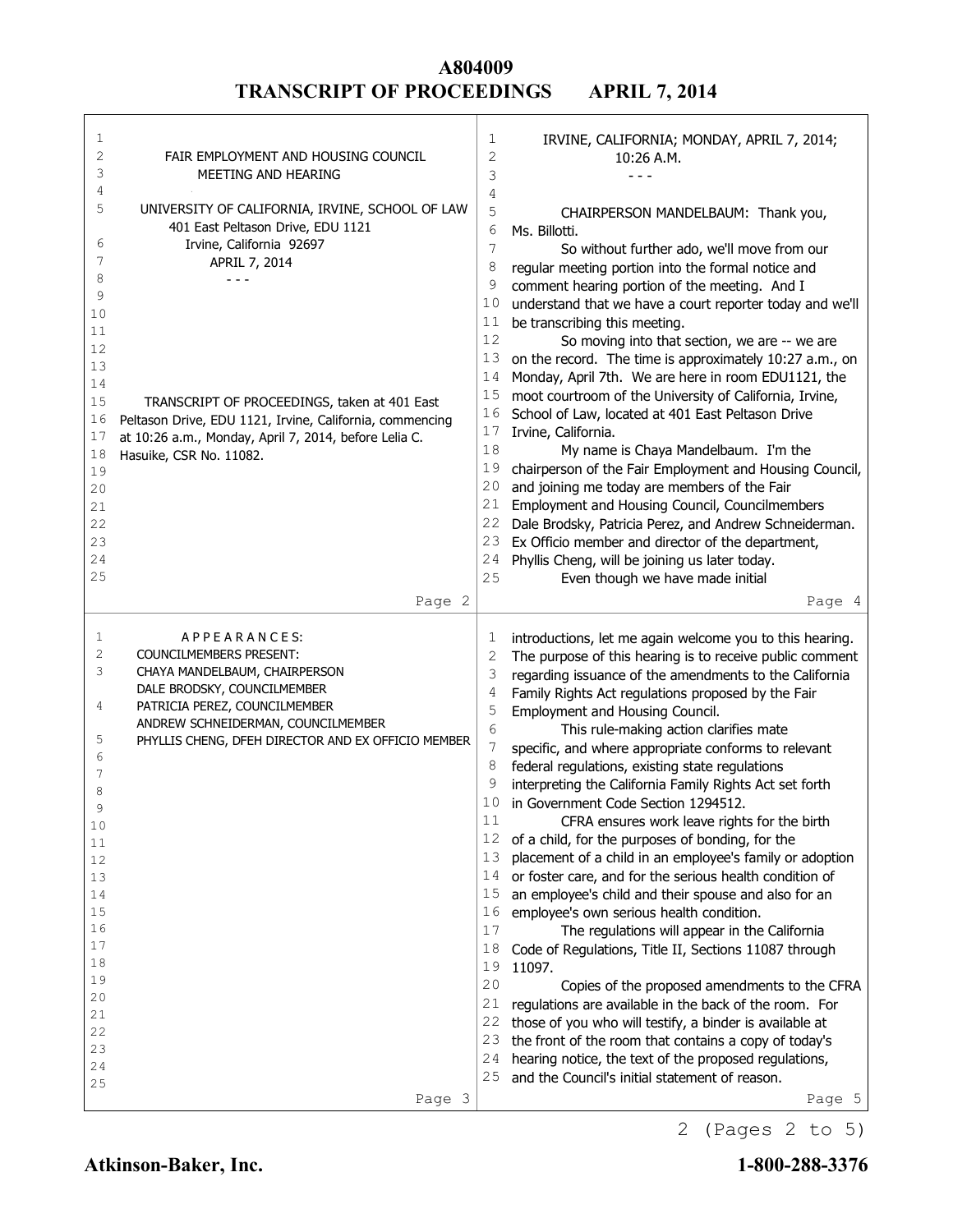| 1            | The binder's available for your use while                                                                         | 1  | also be part of the Council's official rule-making              |
|--------------|-------------------------------------------------------------------------------------------------------------------|----|-----------------------------------------------------------------|
| 2            | testifying only. Please leave it on the podium or table                                                           | 2  | record.                                                         |
| 3            | after you are done.                                                                                               | 3  | Because this hearing is being transcribed, it                   |
| 4            | The text of the Council's proposed                                                                                | 4  | is critical that anyone speaking do so clearly and that         |
| 5            | regulations are also available on the Council's web page                                                          | 5  | only one person speak at a time.                                |
| 6            | at www.dfeh.ca.gov/fehcouncil.htm.                                                                                | 6  | If you have not already done so, please sign                    |
| 7            | The Council is holding this hearing as part                                                                       | 7  | in on the attendance sheet. If you sign in, we will             |
| 8            | of its formal rule-making process. We noticed this                                                                | 8  | know that you were here today and will be able to send          |
| 9            | public hearing more than 45 days ago in the California                                                            | 9  | you a copy of any changes to the proposed amendments to         |
| 10           | Regulatory Notice Register published on February 21st,                                                            | 10 | the CFRA regulations.                                           |
| 11           | 2014, via e-mail sent to more than 7,000 individuals and                                                          | 11 | Also, if you would like to testify, please be                   |
| 12           | stakeholders, and via social media Facebook, LinkedIn,                                                            | 12 | sure you have indicated on the sign-in sheet that you           |
| 13           | and Twitter to more than 800 individuals and                                                                      | 13 | would like to testify so that we may call on you.               |
| 14           | stakeholders on the same date.                                                                                    | 14 | You will not be sworn in when you testify.                      |
| 15           | Pursuant to that notice, we are taking                                                                            | 15 | However, we ask that you come to the front of the room          |
| 16           | testimony today on the proposed amendments to the CFRA                                                            | 16 | so the court reporter can take down your testimony.             |
| 17           | regulations and will take testimony again on June 2nd,                                                            | 17 | Please begin by spelling your name and                          |
| 18           | 2014, starting at 10:00 a.m. at the California Public                                                             | 18 | stating your affiliation. Also, if you are commenting           |
| 19           | Utilities Commission auditorium, which is located at                                                              | 19 | on a specific regulation, please identify the section of        |
| 20           | 505 Van Ness Avenue in San Francisco, California.                                                                 | 20 | the regulation so that we may refer to it while you             |
| 21           | We also will accept written comments on the                                                                       | 21 | speak.                                                          |
| 22           | proposed regulations until 5:00 p.m. on June 2nd, 2014.                                                           | 22 | We will hear testimony until noon when we                       |
| 23           | You may e-mail written comments to the Council at                                                                 | 23 | will take a one-hour break. We will then hear from              |
| 24           | fehcouncil.dfeh.ca.unv. If you prefer, you may instead                                                            | 24 | Dean Chemerinsky at 1:00 p.m. and continue with our             |
| 25           | mail them to the Council care of Phyllis Cheng, at DFEH                                                           | 25 | rule-making until all public comment is complete. We            |
|              | Page 6                                                                                                            |    | Page 8                                                          |
|              |                                                                                                                   |    |                                                                 |
|              |                                                                                                                   |    |                                                                 |
| 1            |                                                                                                                   | 1  |                                                                 |
| $\mathbf{2}$ | Headquarters at 2218 Kausen Drive, Suite 100, in<br>Elk Grove, California 95758.                                  | 2  | will adjourn no later than 4:00 p.m. today.                     |
| 3            | If you brought a written copy of your                                                                             | 3  | Does anyone have any questions on the process                   |
| 4            |                                                                                                                   | 4  | before we get going?                                            |
| 5            | comments, please give it to Annmarie Billotti in the                                                              | 5  | Hearing none, we will -- we are ready to                        |
| 6            | front of the room. You will have -- if you have not                                                               | 6  | begin. And we're going to start with a brief recap from         |
| 7            | brought a written copy of your comments today, we would                                                           | 7  | myself and Councilmember Brodsky, the members of the            |
| 8            | appreciate it if you would provide us a written copy by                                                           | 8  | CFRA regulation subcommittee. We're going to keep this          |
| 9            | 5:00 p.m. on June 2nd, 2014.                                                                                      | 9  | brief because the purpose of today is really to receive         |
| 10           | Anyone who testifies here today or submits                                                                        | 10 | public comment.                                                 |
| TT           | written comments will receive a copy of any changes or<br>amendments the Council makes to its proposed amendments | 11 | For those of you that want a more detailed                      |
| 12           |                                                                                                                   | 12 | version of the Council's deliberations on the CFRA to           |
| 13           | to the CFRA regulations.                                                                                          | 13 | date, I'd encourage you to review the Council's                 |
| 14           | Also, anyone who testifies or submits written                                                                     | 14 | September 16th and December 10th meeting, which are             |
| 15           | comments will have a 15-day period in which to make                                                               | 15 | available on the Council's page of the department's             |
| 16           | written comments on any further changes to the proposed                                                           |    | website.                                                        |
| 17           | amendments to the CFRA regulations.<br>The Council and DFEH staff will consider each                              | 16 | So just a recap briefly of how we got to                        |
| 18           |                                                                                                                   | 17 | where we are today, Councilmember Brodsky and I in              |
| 19           | comment made here today and on June 2nd, as well as all<br>written comments received.                             | 18 | looking at these regulations to craft appropriate               |
|              |                                                                                                                   | 19 | updates started with the administrative procedures, and         |
| 20           | The Council will respond to each comment in                                                                       | 20 | in particular with the pillars that are offered in the          |
| 21           | writing in its final statement of reasons, which will                                                             | 21 | Act that guide the rule-making process and any updates          |
| 22           | become part of the Council's ruling-making record.                                                                | 22 | to them.                                                        |
| 23           | This hearing is being transcribed by a                                                                            | 23 | And the six pillars or prongs are a                             |
| 24           | certified court reporter. The transcript of the hearing                                                           | 24 | necessity, meaning that the need for regulation -- there        |
| 25           | as well as all written comments received here today will<br>Page 7                                                | 25 | is a need for regulation to effectuate the purpose of<br>Page 9 |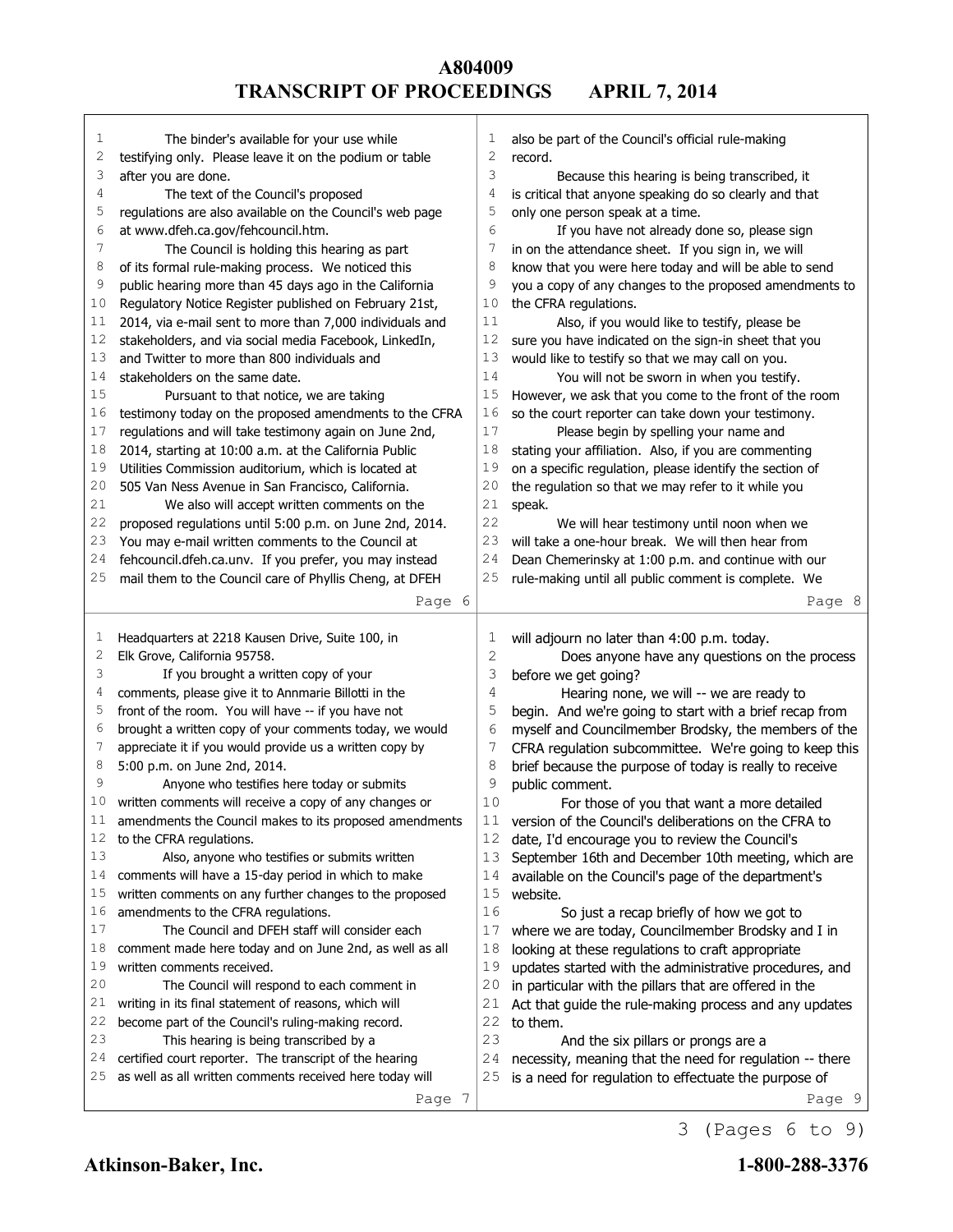| 1<br>2<br>3<br>4<br>5<br>6<br>7<br>8<br>9<br>10<br>11<br>12<br>13<br>14<br>15<br>16<br>17<br>18<br>19<br>20<br>21<br>22<br>23<br>24<br>25 | the statute authority and eventually the statutory<br>authority to make changes to the regulations.<br>Clarity, the regulations obviously need to be<br>crafted so that they will be easily understood by those<br>affected by them. Consistency, meaning it should be in<br>harmony with existing statutes, court decisions, and<br>regulations.<br>And in considering this prong, we are mindful<br>of a couple things, the first being that the California<br>Family Rights Act statute itself was amended. The last<br>regulatory update was in 1995. So in the interim, there<br>was an amendment to the statute itself in 2011 which<br>clarified the prohibition against restraining or<br>interfering with the exercise of rights under the CFRA.<br>There have also been numerous rounds of<br>amendments to the regulations of the Act's federal<br>counterpart, the Family and Medical Leave Act. And<br>those regulations are cross-referenced throughout the<br>regulations and are also referenced in the statute<br>itself.<br>So we took a close look at these regulations<br>to see where incorporation of similar language would<br>help clarify our statute and generate consistency in the<br>manner in which similar provisions are interpreted.<br>In some instances, we are proposing similar<br>Page 10 | 1<br>2<br>3<br>4<br>5<br>6<br>7<br>8<br>9<br>10<br>11<br>12<br>13<br>14<br>15<br>16<br>17<br>18<br>19<br>20<br>21<br>22<br>23<br>24<br>25 | walk through them pretty quickly -- starting in the<br>definitions section, which is 11087, we clarified at<br>(d)(3) who -- where there are multiple legal business<br>entities, who the employer would be for purposes of the<br>responsibility of the CFRA, and also clarified that<br>multiple entities could be subject to the CFRA if they<br>are joint employers or integrated employers.<br>We also clarified the definition of "eligible<br>employee" to include the clarifying definition that work<br>as defined for purposes of meeting the CFRA hours<br>requirements is the California Labor Code definition,<br>not the Federal Fair Labor Standards Act definition.<br>Also, in the statement of reasons, I think we<br>should clarify that even if a CFRA claim is being<br>litigated in federal court, state substantive law would<br>apply. And so it makes sense that a definition of<br>"work" should come from the California Labor Code and<br>not the Fair Labor Standards Act regardless of the<br>venue.<br>We've also clarified that if an employee has<br>an extensive break of service of seven or more years,<br>the past service does not have to be counted by the<br>employer in determining whether the employee has been<br>employed for at least 12 months. There is an exception<br>to that, and that's in the case of military service<br>Page 12 |
|-------------------------------------------------------------------------------------------------------------------------------------------|---------------------------------------------------------------------------------------------------------------------------------------------------------------------------------------------------------------------------------------------------------------------------------------------------------------------------------------------------------------------------------------------------------------------------------------------------------------------------------------------------------------------------------------------------------------------------------------------------------------------------------------------------------------------------------------------------------------------------------------------------------------------------------------------------------------------------------------------------------------------------------------------------------------------------------------------------------------------------------------------------------------------------------------------------------------------------------------------------------------------------------------------------------------------------------------------------------------------------------------------------------------------------------------------------------------------------------|-------------------------------------------------------------------------------------------------------------------------------------------|-----------------------------------------------------------------------------------------------------------------------------------------------------------------------------------------------------------------------------------------------------------------------------------------------------------------------------------------------------------------------------------------------------------------------------------------------------------------------------------------------------------------------------------------------------------------------------------------------------------------------------------------------------------------------------------------------------------------------------------------------------------------------------------------------------------------------------------------------------------------------------------------------------------------------------------------------------------------------------------------------------------------------------------------------------------------------------------------------------------------------------------------------------------------------------------------------------------------------------------------------------------------------------------------------------------------------------------------------------------------------------------------|
| 1<br>2<br>3<br>4<br>5<br>6<br>7<br>8<br>9<br>10<br>11<br>12<br>13<br>14<br>15<br>16<br>17<br>18<br>19<br>20<br>21<br>22<br>23<br>24<br>25 | updates and provisions, and in some instances, we<br>determined that our regulations did not require<br>incorporating similar language. And then finally, in<br>some instances, we elected to speak to the same subject<br>but did so through what we view to be more streamline<br>and clearer language.<br>The final prongs are reference, the statute<br>that the regulations will aid. In this case, obviously<br>that's the California Family Rights Act. And, finally,<br>the nonduplication prong, and that's the notion that<br>regulation shouldn't serve the purpose of duplicating<br>the statute or unnecessarily incorporate statutory<br>language.<br>As the Code itself acknowledges, there's<br>often tension between the prongs of clarity and<br>nonduplication. And where that occurred, we considered<br>it on a case-by-case basis, and in some instances<br>decided to keep or add statutory language because we<br>thought it would aid in clarity, and in other instances,<br>simply referenced the statute, which is obviously the<br>first place someone should look in -- in seeking to<br>understand the California Family Rights Act or any<br>statute.<br>Some of the more significant or noteworthy<br>changes in the updated regulations -- and, again, we'll<br>Page 11                        | 1<br>2<br>3<br>4<br>5<br>6<br>7<br>8<br>9<br>10<br>11<br>12<br>13<br>14<br>15<br>16<br>17<br>18<br>19<br>20<br>21<br>22<br>23<br>24<br>25 | obligations that extend and explain part of the<br>seven-year or more absence.<br>We added a definition of "key employee,"<br>which is (I), that clarifies the statutory reference and<br>later substantive provisions of the regulations and in<br>particular the rules for the highest paid 10 percent of<br>an employer's employee, the special rules governing<br>their rights of return.<br>We added a clarification at $(p)$ to the<br>statute's reference to "reason of the birth of a child"<br>and clarified that that included the expression that's<br>often used by practitioners "baby bonding" and is used<br>throughout the regulation.<br>And finally, in the definitions section,<br>anyway, we updated the definition of "spouse" to include<br>same-sex partners in marriage in light of the U.S.<br>Supreme Court's ruling in Hollingworth vs. Perry, which<br>left intact the District Court's decision in Perry<br>vs. Schwarzenegger, which held that in California,<br>Proposition 8 violated California's equal protection<br>clause.<br>A couple other updates. Clarifications in<br>11089(a) and (b) to an employee's right to reinstatement<br>after using CFRA leave and to his or her rights upon<br>return to work including being able to return to the<br>Page 13                                                                                      |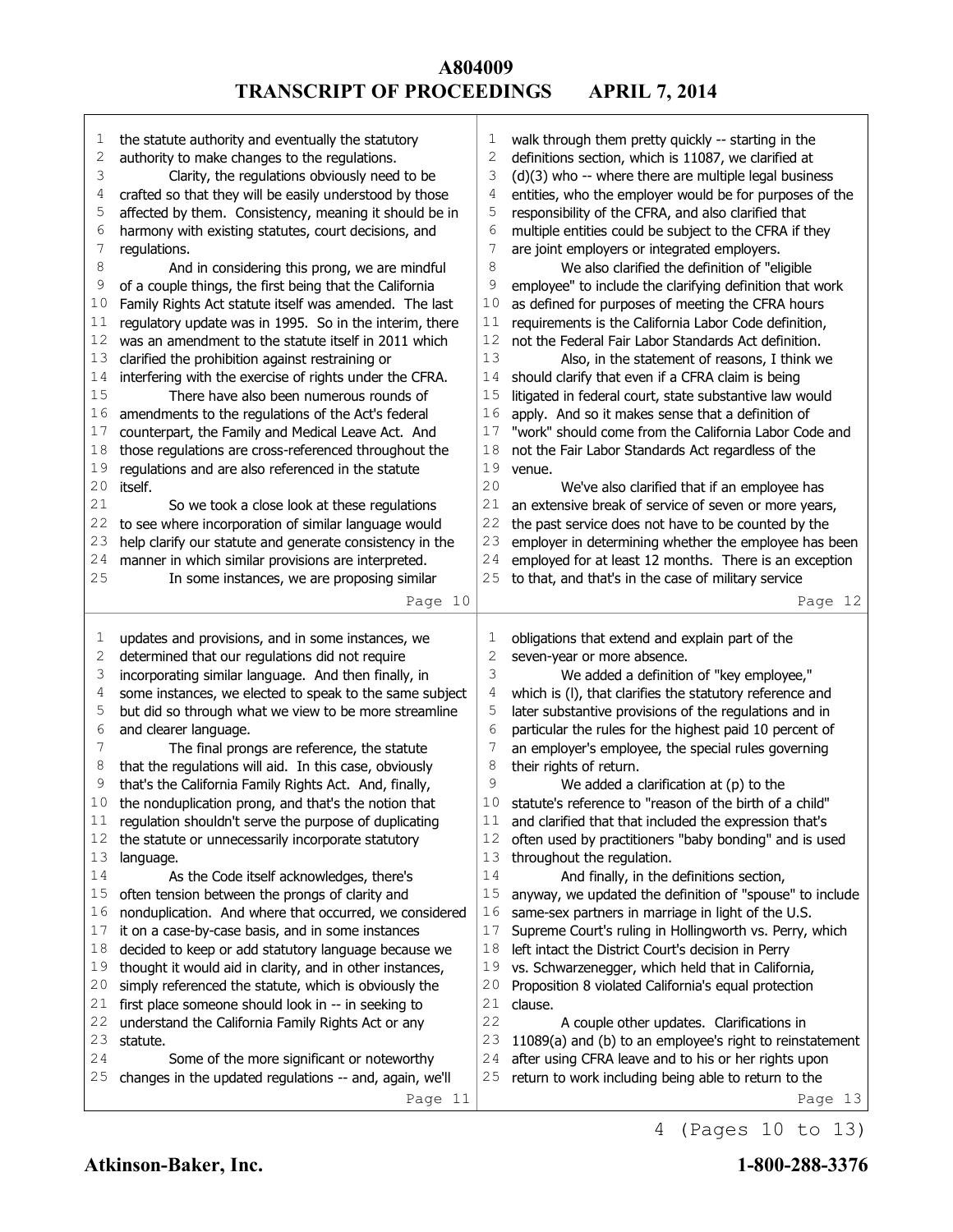| 1           | same position or one that is substantially equivalent.   | 1      | We clarified that with respect to notice that                 |
|-------------|----------------------------------------------------------|--------|---------------------------------------------------------------|
| $\mathbf 2$ | There are a number of clarifications in (c)              | 2      | the employee has to give to the employer, that -- that        |
| 3           | to the narrow reinstatement requirement exceptions under | 3      | the -- that unless an employer waives his employee's          |
| 4           | circumstances for leaves taken by key employees and a    | 4      | obligations, the employee must provide at least verbal        |
| 5           | clarification that an employee must be offered the       | 5      | notice.                                                       |
| 6           | opportunity to return to work early if an employee       | 6      | We also clarified that if there's any                         |
| 7           | intends to invoke the key-employee exception.            | 7      | ambiguity, the employer should inquire further of the         |
| 8           | There's a provision in (3) that if an                    | 8      | employer -- employee -- sorry -- if necessary to              |
| 9           | employee obtains CFRA fraudulently, they are not         | 9      | determine whether the employee is requesting CFRA leave       |
| 10          | entitled to the protections afforded by the California   | 10     | and to obtain necessary information concerning the            |
| 11          | Family Rights Act. However, to invoke this exception to  | 11     | leave, such as the commencement date, the expected            |
| 12          | the underlying return-to-work requirement, it is an      | 12     | duration, and other pertinent information.                    |
| 13          | employer's burden to prove that the CFRA was             | 13     | And we also -- on that aspect of an                           |
| 14          | fraudulently obtained.                                   | 14     | employee's rights and obligations, that an employer may       |
| 15          | We also addressed at $11090(e)(3)$ the scenario          | 15     | not retroactively designate as CFRA leave a leave that        |
| 16          | of incremental use of CFRA leave in the context where -- | 16     | an employee's taken as CFRA leave after the employee's        |
| 17          | a workplace where taking a part-day leave renders it     | 17     | returned without the employee's consent.                      |
| 18          | physically impossible to return to work and complete a   | 18     | So together those provisions balance, we                      |
| 19          | shift.                                                   | 19     | believe, the employer's obligations to provide CFRA           |
| 20          | In this provision, we adopted essentially                | 20     | leave, at the same time recognizing that an employee may      |
| 21          | something along the lines of the FMLA's clarification,   | 21     | not want to designate every leave that is taken as CFRA       |
| 22          | meaning that if it's physically impossible for an        | 22     | leave.                                                        |
| 23          | employee to take -- to use CFRA leave incrementally and  | 23     | Moving on to 11092, which is the terms of the                 |
| 24          | return to work and be able to complete their shift, that | 24     | CFRA leave, one of the important pieces that we               |
| 25          | the entire shift will qualify as used CFRA leave.        | 25     | clarified is in $(c)(2)$ having to do with the provision      |
|             | Page 14                                                  |        | Page 16                                                       |
|             |                                                          |        |                                                               |
|             |                                                          |        |                                                               |
| 1           | However, we added some explicit clarification            | 1      | of health benefits. And what we clarified there is that       |
| 2           | to that that is not in the FMLA, and that's that this is | 2      | if an employee takes pregnancy disability leave, that         |
| 3           | only the case where it is truly physically impossible.   | 3      | that does not -- well, I'm going to read the section          |
| 4           | If there are -- for example -- the example that's        | 4      | because I think it's worthwhile reading.                      |
| 5           | typically used is something like an airplane that you -- | 5      | "As section 11044(c) of the Council's                         |
| 6           | if the airplane has taken off, it renders it fairly      | 6      | pregnancy disability regulations state, 'The time that        |
| 7           | difficult to return from your CFRA intermittent leave    | 7      | an employer maintains and pays for group health coverage      |
| 8           | and complete your shift. So in that scenario, the        | 8      | during pregnancy disability leave shall not be used to        |
| 9           | entire shift would be used CFRA leave.                   | 9      | meet an employer's obligation to pay for 12 weeks of          |
| 10          | However, if there are tasks, such as                     | 10     | group insurance coverage -- health coverage during leave      |
| 11          | administrative tasks, that an employee -- is part of the | 11     | taken under CFRA. This shall be true even where an            |
| 12          | employee's responsibilities and that they can complete   | 12     | employer designates pregnancy disability leave as family      |
| 13          | later that day, then that wouldn't trigger a physical    | 13     | and medical leave under FMLA. The entitlements to             |
| 14          | impossibility. It has to truly be physically             | 14     | employer-paid group health coverage through pregnancy         |
| 15          | impossible.                                              | 15     | disability leave and during CFRA are two separate and         |
| 16          | We also made clear at Subsection (4) that                | 16     | distinct entitlements.""                                      |
| 17          | employers can make part-day deductions from the salaries | 17     | So we reiterate that in the CFRA regs to make                 |
| 18          | of exempt employees who use intermittent CFRA leave, but | 18     | it abundantly clear that there are two times -- two           |
| 19          | only under the circumstances where such part-day         | 19     | kinds of leaves during which the employer is obligated        |
| 20          | deductions are otherwise allowable under California      | 20     | by FEHA to keep an employee on health benefits.               |
| 21          | Labor Code and Industrial Welfare Commission Wage        | 21     | And the reference to FMLA, I should note that                 |
| 22          | Orders.                                                  | $2\,2$ | under FMLA -- and this is -- happens in states that           |
| 23          | COUNCILMEMBER BRODSKY: And I'm going to pick             | 23     | don't have pregnancy laws as California does -- FMLA          |
| 24          | up from there. And we're now at 11091, if anyone is      | 24     | leave can be used by a -- for pregnancy-related               |
| 25          | following the regulations.<br>Page 15                    | 25     | conditions. Not so in California because we have a<br>Page 17 |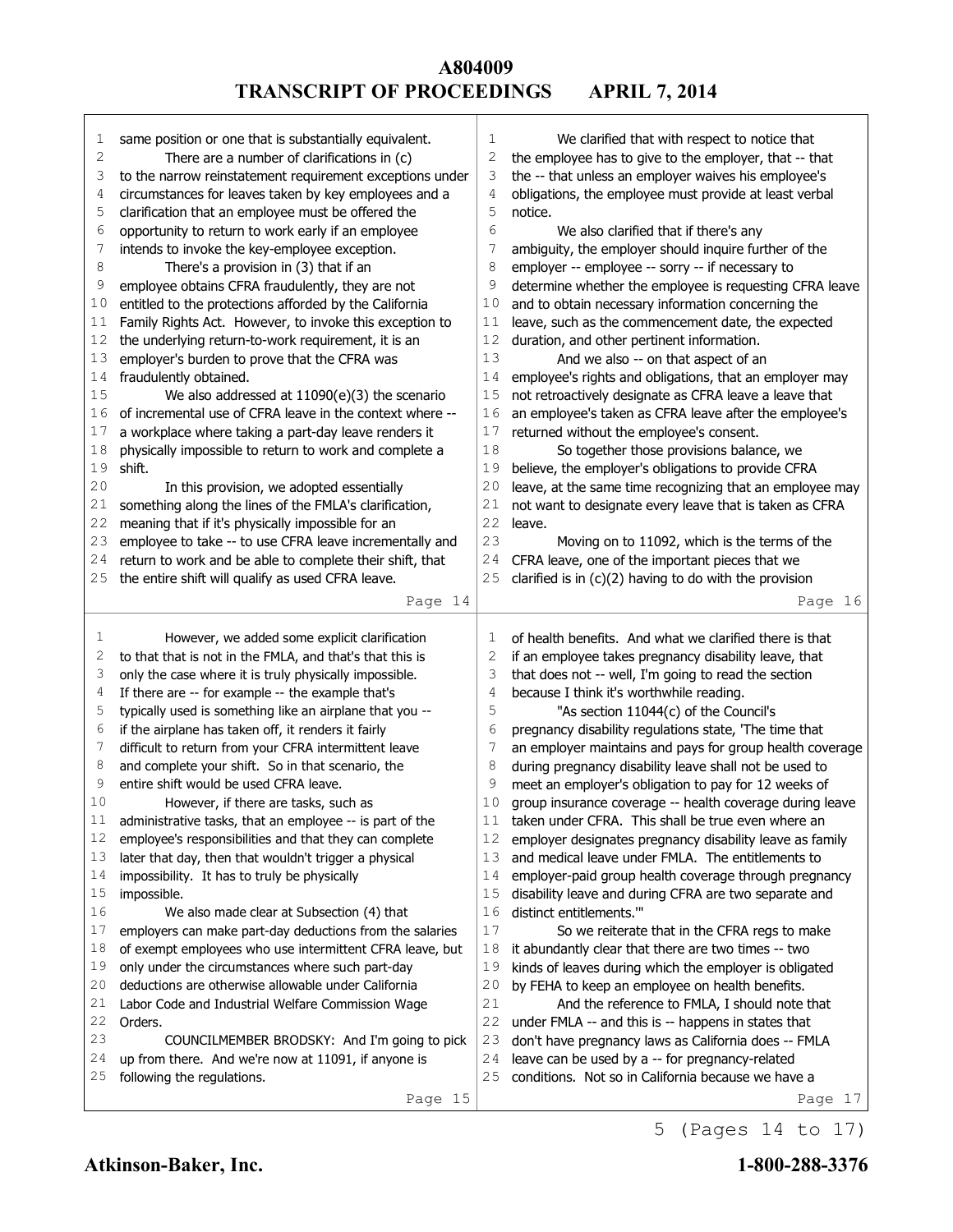| 1  | separate statute that governs pregnancy. So that's why   | 1              | and this is the employers that the statute requires      |
|----|----------------------------------------------------------|----------------|----------------------------------------------------------|
| 2  | in California, the period of time during which an        | $\overline{c}$ | posting -- so "long as it's posted in a --               |
| 3  | employer may be obligated to keep the employee on group  | 3              | electronically in a conspicuous place or places where    |
| 4  | health insurance may be seven months, 12 -- 12 weeks     | 4              | employees would tend to view it in the workplace."       |
| 5  | plus four months. So we clarified that point.            | 5              | So in order to fulfill that requirement                  |
| 6  | We -- I'm just going to go to the highlights.            | 6              | electronically, the employer would have to have          |
| 7  | We made some changes that -- some of which, as Chaya     | 7              | computers available to workers in the workplace. It's    |
| 8  | mentioned in the beginning, are very close to what FMLA  | 8              | not enough to say, "Oh, you can look at it in the        |
| 9  | has, but we wanted to make sure that they were stated in | 9              | library" or, you know, "Just go home."                   |
| 10 | the context of our own laws.                             | 10             | The other thing we clarified is for                      |
| 11 | But I do want to go to -- let's see. This                | 11             | non-English speaking workforce in terms of posting, that |
| 12 | is -- let me go back to where it starts. 11092(e)(1).    | 12             | an "employer whose workforce at any facility or          |
| 13 | We clarified that "CFRA leave shall not constitute a     | 13             | establishment contains 10 percent or more of persons who |
| 14 | break in service or cause the employee to lose           | 14             | speak a language other than English as their primary     |
| 15 | seniority, even if other paid or unpaid leave            | 15             | language shall translate the notice into every language  |
| 16 | constitutes a break in service for purposes of           | 16             | that is spoken by at least 10 percent of the workforce." |
| 17 | establishing longevity or seniority, or for layoff,      | 17             | And we then -- in terms of we wanted to                  |
| 18 | recall, promotion, job assignment, or seniority-related  | 18             | reflect -- we had to change the notice -- the text of    |
| 19 | benefits."                                               | 19             | the notice that employers have been posting to reflect   |
| 20 | So while an employee is on CFRA, when he or              | 20             | that there is a slight difference between a pregnancy    |
| 21 | she comes back to work from CFRA leave, they cannot be   | 21             | disability leave and CFRA in terms of both acts or both  |
| 22 | in a worse situation than they would have been when they | 22             | leaves contain a guarantee of reinstatement. So we       |
| 23 | started, even if the employer has reduced -- has changed | 23             | clarified in the notice that for pregnancy disability,   |
| 24 | something to negatively impact seniority. That cannot    | 24             | the guarantee of reinstatement is to the same position,  |
| 25 | happen as a result of someone being on CFRA.             | 25             | and for CFRA it is at the same or comparable position at |
|    | Page 18                                                  |                | Page 20                                                  |
|    |                                                          |                |                                                          |
|    |                                                          |                |                                                          |
| 1  | Jumping to 11093 -- 11093(c), again, we                  | 1              | the end of the leave. And that, of course, reflects the  |
| 2  | wanted to make sure that the regulations are clear about | 2              | differences in the statutory language.                   |
| 3  | the dovetailing of CFRA and pregnancy leave so that      | 3              | So I think those are the highlights as we've             |
| 4  | someone may -- in number (1) we say, "No employer shall  | 4              | summarized them, and we would now --                     |
| 5  | be required to provide more CFRA leave than the amount   | 5              | Well, you want to -- you want to jump back               |
| 6  | to which the employee is otherwise entitled, but this    | 6              | and $-$                                                  |
| 7  | does not excuse the employer's other obligations under   | $\overline{7}$ | CHAIRPERSON MANDELBAUM: Sure. Well, thank                |
| 8  | the FEHA, such as the obligation to provide reasonable   | 8              | you -- thank you, Councilmember Brodsky, having provided |
| 9  | accommodation under the disability provisions where      | 9              | that recap.                                              |
| 10 | applicable."                                             | 10             | And, again, if people would like more details            |
| 11 | So, for example, someone might have taken                | $11$           | on the deliberation that resulted in these draft         |
| 12 | CFRA leave, might have used pregnancy leave, and still   | 12             | amendments, I encourage you, again, to look at the       |
| 13 | may be disabled. And then the -- and then the            | 13             | footage available on the website from the September 16th |
| 14 | disability provisions of the Act would be triggered. So  | 14             | and December 10th meeting.                               |
| 15 | nothing in CFRA undoes that.                             | 15             | But having provided that recap of our                    |
| 16 | In 11094, we added language to reflect the               | 16             | deliberations and the end result of those deliberations, |
| 17 | amendment to the Act that included noninterference or    | 17             | we're ready to begin public comment. So for those who    |
| 18 | retaliation, which I believe was in 2011.                | 18             | wish to provide public comment, now is a good time to do |
| 19 | Is that when that --                                     | 19             | SO.                                                      |
| 20 | And so the previous regulations didn't have              | 20             | You can use the podium and microphone here.              |
| 21 | that. The language that we adopted -- or we proposed, I  | 21             | And since we have a court reporter, please start by      |
| 22 | should say -- because nothing has been adopted -- pretty | 22             | spelling your name and providing your affiliation.       |
| 23 | much mirrors FMLA.                                       | 23             | COUNCILMEMBER BRODSKY: And also, if you                  |
| 24 | And at 11095, we clarified that the posting              | 24             | could be sure to mention the sections that you're going  |
| 25 | of notices may be done electronically so long as it --   | 25             | to be talking to, that will be very helpful for us in    |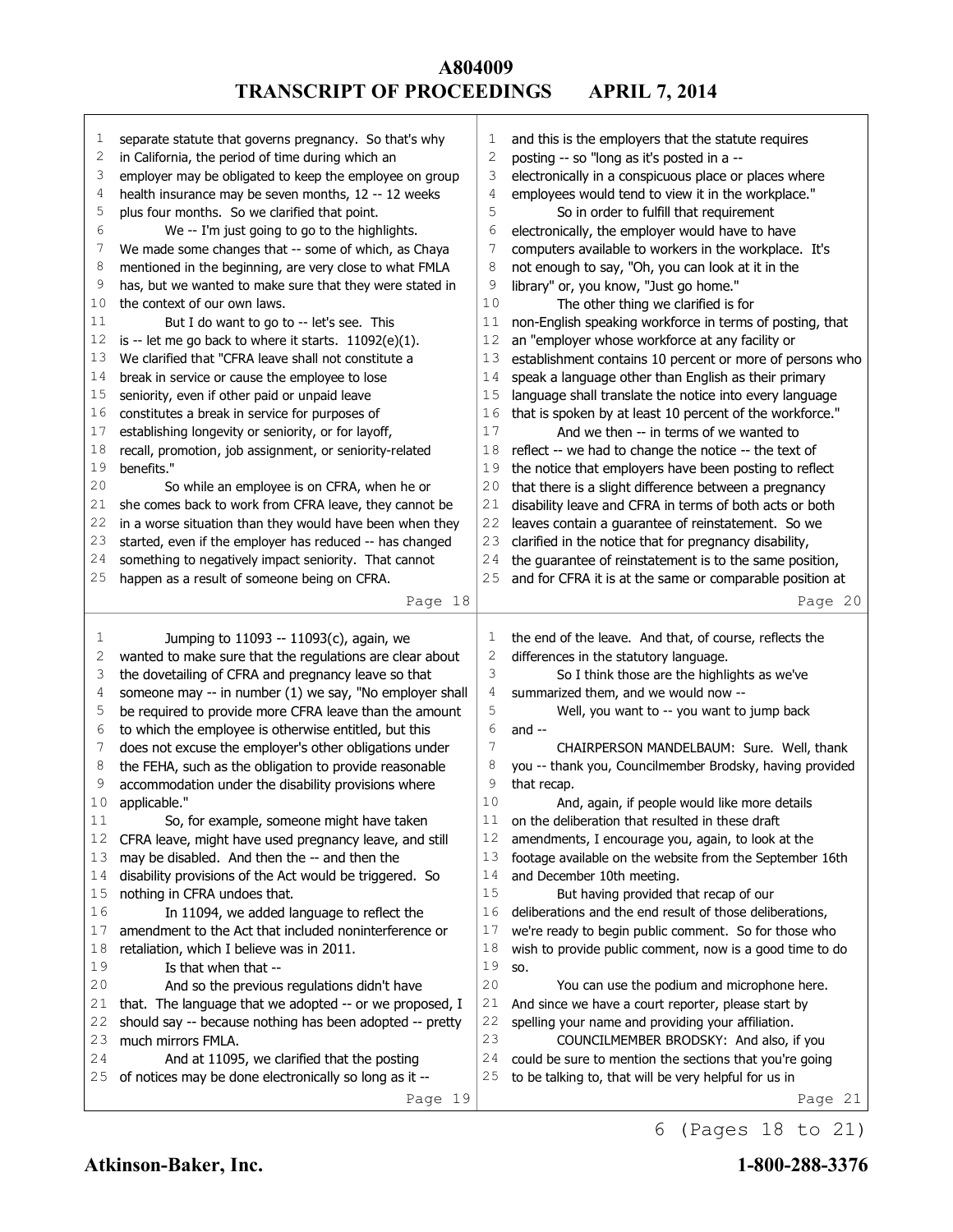| 1                 | terms of following the discussion.                                                                                  | $\mathbf{1}$        | But the second way that the regulations can                                                                   |
|-------------------|---------------------------------------------------------------------------------------------------------------------|---------------------|---------------------------------------------------------------------------------------------------------------|
| 2                 | MR. SANSANOWICZ: Good morning.                                                                                      | 2                   | be helpful from our perspective is to provide clarity                                                         |
| 3                 | CHAIRPERSON MANDELBAUM: Good morning.                                                                               | 3                   | for the judges, for the court in two ways: One, also to                                                       |
| 4                 | MR. SANSANOWICZ: My name is Leonard                                                                                 | 4                   | help educate the courts as to how the law is to be                                                            |
| 5                 | Sansanowicz. That's L-e-o-n-a-r-d, last name "S," as in                                                             | 5                   | applied; but secondly, at trial. And, again, with the                                                         |
| 6                 | Sam, a-n, like Nancy, s-a-n again o-w-i-c, like Charles,                                                            | 6                   | thought and concern of the layperson, these regulations                                                       |
| 7                 | "Z," like zebra. I am an attorney with the Feldman Law                                                              | 7                   | often are -- make their way into special jury                                                                 |
| 8                 | Firm, and I'm here on behalf of the California                                                                      | 8                   | instructions, which are then used to help the jurors                                                          |
| 9                 | Employment Lawyers Association, or CELA, which is the                                                               | 9                   | determine the outcome of the case and resolve the                                                             |
| 10                | largest plaintiffs' bar in employment law in the State                                                              | 10                  | dispute. These special jury instructions have to be                                                           |
| 11                | of California.                                                                                                      | 11                  | vetted by judges. That means that they're already                                                             |
| 12                | I just want to -- I want to thank the Council                                                                       | 12                  | approved by judges as being helpful to jurors.                                                                |
| 13                | for allowing me the time to speak. I will start by                                                                  | 13                  | So from CELA's perspective, it's very                                                                         |
| 14                | saying that CELA does not have a full set of written                                                                | 14                  | important that the regulations be as clear as possible,                                                       |
| 15                | comments at this time but will prior to the                                                                         | 15                  | that they contain enough language from the statutes,                                                          |
| 16                | January 2nd -- the June 2nd meeting.                                                                                | 16                  | that the intent of the statute is clear in the                                                                |
| $17$              | But I want to address one issue in                                                                                  | 17                  | regulations as well because the regulations are used for                                                      |
| $1\,8$            | particular, and that is the concern of nonduplication                                                               | 18                  | a variety of purposes.                                                                                        |
| 19                | and why CELA has an interest in that generally.                                                                     | 19                  | Thank you.                                                                                                    |
| 20                | Under the Administrative Procedures Act, of                                                                         | 20                  | CHAIRPERSON MANDELBAUM: Thank you.                                                                            |
| 21                | course, Government Code Sections 11349, et seq., the --                                                             | 21                  | Appreciate that. As I mentioned at the outset, this is                                                        |
| 22                | any agency has six parameters that it has to abide by.                                                              | 22                  | something we wrestled with. The two sort of competing                                                         |
| 23                | New regulations have to satisfy necessity, authority,                                                               | 23                  | prongs are prongs that often have tension, obviously the                                                      |
| 24<br>25          | clarity, consistency, reference, and nonduplication.                                                                | 24                  | clarity and the nonduplication prongs, and I would be                                                         |
|                   | The statute itself says that the purpose of                                                                         | 25                  | curious to know, since we wrestled with this on kind of                                                       |
|                   | Page 22                                                                                                             |                     | Page 24                                                                                                       |
|                   |                                                                                                                     |                     |                                                                                                               |
|                   |                                                                                                                     |                     |                                                                                                               |
| 1                 | not duplicating is just to not overlap or provide a                                                                 | 1<br>$\overline{c}$ | a case-by-case basis, whether you have it today or                                                            |
| $\mathbf{2}$<br>3 | duplicate copy of the statute in the regulations. Our                                                               | 3                   | perhaps CELA can provide it in the written comments as                                                        |
| $\overline{4}$    | concern as practitioners is that removing all language                                                              | 4                   | to which specific either change/modifications in the<br>proposed regulations you think the statutory language |
| 5                 | of the statute from the regulations and merely providing<br>links to the statutes will create confusion and will in | 5                   | shouldn't have been removed or, affirmatively, where the                                                      |
| 6                 | fact obstruct the clarity prong that is required under                                                              | 6                   | statute -- statute's text would be helpful even if it                                                         |
| 7                 | the APA.                                                                                                            | 7                   | wasn't there in the previous 1995 regulations.                                                                |
| 8                 | Here's why: The -- the regulations are used                                                                         | 8                   | I think this would be helpful to hear more                                                                    |
| 9                 | by many people, including laypeople. Human resources                                                                | 9                   | about specifically which ones you think are best served                                                       |
| 10                | personnel, they are looking to the regulations for                                                                  | 10                  | by each erring on the side of clarity rather than                                                             |
| 11                | guidance. And the reason why CELA takes such an active                                                              | 11                  | nonduplication. Because it is one we wrestled with on a                                                       |
| 12                | interest in these regulations is that these regulations                                                             | 12                  | case-by-case basis.                                                                                           |
| 13                | can help to ensure compliance. Because if a layperson                                                               | 13                  | MR. SANSANOWICZ: And, Councilmember                                                                           |
| 14                | can understand what the law is, they will follow it.                                                                | 14                  | Mandelbaum, I appreciate the opportunity, and I agree                                                         |
| 15                | It also can eliminate or reduce disputes, and                                                                       | 15                  | with you, and I will defer to the written comments and                                                        |
| 16                | it can lower litigation in general because people will                                                              | 16                  | not address that at this time.                                                                                |
| 17                | have clarity. That will help to ease the burden on the                                                              | 17                  | I can guarantee you -- I can promise you that                                                                 |
| 18                | courts.                                                                                                             | 18                  | the written comments will be comprehensive and will                                                           |
| 19                | It will ensure that the law is applied                                                                              | 19                  | address every single issue that I'm sure the Council has                                                      |
| 20                | correctly, and when there are disputes, the regulations,                                                            | 20                  | tackled with great enthusiasm. So I, too, am looking                                                          |
| 21                | if they do provide clarity, can be very helpful in                                                                  | 21                  | forward to the written comments.                                                                              |
| 22                | resolving those disputes in two ways. One, in                                                                       | 22                  | CHAIRPERSON MANDELBAUM: Thank you.                                                                            |
| 23                | mediation. We go to mediation, we can educate the                                                                   | 23                  | COUNCILMEMBER BRODSKY: Thank you very much.                                                                   |
| 24                | mediator and say, "These are the regulations. This is                                                               | 24                  | MR. SANSANOWICZ: All right. Thank you all.                                                                    |
| 25                | how the law is intended to be applied."<br>Page 23                                                                  | 25                  | COUNCILMEMBER PEREZ: Can I just say one<br>Page 25                                                            |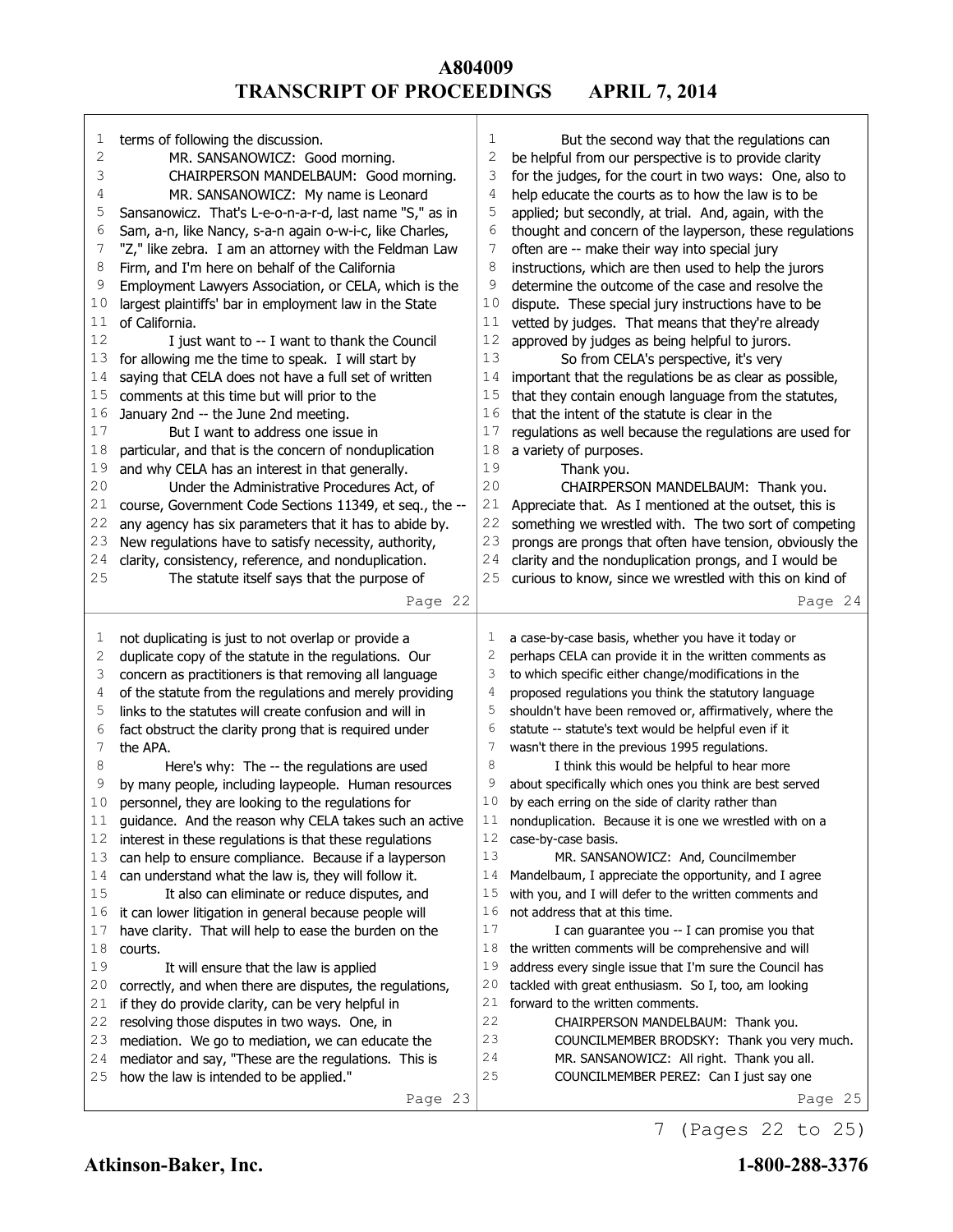| 1              | thing? I have one -- since we're all making requests     | 1            | it has to do with real legitimate interpersonal          |
|----------------|----------------------------------------------------------|--------------|----------------------------------------------------------|
| $\overline{c}$ | now.                                                     | 2            | interaction or a leave that has to be taken. And they    |
| 3              | For CELA and frankly for anyone else who is              | 3            | don't know the parameters, and they don't understand the |
| 4              | making public comments, I appreciate and agree with what | 4            | leave laws. And quite frankly, there's a lot of          |
| 5              | you're saying in terms of the purpose, and I agree with  | 5            | attorneys and judges who don't know the leave laws       |
| 6              | Chairman Mandelbaum that it is sometimes a struggle      | 6            | either.                                                  |
| 7              | between those two competing -- subject competing         | 7            | So while I started by saying it would be                 |
| 8              | interests.                                               | 8            | helpful to a layperson, I think it would be beneficial   |
| 9              | As a non-litigator in this group, one of the             | 9            | for everyone.                                            |
| 10             | things I would love to hear from anyone else is how you  | 10           | COUNCILMEMBER PEREZ: Thank you.                          |
| 11             | think these regulations can be effective even before     | 11           | CHAIRPERSON MANDELBAUM: Thank you for your               |
| 12             | there's an actual conflict. You started out by saying    | 12           | comments. Appreciate it.                                 |
| 13             | whether it's an H.R. person or somebody internally. I    | 13           | MR. SANSANOWICZ: Okay. Thank you.                        |
| 14             | would love to hear that, if there's a way, and I'm very  | 14           | MS. KIM: Good morning, Chair Mandelbaum and              |
| 15             | pleased to hear the way in which it has previously been  | 15           | the rest of the councilmembers. My name is Cacilia Kim.  |
| 16             | used.                                                    | 16           | That's C-a-c-i-l-i-a, Kim, K-i-m, and I am an attorney   |
| 17             | And I know we heard that before in the                   | 17           | with the California Women's Law Center. We are a         |
| 18             | litigation process. And I know mediation is better than  | 18           | statewide civil rights organization that works on behalf |
| 19             | going to court. But in my mind, what's even better is    | 19           | of women and girls.                                      |
| 20             | if we can resolve it at the actual work site. So that's  | 20           | We, in collaboration with other organizations            |
| 21             | something I would be very interested in hearing, is how  | 21           | like the Legal Aid Society, Employment Law Center, will  |
| 22             | these -- and I totally agree and that is certainly in my | 22           | be providing detailed written comments regarding the     |
| 23             | mindset when we look at these regulations is how can we  | 23           | proposed amendments to the CFRA regulations by the       |
| 24             | write them clearly enough so they actually resolve an    | 24           | June 2nd deadline.                                       |
| 25             | issue in the workplace.                                  | 25           | However, I would like to take the opportunity            |
|                |                                                          |              |                                                          |
|                | Page 26                                                  |              | Page 28                                                  |
|                |                                                          |              |                                                          |
|                |                                                          |              |                                                          |
| 1              | MR. SANSANOWICZ: Thank you, Councilmember                | 1            | that's provided today to make some general comments      |
| $\mathbf{2}$   | Perez.                                                   | $\mathbf{2}$ | about the six key issues regarding the proposed          |
| 3              | And I did not mean to discount your                      | 3            | amendments.                                              |
| 4              | chairmanship, Mr. Mandelbaum.                            | 4            | First, I would like to agree with my                     |
| 5              | COUNCILMEMBER BRODSKY: That's okay. I                    | 5            | colleague from CELA. We also would caution against       |
| 6              | called him "Chaya."                                      | 6            | striking these helpful explanations in favor of the      |
| 7              | CHAIRPERSON MANDELBAUM: They all work.                   | 7            | reference to the statute or other regulations            |
| 8              | MR. SANSANOWICZ: Councilmember Perez, I                  | 8            | specifically for the same reasons.                       |
| 9              | think that that's probably better addressed by attorneys | 9            | I know it would be helpful to have all the               |
| 10             | who represent management who could better articulate how | 10           | information in one place. And I remember one specific    |
| 11             | human resources personnel go about their decisions. I    | 11           | section was the covered employee which is such a pivotal |
| 12             | can say from my own perspective -- oftentimes we         | 12           | definition for the CFRA regulations.                     |
| 13             | represent employees -- most of the time we represent     | 13           | The other huge issue that we have is that we             |
| 14             | employees who have absolutely no familiarity with the    | 14           | would strongly recommend against the Council's wholesale |
| 15             | law. And so the law can seem convoluted. It can seem     | 15           | adoption of the 2013 FMLA regulations which contain      |
| 16             | oppressive. It can seem foreign. It can seem             | 16           | restrictions and requirements never before contemplated  |
| 17             | unattainable for other people. And any attempt to make   | 17           | in the CFRA.                                             |
| 18             | that easier for people to understand, I think, would not | 18           | The CFRA, like so many other California state            |
| 19             | only help the human resources people, but also the       | 19           | laws, is broader than its Federal equivalent, the FMLA.  |
| 20             | employees who feel like -- you know, a lot of times      | 20           | In certain areas like medical privacy, the CFRA in       |
| 21             | clients will come to us and they'll say, "I know         | 21           | tandem with California's strict privacy laws preclude    |
| 22             | something is wrong. This doesn't feel right, but I       | 22           | information that's required under the FMLA like          |
| 23             | don't know why."                                         | 23           | disclosure of diagnosis.                                 |
| 24             | Sometimes it has something to do with                    | 24           | And if you look at the legislative history in            |
| 25             | something as a simple as a wage dispute. But sometimes   | 25           | accordance with CFRA, the overarching theme of this      |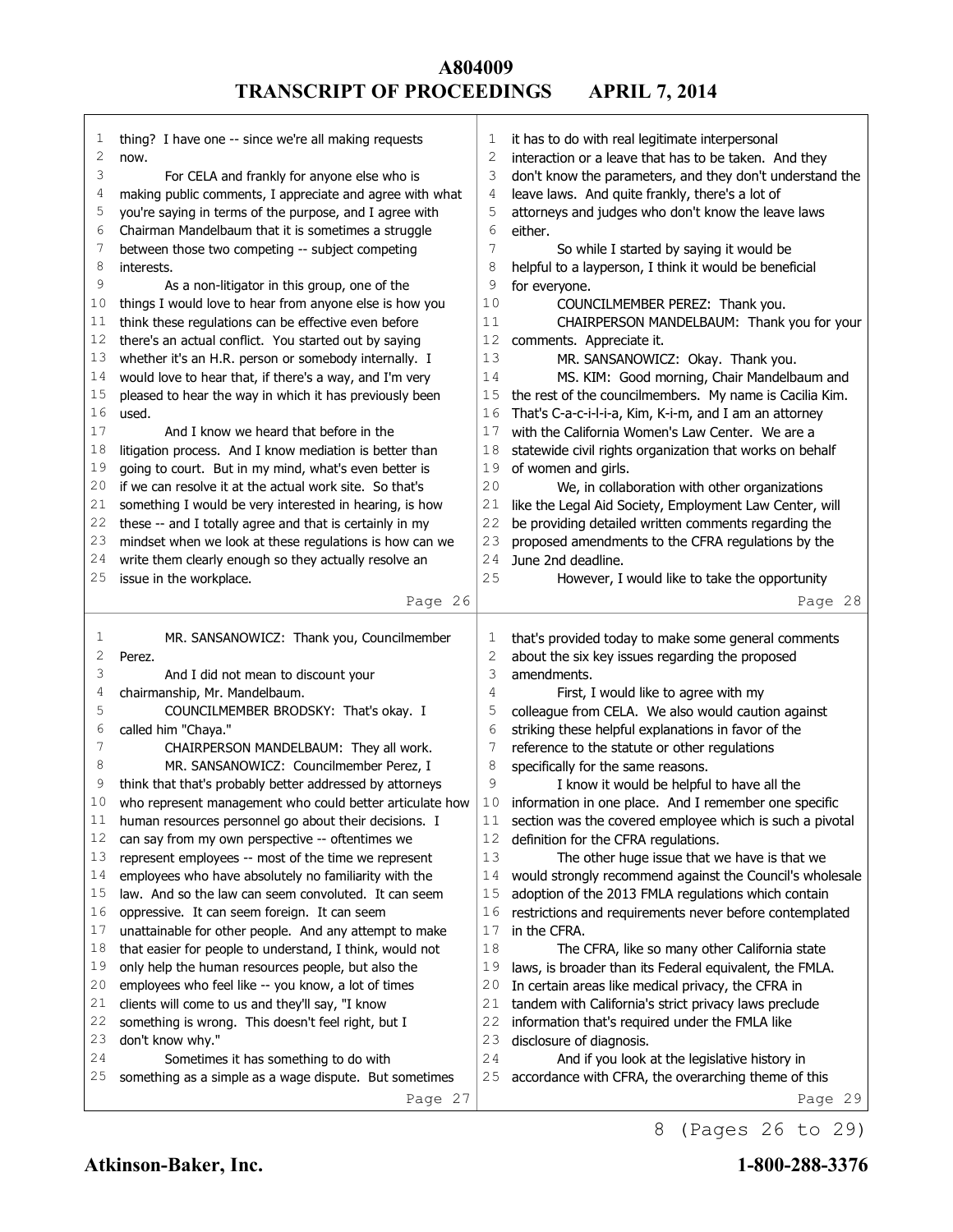| 1  | legislation was to permit workers to take leave to care  | 1             | Hospital. For the past several months, the California    |
|----|----------------------------------------------------------|---------------|----------------------------------------------------------|
| 2  | for their family without fear of job loss, and except    | 2             | Women's Law Center along with many of our advocates have |
| 3  | for the limitations based on the number of employees of  | 3             | been going across the state talking to women veterans    |
| 4  | familial relationships, that CFRA was intended to have   | 4             | that have substantial mental and physical health         |
|    |                                                          | 5             | disabilities and are trying to get health care from the  |
| 5  | the broadest possible implementation.                    |               |                                                          |
| 6  | So our written comments will specifically                | 6             | V.A. They have a lot of problems. There's a lot of red   |
| 7  | identify the examples where the new CFRA regulations are | $\frac{1}{2}$ | tape. Even just to schedule a visit is very difficult.   |
| 8  | overly restrictive, burdensome, and will actually roll   | 8             | They also have to endure a parade of interns who come    |
| 9  | back the leave rights that have been available to        | 9             | for a short time, give them assistance, and are gone.    |
| 10 | California employees for decades.                        | 10            | So there isn't somebody who knows what their             |
| 11 | Another area kind of in -- relating to the               | 11            | history is or what they're coming for at the next visit. |
| 12 | striking of the helpful explanations is to add language, | 12            | And I think a lot of the veterans what they have said is |
| 13 | for example, for difficult or confusing issues under the | 13            | it's almost impossible to try to keep a job and go to    |
| 14 | CFRA. This would really help with the asserted goals of  | 14            | these allotted -- their essential medical health care    |
|    |                                                          |               |                                                          |
| 15 | these amendments, such as, you know, reducing            | 15            | appointments.                                            |
| 16 | litigation.                                              | 16            | And so for some of the veterans, they just               |
| 17 | Certain areas of leave are still very much               | 17            | quit because they're having a hard time working with     |
| 18 | confusing for a lot of people, whether it's attorney or  | 18            | their employers and trying to work with the V.A.         |
| 19 | laypeople. And this Council could significantly help by  | 19            | Hospital in trying to get the services that they need.   |
| 20 | adding clarity or explanation to each section.           | 20            | We also object to Section 11090(e)(3), the               |
| 21 | For example, under Section 11092(b)(5)                   | 21            | designation of time as CFRA leave where working a        |
| 22 | regarding disability -- pregnancy disability and CFRA    | 22            | reduced shift is physically impossible. The employer     |
| 23 | bonding leave which involved two different entitlements  | 23            | should not be allowed to force an employee out of more   |
| 24 | that allowed coverage of up to seven months of leave,    | 24            | leave than he requires. There are other things that you  |
| 25 | this is an area that's very, very confusing and very     | 25            | should do like transfer -- you could transfer the        |
|    |                                                          |               |                                                          |
|    | Page 30                                                  |               | Page 32                                                  |
|    |                                                          |               |                                                          |
|    |                                                          |               |                                                          |
| 1  | confusing for attorneys who are not employment attorneys | 1             | employee to another position. But it's really difficult  |
| 2  | but handle a lot of other issues that are related to     | $\mathbf{2}$  | if you're going to force them out, especially if they    |
| 3  |                                                          | 3             | can't afford to do that.                                 |
| 4  | employment matters. So we have done training on this,    | 4             |                                                          |
| 5  | and this is a very confusing area.                       | 5             | We also object to Section 11089(d)(3)                    |
|    | Other sections can greatly benefit from an               |               | regarding fraudulently obtaining CFRA leave. This is     |
| 6  | example such as Section 11087(b)(4) pertaining to how    | 6             | unnecessary. There's already protections against fraud   |
| 7  | you figure out if there are 50 employees within 75 miles | 7             | under the CFRA.                                          |
| 8  | of a workplace, particularly given to the                | 8             | For example, Section 11091(b)(2) permits an              |
| 9  | mobile-to-mobile workforce and a lot of people who are   | 9             | employer to obtain second opinions in the event that it  |
| 10 | working from home but their main office is somewhere     | 10            | doubts the certificate's validity as to the employee's   |
| 11 | else.                                                    | $1\,1$        | own serious health condition. This invites interference  |
| 12 | Other sections should be stricken, like                  | 12            | with leave or a chilling effect to employees who don't   |
| 13 | Section 11087(d)(3) regarding joint and integrated       | 13            | understand their leave rights and are afraid of making a |
| 14 | employers or Section 11090(c)(4) pertaining to what      | 14            | mistake.                                                 |
| 15 | constitutes required overtime versus voluntary overtime. | 15            | On the other hand, we really recommend                   |
| 16 | These sections invite confusion and deny all             | 16            | increasing protections to make sure that all employees   |
| 17 | interference with leave rights.                          | 17            | understand their leave rights by deleting language       |
| 18 |                                                          | 18            |                                                          |
|    | The other area would -- I would caution                  |               | suggesting that electronic posting of the notice is      |
| 19 | against, more burdensome restrictions for employees.     | 19            | sufficient and providing information about leave rights  |
| 20 | I'd like to put this in context. This is the time of     | 20            | in the employee's own language.                          |
| 21 | family medical crisis for employees. And requirements    | 21            | We would also like to clarify -- to beef up              |
| 22 | like Section 11091(b) that adds notice of certification  | 22            | the clarification of the difference between CFRA leave   |
| 23 | restrictions as unnecessary burden costs are very        | 23            | and leave provided as a reasonable accommodation under   |
| 24 | difficult to do in certain healthcare settings.          | 24            | the Fair Employment and Housing Act. And this is a       |
| 25 | And I'll give you one example, the V.A.                  | 25            | really important concept that should be emphasized and   |

Г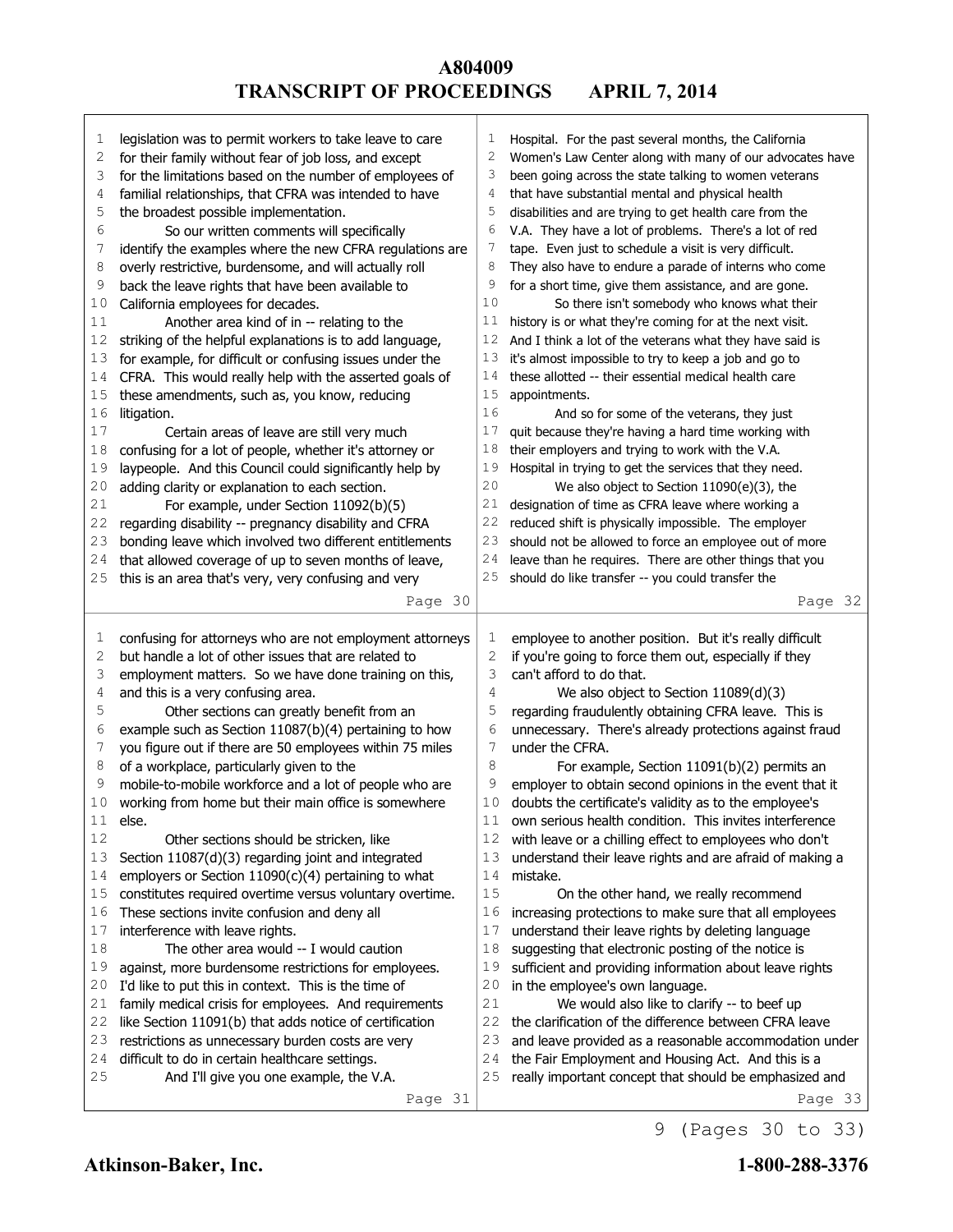Page 34 clarified. We recommend additional language to this effect and explicitly stating that such accommodated can include extension -- extension of the leave beyond the 12 weeks of CFRA-qualifying leave. We would also recommend other actions to  $7$  emphasize and educate regarding this concept. for emphasize and educate regarding this concept, for example, putting it in notice to employees. And finally, Sections 11094(a) and (b) that regard the retaliation and prohibited discrimination 11 because of CFRA leave. We need to create a language that includes important contents that are not competitive, and we suggest to provide additional 14 language to clarify that employees are protected from retaliation even if they're not yet eligible for CFRA leave. In closing, even in 2014 CFRA and the FMLA are one of the few substantive protections that employees have to manage their work-life balance. We lead the world on many social issues but not on family care leave. The United States remains the only industrialized nation that does not offer paid maternity leave. We're also the only advanced economy that does not guarantee the right to earn sick days. And, Page 35 therefore, I say the focus of these amendments should be to do more, not less. Thank you for providing me this opportunity to be heard. COUNCILMEMBER BRODSKY: Thank you. I have a question. In 11096 -- and this is a section that's -- the heading is "Relationship with FMLA Regulations," we do make it clear that -- that if FMLA is consistent with CFRA -- MS. KIM: Right. COUNCILMEMBER BRODSKY: -- that you don't go and look at FMLA. Do you think that needs to be beefed up? MS. KIM: Yeah. We do think that that needs to be beefed up. But all the other sections we would want to say not to take the FMLA as direction. The California Family Rights Act that came first were broader, and we should be leading the way. COUNCILMEMBER BRODSKY: In your written comments, will you -- MS. KIM: We will have specific -- COUNCILMEMBER BRODSKY: Okay. MS. KIM: Yes, specific sections where we think that FMLA should not be adopted and why we have a problem with that. Page 36 COUNCILMEMBER BRODSKY: Thank you. CHAIRPERSON MANDELBAUM: Thank you, Ms. Kim, for your helpful comments. I have a couple questions. MS. KIM: Sure. CHAIRPERSON MANDELBAUM: With respect to electronic posting, one of the goals obviously is to increase awareness of rights wherever the employee looks. And so I would be curious perhaps in your written comments if you could address instances where 10 the workforce genuinely sees electronic posting at a rate that exceeds, you know, work -- physical workplace posting. So certainly for -- in examples where there's -- it's not a computer-based workplace, I think it would be impossible to meet the requirements of it 16 being in a conspicuous place where the employees need it. But there are a lot of work forces, including my own, where I see things that are posted electronically much more frequently than something that might be on a Post-It in the back of the kitchen. So if there's language that you could propose that you think would clarify the circumstances in which electronic posting is available. I think it is helpful to maintain electronic posting in the right circumstances simply because it provides a better Page 37 version of notice in certain workplaces. COUNCILMEMBER BRODSKY: Or at least another -- MS. KIM: Right. COUNCILMEMBER BRODSKY: -- version -- another way. CHAIRPERSON MANDELBAUM: And then one other thing I wanted to address -- and perhaps I'm unclear -- in the regulations related to interfering or restraining CFRA rights, you mentioned that they apply even to 11 employees who aren't CFRA eligible. And we do have in Subsection (d) the clarification -- and this actually comes from FMLA -- that employees -- or individuals and 14 not merely employees are protected from retaliation. So it's actually broader even than just employees who are not CFRA eligible. So I would be curious in your comment if you could elaborate about what aspects you think is left unclear with respect to employees that are not CFRA eligible being protected. MS. KIM: Yeah. I think just clarifying language would be very helpful there, given the case law where some of the employees who are not CFRA, you know, eligible are taking it and then are not provided the protection. So I think if we just had clarifying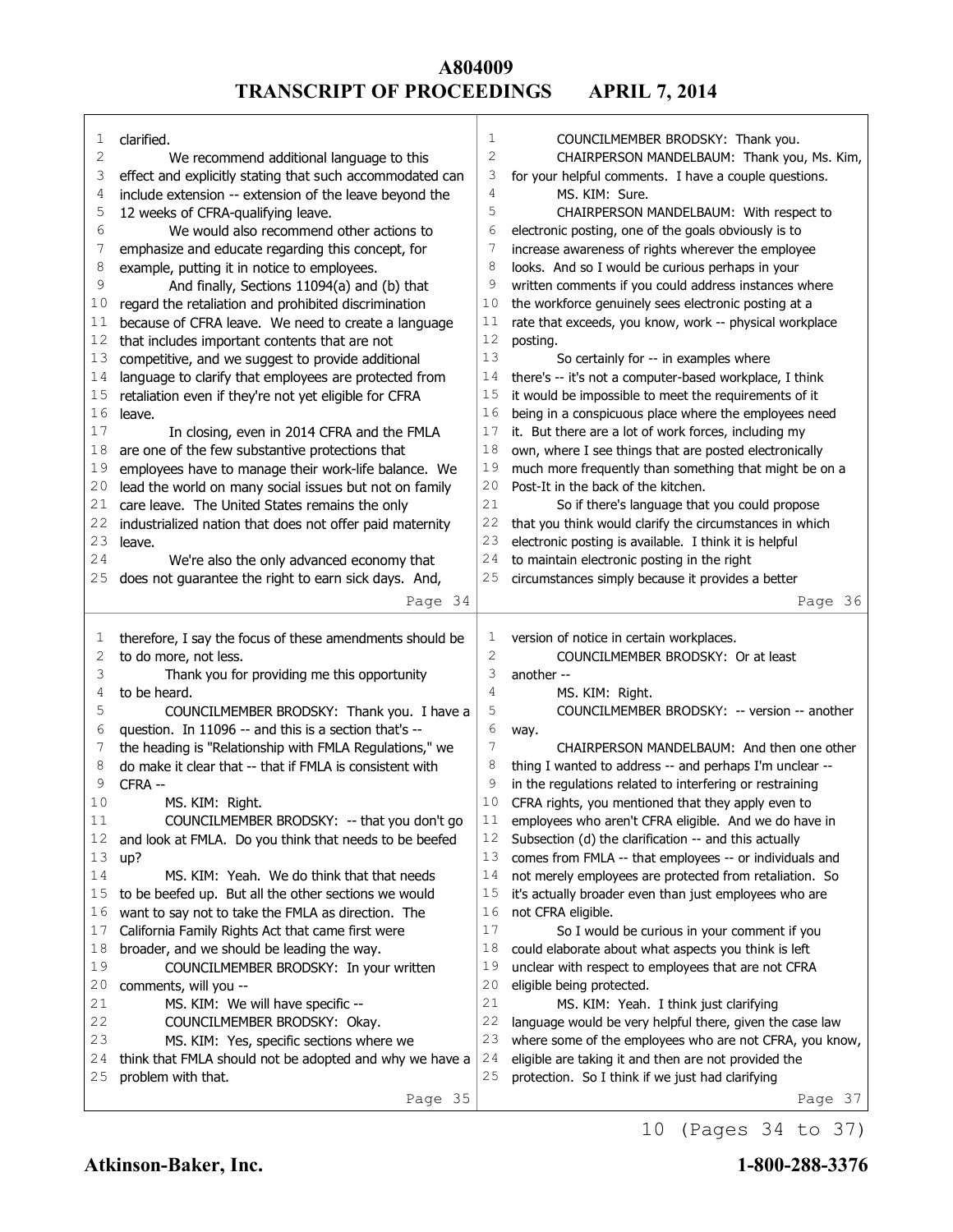| 1      | language. And we will provide it on the June 2nd        | 1            | identify seven of them today in terms of the topic, at   |
|--------|---------------------------------------------------------|--------------|----------------------------------------------------------|
| 2      | comment. It would be more helpful to everybody in       | 2            | least, and if you have questions, I'll certainly be      |
| 3      | addition to.                                            | 3            | happy to answer them.                                    |
| 4      | COUNCILMEMBER PEREZ: And one area I have a              | 4            | In Section 11087(e)(3), the reference point              |
| 5      | question on -- and if you could clarify, that would be  | 5            | for purposes of determining whether CFRA eligible after  |
| 6      | great -- is I hear you, and I understand the concerns   | 6            | PDL has been changed from FMLA to PDL. And my concern    |
| 7      | about being -- an employee perhaps feeling like they're | 7            | is there can be some situations where the woman when     |
| 8      | being forced to take leave that they neither want nor   | 8            | first taking a PDL, such as morning sickness or a short  |
| 9      | need if they can't physically do it intermittently.     | 9            | PDL early on in her pregnancy, may not be FMLA eligible  |
| 10     | My concern, though, with the suggestion --              | 10           | or even CFRA eligible.                                   |
| 11     | and I definitely would like to hear more -- is the      | 11           | And if you obtain the FMLA demarcation, then             |
| 12     | alternative that you propose is the transfer to another | 12           | it's -- by definition, they'll be automatically CFRA     |
| 13     | job. And I'm a little bit unclear as to how that        | 13           | eligible immediately after her PDL. So that's one. And   |
| 14     | would -- how that would work. Would they just be        | 14           | I'll certainly explain that or elaborate that in my      |
| 15     | transferred temporarily until they no longer need       | 15           | written comments.                                        |
| 16     | intermittent leave? Is it a permanent transfer?         | 16           | The $-$ in 110 $-$ or 11088(c), the limitation           |
| 17     | I'm not asking you to answer right now, but             | 17           | for two parents working for the same employer has been   |
| 18     | it provides me with a little bit of concern because the | 18           | changed to two spouses working for the same employer.    |
| 19     | employer -- and I certainly don't want to give an       | 19           | I'm concerned that that conflicts with the marital       |
| 20     | opportunity for an employer to force a transfer when    | 20           | status prohibition of discrimination. The FMLA already   |
| 21     | perhaps that's not the desired goal either. And so more | 21           | conflicts with the marital status portion of the Fair    |
| 22     | on that would probably be helpful.                      | 22           | Employment and Housing Act.                              |
| 23     | MS. KIM: Yes. So we will definitely provide             | 23           | I mean, as most advisors to employers                    |
| 24     | that in our comments. We are working with multiple      | 24           | recommend, that employers don't even follow that at all  |
| 25     | organizations and individuals as well to provide more   | 25           | because it's just a minefield. And it would certainly    |
|        |                                                         |              |                                                          |
|        | Page 38                                                 |              | Page 40                                                  |
|        |                                                         |              |                                                          |
|        |                                                         |              |                                                          |
| 1      | kind of practical how we can implement these.           | 1            | seem to me that the Council should consider giving that  |
| 2      | COUNCILMEMBER BRODSKY: The section where                | $\mathbf{2}$ | similar kind of advice.                                  |
| 3      | that -- specifically we tried to deal with that is in   | 3            | The section does not require of employers to             |
| 4      | 11090(e)(3).                                            | 4            | do. They don't have to follow that. It's just an         |
| 5      | So, yeah, if you -- in your comments, you can           | 5            | option for them. But it does conflict with the marital   |
| 6      | kind of take a look at that one, that would be helpful. | 6            | status discrimination section.                           |
| 7      | MS. KIM: Thank you.                                     | 7            | In 11091, Subsection (1), the whole process              |
| 8      | CHAIRPERSON MANDELBAUM: Thank you, Ms. Kim.             | 8            | of designation is spelled out. And I have some concerns  |
| 9      | COUNCILMEMBER BRODSKY: Thank you.                       | 9            | over that in terms of the -- especially for many         |
| 10     | COUNCILMEMBER PEREZ: Thank you.                         | 10           | employers who do not designate -- do not designate at    |
| $1\,1$ | CHAIRPERSON MANDELBAUM: Are there any other             | 11           | all. There is another section -- and I think 11094 --    |
| 12     | public comments? We will have an opportunity later this | 12           | that talks about failure to authorize a CFRA leave is -- |
| 13     | afternoon, but it may be short. So if you do have       | 13           | can be considered interference and that is proper.       |
| 14     | comments, now is a good time.                           | 14           | But it should also be identified for                     |
| 15     | MR. WHITE: Hello. My name is Steve White,               | 15           | employers in that section on designation at 11091 what   |
| 16     | S-t-e-v-e W-h-i-t-e. I'm the former district            | 16           | happens or what they should do if they forget to or just |
| 17     | administrator for the DFEH in the Santa Ana office,     | 17           | don't designate at all. Obviously, it would seem to me   |
| 18     | Los Angeles office, Ventura office, as well as former   | 18           | that providing that protection without the deduction of  |
| 19     | FMLA/CFRA manager for Los Angeles Unified School        | 19           | CFRA is the logical step to take.                        |
| 20     | District.                                               | 20           | In $11092(b)(4)$ , the employer and the employee         |
| 21     | I currently have my own consulting -- small             | 21           | are able to negotiate nonuse of CFRA even though -- even |
| 22     | consulting business called "EEO Has Solutions." And I,  | 22           | when it's clearly a CFRA-eligible, CFRA-qualifying       |
| 23     | too, do not have written commentary today, but I        | 23           | event. I have no -- I'm not particularly in favor of     |
| 24     | certainly will have that before -- before June 2nd.     | 24           | that, but the fact is it seems to me that negotiations   |
| 25     | And I have a number of concerns. Let me just            | 25           | sounds like it's an equal playing field where the        |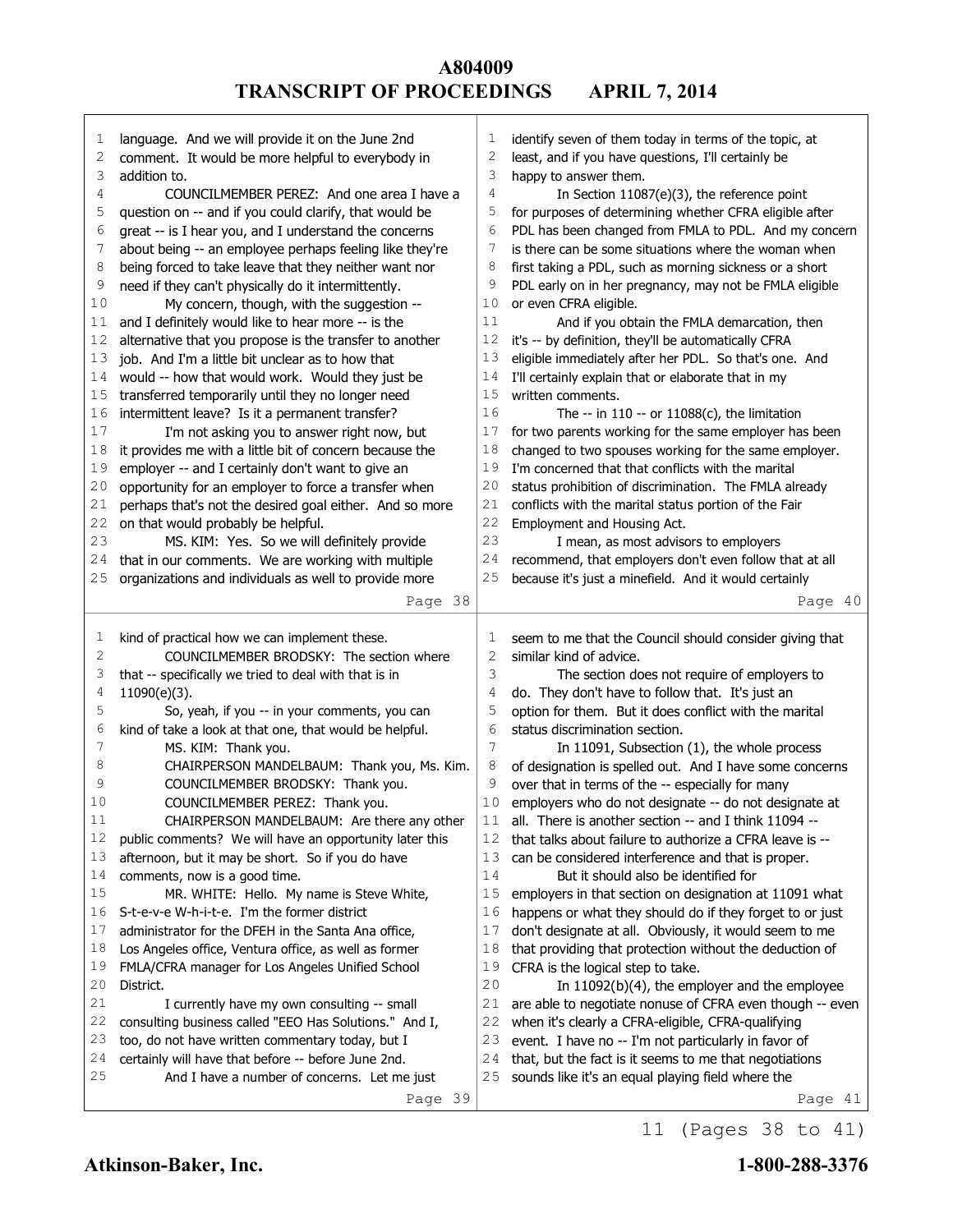| 1  | reality should be that the employer -- if they're unable                                                      | 1              | condition.                                                                                                   |
|----|---------------------------------------------------------------------------------------------------------------|----------------|--------------------------------------------------------------------------------------------------------------|
| 2  | to negotiate agreement on that, the employer is                                                               | $\overline{c}$ | In your pregnancy -- in the Council's                                                                        |
| 3  | obligated to designate that as CFRA leave, assuming                                                           | 3              | pregnancy certification form, there are questions --                                                         |
| 4  | that, of course, it's a CFRA-qualifying and                                                                   | 4              | there are several questions about frequency, even though                                                     |
| 5  | CFRA-eligible employee.                                                                                       | 5              | that's not particularly -- that's not particularly                                                           |
| 6  | In $11092(c)(2)$ , I'm sure that there can be                                                                 | 6              | authorized in the exact regulations.                                                                         |
| 7  | some disagreement, but I had some grave concerns when                                                         | 7              | There are a number of other questions that                                                                   |
| 8  | the commission made the change in their PDL regulations                                                       | 8              | are not clear. And one question, of course, that is                                                          |
| 9  | to change CFRA regulations with respect to health                                                             | 9              | clear, that you cannot ask diagnosis, and that is clear                                                      |
| 10 | benefits.                                                                                                     | 10             | in the law, it's clear in the regulations, and certainly                                                     |
| 11 | If the section in the Government Code                                                                         | 11             | is something I agree with.                                                                                   |
| 12 | 1294542, I believe, (f)(1) is read in its entirety, I                                                         | $1\,2$         | But many other questions regarding the                                                                       |
| 13 | agree that CFRA and PDL are separate entitlements, but                                                        | 13             | certification form that could be reasonable to ask for                                                       |
| 14 | throughout all of CFRA, FMLA, ADA, FEHA, and PDL there                                                        | 14             | an employer, and I'm certainly sure that they do ask                                                         |
| 15 | can't be concurrent running of these leaves, and it                                                           | 15             | because they follow most of what -- the FMLA                                                                 |
| 16 | strikes me that if one reads that section of the law,                                                         | 16             | certification form deleting the diagnosis.                                                                   |
| 17 | that the health benefits cannot be -- I'm not against                                                         | 17             | But I will be providing a whole list of                                                                      |
| 18 | health benefits being extended and certainly agree that                                                       | 18             | questions that the Council should identify is this                                                           |
| 19 | employers can extend health benefits to CFRA, but it                                                          | 19             | permissible or is this not permissible that employers                                                        |
| 20 | just seems to me that in $(f)(1)$ it says that the health                                                     | 20             | typically are asking.                                                                                        |
| 21 | benefits shall start on the first day that FMLA starts.                                                       | 21             | And my last point -- although I do have other                                                                |
| 22 | And that's not what the regulations currently say, and                                                        | 22             | points that I'll be making in my written comments -- is                                                      |
| 23 | that's not, of course, what your prior predecessors on                                                        | 23             | under 11097, the concept of serious health condition.                                                        |
| 24 | the commission did. And I have grave concerns about the                                                       | 24             | In your definitions, it identifies that we accept and                                                        |
| 25 | legality of that. I'm not against that in terms of the                                                        | 25             | adopt -- I'm not sure that that's exactly the                                                                |
|    | Page 42                                                                                                       |                | Page 44                                                                                                      |
|    |                                                                                                               |                |                                                                                                              |
|    |                                                                                                               |                |                                                                                                              |
| 1  |                                                                                                               | 1              |                                                                                                              |
| 2  | right thing to do, but I don't believe that's in                                                              | 2              | language -- the FMLA definition of "serious health                                                           |
| 3  | conformance with what the law says.                                                                           | 3              | condition." But when you use the -- when you see the                                                         |
| 4  | In 11097, the certification form, as we all                                                                   | 4              | examples in the certification form, they are not -- they<br>are not the same.                                |
| 5  | know, there have been many, many charts, many, many                                                           | 5              |                                                                                                              |
| 6  | comparisons prepared by many people identifying what the                                                      | 6              | For instance, under "Absence Plus Treatment,"<br>as -- we know that the FMLA has added that the first        |
| 7  | difference is in terms of what the employer can ask on                                                        | 7              |                                                                                                              |
| 8  | the certification form, such as in -- well, in the -- in                                                      | 8              | treatment must occur within seven days and the second                                                        |
| 9  | the law. It does say that you can ask commencement date                                                       | 9              | treatment must occur within 30 days. I'm not so sure                                                         |
| 10 | of the serious health condition, but it doesn't permit a<br>commencement date on the incapacity caused by the | 10             | that I think that's a good idea. As a matter of fact, I<br>don't think that's a good idea. But nevertheless, |
| 11 | serious health condition.                                                                                     |                | there's a conflict between your definitions adopting                                                         |
| 12 | Those are two different things. Sometimes                                                                     | 12             |                                                                                                              |
| 13 | they might be identical, but especially with respect to                                                       | 13             | FMLA definition and the certification form which gives<br>the examples.                                      |
| 14 |                                                                                                               | 14             |                                                                                                              |
| 15 | chronic conditions, those are two different things, so                                                        | 15             | The other example -- and it may be wise to do                                                                |
| 16 | one certainly should be able to expect from the Council<br>as to whether or not that can be asked.            | 16             | that -- is crossed out "overnight stay," but that still                                                      |
| 17 |                                                                                                               | 17             | is a requirement for the FMLA serious health condition<br>definition.                                        |
| 18 | There are numerous other questions that can                                                                   | 18             |                                                                                                              |
| 19 | be asked, such as frequency. If one takes a literal                                                           | 19             | So with that in mind, those are my general                                                                   |
| 20 | reading of the law, you can't ask about frequency. You                                                        | 20             | comments. And I have additional comments in my written<br>submission before June 2nd.                        |
| 21 | can only ask about duration. But in the certification                                                         |                |                                                                                                              |
| 22 | form, there are questions with respect to family care                                                         | 21<br>22       | CHAIRPERSON MANDELBAUM: Thank you,                                                                           |
| 23 | about -- that kind of indirectly ask about the frequency                                                      |                | Mr. White. We appreciate that.                                                                               |
| 24 | of an absence, especially when it's an intermittent                                                           | 23<br>24       | Any comments or questions?                                                                                   |
| 25 | absence. But there are no such questions of frequency                                                         | 25             | Thank you.                                                                                                   |
|    | in the certification form for an employee's own health<br>Page 43                                             |                | COUNCILMEMBER BRODSKY: Thank you.<br>Page 45                                                                 |

12 (Pages 42 to 45)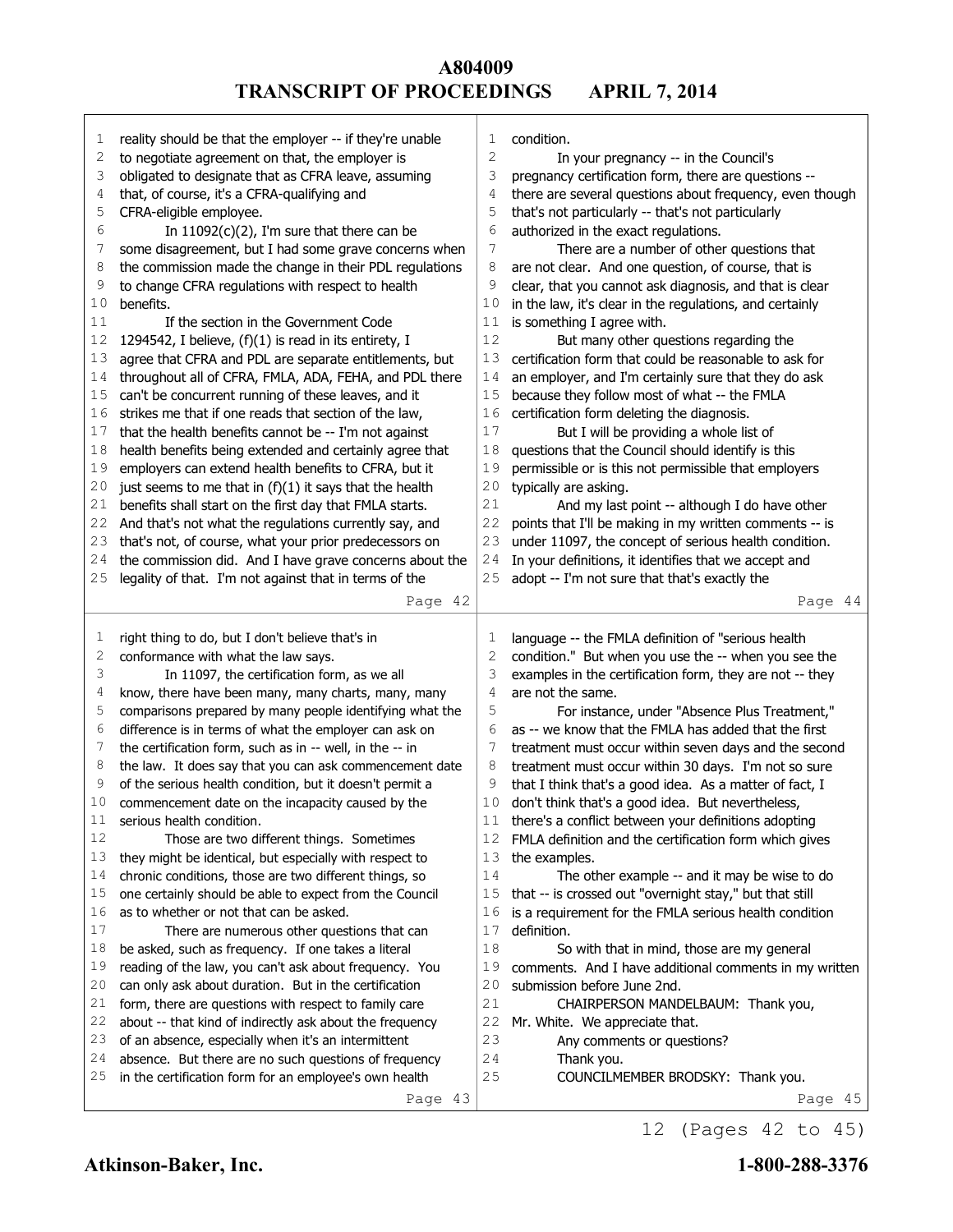| 1      | MR. WHITE: Thank you very much.                                             | 1            | break. We'll probably get back a little bit before 1:00  |
|--------|-----------------------------------------------------------------------------|--------------|----------------------------------------------------------|
| 2      | MR. CHAMI: Good afternoon. My name is                                       | 2            | since we're starting it a bit early.                     |
| 3      | Pouya Chami. I'm an attorney with Chami Law and also                        | 3            | At 1:00 p.m. precisely, we will have a                   |
| 4      | here on behalf of the California Employment Lawyer's                        | 4            | comment from the Dean of U.C. Irvine Law School,         |
| 5      | Association as well with Mr. Leonard Sansanowicz, who                       | 5            | Erwin Chemerinsky, and then we will proceed with the     |
| 6      | spoke a little earlier.                                                     | 6            | CFRA notice and comment portion of the meeting for any   |
| 7      | CHAIRPERSON MANDELBAUM: Thank you,                                          | 7            | additional comments for people who attend this afternoon |
| 8      | Mr. Chami. Can you spell your name for the record for                       | 8            | or wish to provide comment and are here today but want   |
| 9      | the court reporter here.                                                    | 9            | to speak this afternoon for some reason.                 |
| 10     | MR. CHAMI: Sure. First name is P-o-u-y-a.                                   | 10           | After we conclude the CFRA portion of our                |
| 11     | Last name is C-h-a-m-i.                                                     | 11           | hearing, we'll continue our meeting, which obviously has |
| 12     |                                                                             | 12           | a number of substantive items on the afternoon's agenda, |
|        | And I just have a few brief comments. One of                                | 13           |                                                          |
| 13     | the emphasis points that CELA wanted to make was when                       |              | including a reintroduced FEHA employment provision       |
| 14     | incorporating the FMLA regulations into these new                           | 14           | regulation and also an update from the Housing Council.  |
| 15     | amendments, we just ask that they not be just taken                         | 15           | So with that, we'll adjourn and continue                 |
| 16     | verbatim from the FMLA. There are certain instances                         | 16           | shortly before 1:00 p.m. Thank you.                      |
| 17     | where FMLA may be a little bit more restrictive;                            | 17           | (At the hour of 11:25 a.m. the luncheon                  |
| 18     | whereas, CFRA and intentions of FEHA were that there be                     | 18           | recess was taken, the proceedings to be                  |
| 19     | greater protection provided to the employees.                               | 19           | resumed at 1:00 p.m.)                                    |
| 20     | One example -- one brief example from the                                   | 20           | (At the hour of 1:19 p.m. the following                  |
| 21     | definitions, for instance, "uncovered employee" means                       | 21           | proceedings were had at the same place                   |
| 22     | any person or individual including successors in                            | 22           | with the same persons present:)                          |
| 23     | interest engaged in any business or enterprise in                           | 23           | CHAIRPERSON MANDELBAUM: So we will now                   |
| 24     | California. That successors in interest language was                        | 24           | resume the California Family Rights Act regulations      |
| 25     | incorporated from the FMLA, and it's important to have                      | 25           | notice and comment hearing portion of the meeting. We    |
|        | Page 46                                                                     |              | Page 48                                                  |
|        |                                                                             |              |                                                          |
|        |                                                                             |              |                                                          |
| 1      | that in there to show that, you know, an employer who                       | 1            | are back on the record, and the time is 1:19.            |
| 2      | simply, you know, transfers the name of the company to a                    | $\mathbf{2}$ | We enjoyed the public comments -- very                   |
| 3      | new entity but everything else stays the same, that                         | 3            | detailed and constructive public comments that we        |
| 4      | those employees are now not denied coverage under CFRA                      | 4            | received this morning, and now is another opportunity if |
| 5      | because their clock starts over.                                            | 5            | anyone has any additional public comment related to the  |
| 6      | And FMLA does not define "successors in                                     | 6            | updated California Family Rights Act regulations that    |
| 7      | interest." It's left to the case law to define                              | 7            | are being proposed. Now is the time to share your        |
| 8      | "successors in interest." In these amendments, we also                      | 8            | thoughts.                                                |
| 9      | don't define "successors in interest." And I think this                     | 9            | Seeing no additional public comment, we will             |
| 10     | is a good example of making an effort to add additional                     | 10           | continue with the remaining portions of our meeting.     |
| 11     | language where FMLA may be silent. And where we just                        | $1\,1$       | And, again, as a reminder, an additional opportunity to  |
| 12     | incorporate the text verbatim, we may be leaving out                        | 12           | testify at a meeting is available on June 2nd in         |
| 13     | certain language that might provide greater coverage or                     | 13           | San Francisco. And we also look forward to receiving     |
| 14     | greater clarity as to what CFRA does that FMLA does not.                    | 14           | written comments both from those that spoke earlier      |
| 15     | That's it. Thank you.                                                       | 15           | today and from additional stakeholders and members of    |
| 16     |                                                                             | 16           |                                                          |
| 17     | CHAIRPERSON MANDELBAUM: Thank you,<br>Mr. Chami.                            | 17           | the public as well.<br>(Pause in proceedings.)           |
| $1\,8$ |                                                                             | 18           | CHAIRPERSON MANDELBAUM: So we are back on                |
| 19     | COUNCILMEMBER BRODSKY: Thank you.<br>CHAIRPERSON MANDELBAUM: Any other CFRA | 19           | the record in the CFRA regulations update notice and     |
| 20     |                                                                             | 20           | comment hearing. And we do have one additional comment.  |
| 21     | public comment this morning? Once again, there will be                      | 21           |                                                          |
| 22     | an opportunity later this afternoon after                                   | 22           | The time is approximately 1:28 p.m. And we'll take       |
| 23     | Dean Chemerinsky and before we proceed with the                             | 23           | additional public comment on the CFRA hearing.           |
| 24     | remainder of our non-CFRA hearing portion of our                            | 24           | So please start by introducing yourself,                 |
| 25     | meeting.                                                                    | 25           | spelling your name for the court reporter and providing  |
|        | Seeing none, we will adjourn for our lunch<br>Page 47                       |              | any affiliations.<br>Page 49                             |

13 (Pages 46 to 49)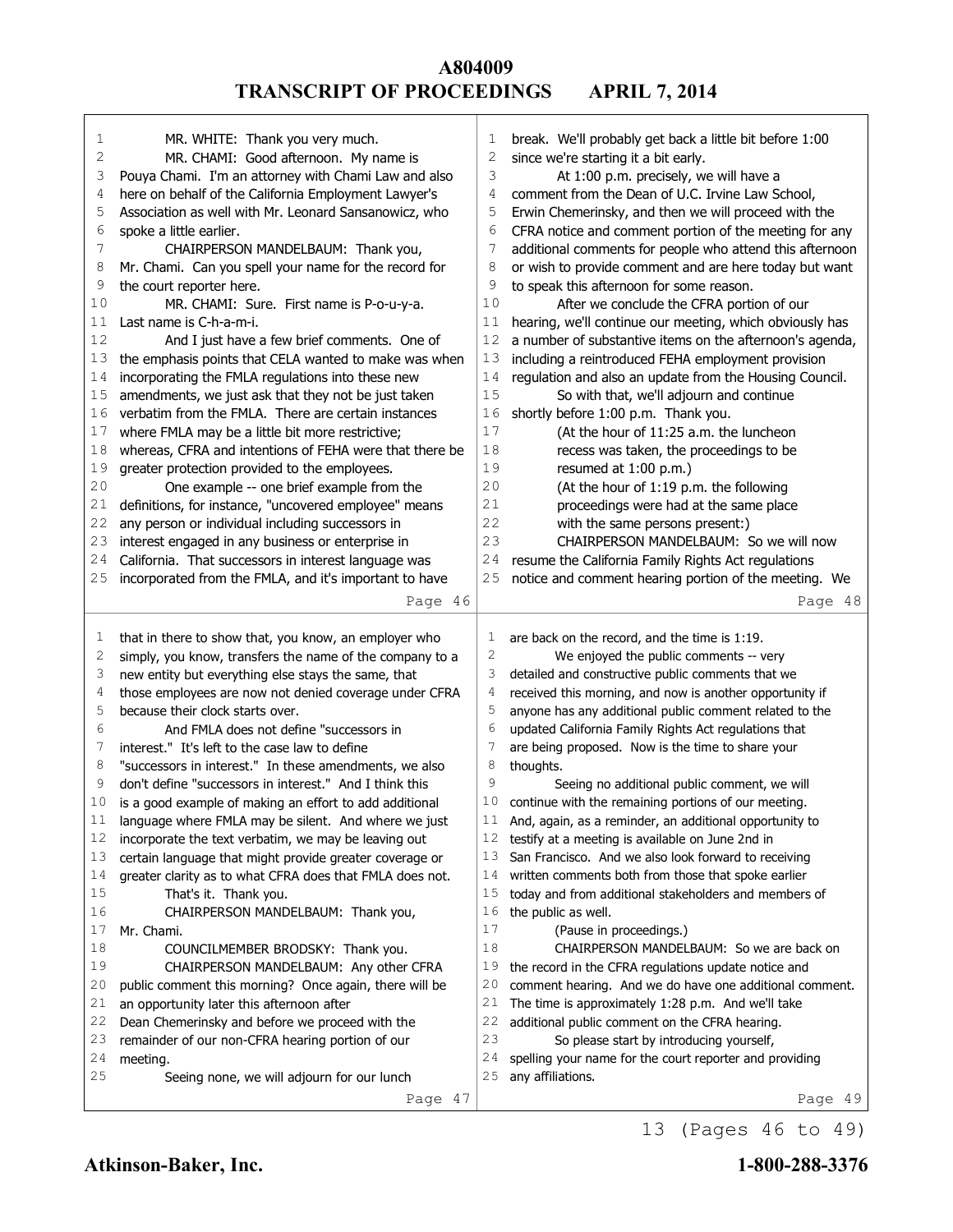| 1  | MS. PEREZ: Okay. My name is Armida Perez,                 | 1              | But that's not the case under the CFRA. I                |
|----|-----------------------------------------------------------|----------------|----------------------------------------------------------|
| 2  | spelled A-r-m-i-d-a P-e-r-e-z. And I am an H.R.           | 2              | don't know if some clearer wording can be added to the   |
| 3  | administrator at Orange County Headstart, and my          | 3              | CFRA to say that the employer doesn't have to consent to |
| 4  | responsibilities -- part of it is to administer all       | 4              | it. They don't have to agree with the request of         |
| 5  | leaves of absences. So I have had several concerns, and   | 5              | intermittent leave but, rather, that the employee        |
| 6  | I've tried to get ahold of the DFEH through different     | 6              | qualifies for it and so that they are entitled to take   |
| 7  | means to get answers to my questions, and I haven't been  | 7              | it. If that is the case as I understand it. Because it   |
| 8  | able to.                                                  | 8              | is different when I read the FMLA, that the employer     |
| 9  | So one of the concerns that we have is we are             | 9              | does have to agree with the employee's request for       |
| 10 | a preschool, so the majority of our teachers don't work   | 10             | intermittent leave. That's not the case under the CFRA.  |
| 11 | 12 months a year. They work either nine-and-a-half to     | 11             | So those are just some of the concerns I have            |
| 12 | ten months a year. And I just wanted to know is there a   | 12             | and hope to see them addressed or clearer in the next    |
| 13 | different criteria for them as far as working the         | 13             | set of regulations or the updates.                       |
| 14 | 12 months, or do they still have to work the 12 months    | 14             | Thank you.                                               |
| 15 | to be eligible for CFRA even if they're not expected to   | 15             | COUNCILMEMBER BRODSKY: That's very helpful.              |
| 16 | work the 12 months during the year but rather             | 16             | Thank you.                                               |
| 17 | nine-and-a-half months or ten months?                     | 17             | CHAIRPERSON MANDELBAUM: Also, just on the                |
| 18 | That's one of my questions. And it's not                  | 18             | subject of teachers, I know that was part of the         |
| 19 | addressed here. And I have read that for teachers, they   | 19             | legislative updating.                                    |
| 20 | are -- there's a different calculation for how they       | 20             | And, Ms. Billotti, can you remind us what the            |
| 21 | would meet the requirement, but I haven't found that      | 21             | pending legislation, the number is? Because it might be  |
| 22 | yet. So if that could be provided, I would greatly        | 22             | interesting to our last speaker and to others.           |
| 23 | appreciate it.                                            | 23             | MS. BILLOTTI: Yes. The pending legislation               |
| 24 | Another -- another thing that I need                      | 24             | would reduce the eligibility requirements for teachers.  |
| 25 | clarification on is we have a regulation that says that   | 25             | So instead of their having to work 1,250 hours in a      |
|    |                                                           |                |                                                          |
|    | Page 50                                                   |                | Page 52                                                  |
|    |                                                           |                |                                                          |
|    |                                                           |                |                                                          |
| 1  | once the employee meets the eligibility period for -- to  | 1              | preceding 12-month period, the proposed -- legislative   |
| 2  | take leave and later during that year they need to take   | $\overline{c}$ | proposal is that they would be covered if they worked    |
| 3  | leave for the same reason, they don't have to meet the    | 3              | 60 percent of what's considered a full-time position     |
| 4  | requirement of the hours.                                 | 4              | during the school year.                                  |
| 5  | But what is "the same reason"? I have a                   | 5              | CHAIRPERSON MANDELBAUM: And what was the --              |
| 6  | situation where an employee was out on leave for her      | 6              | what's the pending -- what's the identify -- the number  |
| 7  | right knee, and now she needs to be out on leave for her  | 7              | of the pending legislation or what --                    |
| 8  | left knee, but she hasn't worked the 1,250 hours. Is      | 8              | MS. BILLOTTI: 1562. AB1562.                              |
| 9  | that considered the same reason? Or, you know, maybe      | 9              | CHAIRPERSON MANDELBAUM: So that some of                  |
| 10 | giving us a little more information as far as what "the   | 10             | those issues are being addressed right now at the        |
| 11 | same reason" is. Is it the same medical reason or --      | 11             | legislature.                                             |
| 12 | and in this case, it is the same medical reason, but not  | 12             | But thank you very much for your comments,               |
| 13 | exactly the same body part.                               | 13             | Ms. Perez.                                               |
| 14 | So with that, we're -- you know, we always                | 14             | Any other additional public comment on the               |
| 15 | are -- err more on the side of caution. So we're giving   | 15             | CFRA regulations?                                        |
| 16 | the employee the right to go on so far a leave. But we    | 16             | MS. CHENG: I just want to add that,                      |
| 17 | just want to make sure that we are doing the right        | 17             | Ms. Perez, if you have any questions right now about the |
| 18 | thing. So we don't have clarification on that.            | 18             | workplace, you can always e-mail either -- any one of    |
| 19 | And the other concern is under FMLA, the                  | 19             | us. You can just e-mail me, phyllis.cheng --             |
| 20 | employer can say, "No, we cannot allow you to take your   | 20             | C-h-e-n-g -- @dfeh.ca.gov. And we can answer your        |
| 21 | intermittent leave for baby bonding." But under CFRA,     | 21             | immediate questions. And then Council can address your   |
| 22 | the employer doesn't have to agree to intermittent        | 22             | questions long term on the regulations.                  |
| 23 | leave. So if the employee says, "I want to take two       | 23             | MS. PEREZ: Okay.                                         |
| 24 | weeks here and another two weeks there," the employer     | 24             | MS. CHENG: Thank you.                                    |
| 25 | has to give it to them if they qualify for it.<br>Page 51 | $25$           | MS. PEREZ: Appreciate it.                                |

14 (Pages 50 to 53)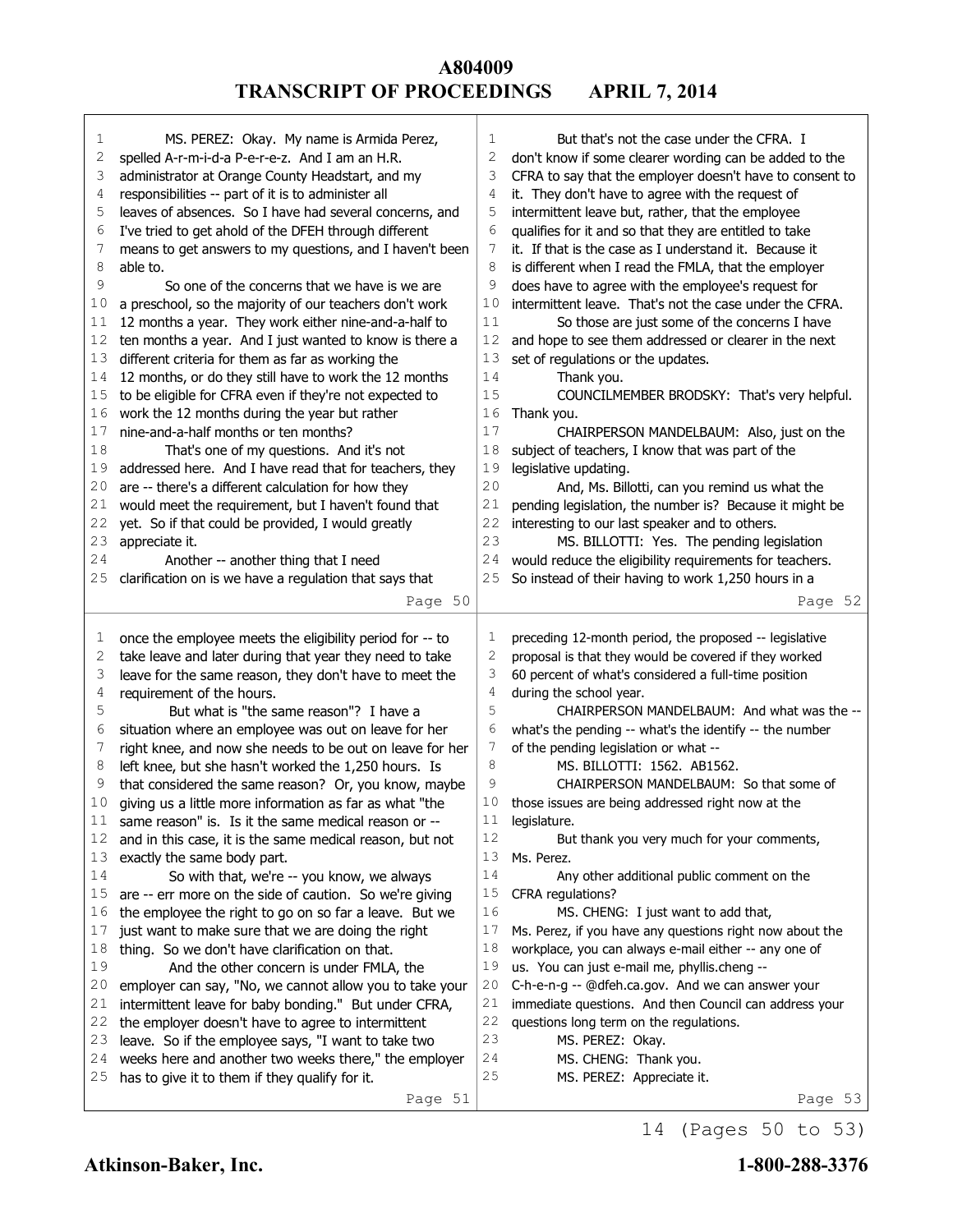| $\mathbf{2}$<br>2<br>no additional public comment, again I want to thank<br>3<br>I, LELIA C. HASUIKE, CSR No. 11082, Certified<br>3<br>everyone for taking the time to provide public comment<br>4<br>Shorthand Reporter, certify;<br>regarding the issuance of the proposed amendments to the<br>4<br>5<br>That the foregoing transcript of proceedings<br>5<br>CFRA regulations. Our next hearing will be held on<br>6<br>were taken by me at the time and place set forth herein;<br>June 2nd, 2014, starting at 10:00 a.m., at the<br>6<br>7<br>That the testimony of the witnesses, the<br>7<br>California Public Utilities Commission auditorium,<br>8<br>questions propounded, and all objections and statements<br>8<br>505 Van Ness Avenue in San Francisco.<br>9<br>made at the time of the proceedings were recorded<br>9<br>We also will accept written comments on the<br>10<br>stenographically by me and were thereafter transcribed;<br>proposed amendments to the CFRA regulations until<br>10<br>11<br>That the foregoing is a true and correct<br>5:00 p.m. on June 2nd, 2014. Anyone who testifies here<br>11<br>12<br>transcript of my shorthand notes so taken.<br>today or submits written comments will receive a copy of<br>12<br>13<br>I further certify that I am not a relative or<br>any changes or amendments the Council makes to its<br>13<br>14<br>employee of any attorney of the parties, nor financially<br>14<br>proposed amendments to the CFRA regulations.<br>15<br>interested in the action.<br>15<br>Also, anyone who testifies or submits written<br>16<br>I declare under penalty of perjury under the<br>comments will have a 15-day period in which to make<br>16<br>17<br>laws of California that the foregoing is true and<br>17<br>written comment on any of the changes to the proposed<br>18<br>correct.<br>18<br>amendments to the CFRA regulations.<br>19<br>Dated this 16th day of April, 2014.<br>19<br>The Council will consider each comment made<br>20<br>20<br>here today and also on June 2nd, as well as all written<br>21<br>21<br>comments that are received. The Council will respond to<br>LELIA C. HASUIKE, C.S.R. NO. 11082<br>22<br>each comment in writing in its final statement of<br>22<br>23<br>reasons, which will become part of the Council's<br>23<br>24<br>rule-making record.<br>24<br>25<br>25<br>Again, thank you for your testimony. And the<br>Page 54<br>hearing part of this meeting is adjourned.<br>1<br>2<br>З<br>(Ending time: 1:34 p.m.)<br>4<br>5<br>6<br>7<br>8<br>9<br>10<br>11<br>12<br>13<br>14<br>15<br>16<br>17<br>18<br>19<br>20<br>21<br>22<br>23<br>24<br>25<br>Page 55 | 1 | CHAIRPERSON MANDELBAUM: Great. Well, seeing | 1 | REPORTER'S CERTIFICATE |
|-----------------------------------------------------------------------------------------------------------------------------------------------------------------------------------------------------------------------------------------------------------------------------------------------------------------------------------------------------------------------------------------------------------------------------------------------------------------------------------------------------------------------------------------------------------------------------------------------------------------------------------------------------------------------------------------------------------------------------------------------------------------------------------------------------------------------------------------------------------------------------------------------------------------------------------------------------------------------------------------------------------------------------------------------------------------------------------------------------------------------------------------------------------------------------------------------------------------------------------------------------------------------------------------------------------------------------------------------------------------------------------------------------------------------------------------------------------------------------------------------------------------------------------------------------------------------------------------------------------------------------------------------------------------------------------------------------------------------------------------------------------------------------------------------------------------------------------------------------------------------------------------------------------------------------------------------------------------------------------------------------------------------------------------------------------------------------------------------------------------------------------------------------------------------------------------------------------------------------------------------------------------------------------------------------------------------------------------------------------------------------------------------------------------------------------------------------------------------------------------------------------------------------------------------------------------------------------------------------------------------------------------------------------------------------|---|---------------------------------------------|---|------------------------|
|                                                                                                                                                                                                                                                                                                                                                                                                                                                                                                                                                                                                                                                                                                                                                                                                                                                                                                                                                                                                                                                                                                                                                                                                                                                                                                                                                                                                                                                                                                                                                                                                                                                                                                                                                                                                                                                                                                                                                                                                                                                                                                                                                                                                                                                                                                                                                                                                                                                                                                                                                                                                                                                                             |   |                                             |   |                        |
|                                                                                                                                                                                                                                                                                                                                                                                                                                                                                                                                                                                                                                                                                                                                                                                                                                                                                                                                                                                                                                                                                                                                                                                                                                                                                                                                                                                                                                                                                                                                                                                                                                                                                                                                                                                                                                                                                                                                                                                                                                                                                                                                                                                                                                                                                                                                                                                                                                                                                                                                                                                                                                                                             |   |                                             |   |                        |
|                                                                                                                                                                                                                                                                                                                                                                                                                                                                                                                                                                                                                                                                                                                                                                                                                                                                                                                                                                                                                                                                                                                                                                                                                                                                                                                                                                                                                                                                                                                                                                                                                                                                                                                                                                                                                                                                                                                                                                                                                                                                                                                                                                                                                                                                                                                                                                                                                                                                                                                                                                                                                                                                             |   |                                             |   |                        |
|                                                                                                                                                                                                                                                                                                                                                                                                                                                                                                                                                                                                                                                                                                                                                                                                                                                                                                                                                                                                                                                                                                                                                                                                                                                                                                                                                                                                                                                                                                                                                                                                                                                                                                                                                                                                                                                                                                                                                                                                                                                                                                                                                                                                                                                                                                                                                                                                                                                                                                                                                                                                                                                                             |   |                                             |   |                        |
|                                                                                                                                                                                                                                                                                                                                                                                                                                                                                                                                                                                                                                                                                                                                                                                                                                                                                                                                                                                                                                                                                                                                                                                                                                                                                                                                                                                                                                                                                                                                                                                                                                                                                                                                                                                                                                                                                                                                                                                                                                                                                                                                                                                                                                                                                                                                                                                                                                                                                                                                                                                                                                                                             |   |                                             |   |                        |
|                                                                                                                                                                                                                                                                                                                                                                                                                                                                                                                                                                                                                                                                                                                                                                                                                                                                                                                                                                                                                                                                                                                                                                                                                                                                                                                                                                                                                                                                                                                                                                                                                                                                                                                                                                                                                                                                                                                                                                                                                                                                                                                                                                                                                                                                                                                                                                                                                                                                                                                                                                                                                                                                             |   |                                             |   |                        |
|                                                                                                                                                                                                                                                                                                                                                                                                                                                                                                                                                                                                                                                                                                                                                                                                                                                                                                                                                                                                                                                                                                                                                                                                                                                                                                                                                                                                                                                                                                                                                                                                                                                                                                                                                                                                                                                                                                                                                                                                                                                                                                                                                                                                                                                                                                                                                                                                                                                                                                                                                                                                                                                                             |   |                                             |   |                        |
|                                                                                                                                                                                                                                                                                                                                                                                                                                                                                                                                                                                                                                                                                                                                                                                                                                                                                                                                                                                                                                                                                                                                                                                                                                                                                                                                                                                                                                                                                                                                                                                                                                                                                                                                                                                                                                                                                                                                                                                                                                                                                                                                                                                                                                                                                                                                                                                                                                                                                                                                                                                                                                                                             |   |                                             |   |                        |
|                                                                                                                                                                                                                                                                                                                                                                                                                                                                                                                                                                                                                                                                                                                                                                                                                                                                                                                                                                                                                                                                                                                                                                                                                                                                                                                                                                                                                                                                                                                                                                                                                                                                                                                                                                                                                                                                                                                                                                                                                                                                                                                                                                                                                                                                                                                                                                                                                                                                                                                                                                                                                                                                             |   |                                             |   |                        |
|                                                                                                                                                                                                                                                                                                                                                                                                                                                                                                                                                                                                                                                                                                                                                                                                                                                                                                                                                                                                                                                                                                                                                                                                                                                                                                                                                                                                                                                                                                                                                                                                                                                                                                                                                                                                                                                                                                                                                                                                                                                                                                                                                                                                                                                                                                                                                                                                                                                                                                                                                                                                                                                                             |   |                                             |   |                        |
|                                                                                                                                                                                                                                                                                                                                                                                                                                                                                                                                                                                                                                                                                                                                                                                                                                                                                                                                                                                                                                                                                                                                                                                                                                                                                                                                                                                                                                                                                                                                                                                                                                                                                                                                                                                                                                                                                                                                                                                                                                                                                                                                                                                                                                                                                                                                                                                                                                                                                                                                                                                                                                                                             |   |                                             |   |                        |
|                                                                                                                                                                                                                                                                                                                                                                                                                                                                                                                                                                                                                                                                                                                                                                                                                                                                                                                                                                                                                                                                                                                                                                                                                                                                                                                                                                                                                                                                                                                                                                                                                                                                                                                                                                                                                                                                                                                                                                                                                                                                                                                                                                                                                                                                                                                                                                                                                                                                                                                                                                                                                                                                             |   |                                             |   |                        |
|                                                                                                                                                                                                                                                                                                                                                                                                                                                                                                                                                                                                                                                                                                                                                                                                                                                                                                                                                                                                                                                                                                                                                                                                                                                                                                                                                                                                                                                                                                                                                                                                                                                                                                                                                                                                                                                                                                                                                                                                                                                                                                                                                                                                                                                                                                                                                                                                                                                                                                                                                                                                                                                                             |   |                                             |   |                        |
|                                                                                                                                                                                                                                                                                                                                                                                                                                                                                                                                                                                                                                                                                                                                                                                                                                                                                                                                                                                                                                                                                                                                                                                                                                                                                                                                                                                                                                                                                                                                                                                                                                                                                                                                                                                                                                                                                                                                                                                                                                                                                                                                                                                                                                                                                                                                                                                                                                                                                                                                                                                                                                                                             |   |                                             |   |                        |
|                                                                                                                                                                                                                                                                                                                                                                                                                                                                                                                                                                                                                                                                                                                                                                                                                                                                                                                                                                                                                                                                                                                                                                                                                                                                                                                                                                                                                                                                                                                                                                                                                                                                                                                                                                                                                                                                                                                                                                                                                                                                                                                                                                                                                                                                                                                                                                                                                                                                                                                                                                                                                                                                             |   |                                             |   |                        |
|                                                                                                                                                                                                                                                                                                                                                                                                                                                                                                                                                                                                                                                                                                                                                                                                                                                                                                                                                                                                                                                                                                                                                                                                                                                                                                                                                                                                                                                                                                                                                                                                                                                                                                                                                                                                                                                                                                                                                                                                                                                                                                                                                                                                                                                                                                                                                                                                                                                                                                                                                                                                                                                                             |   |                                             |   |                        |
|                                                                                                                                                                                                                                                                                                                                                                                                                                                                                                                                                                                                                                                                                                                                                                                                                                                                                                                                                                                                                                                                                                                                                                                                                                                                                                                                                                                                                                                                                                                                                                                                                                                                                                                                                                                                                                                                                                                                                                                                                                                                                                                                                                                                                                                                                                                                                                                                                                                                                                                                                                                                                                                                             |   |                                             |   |                        |
|                                                                                                                                                                                                                                                                                                                                                                                                                                                                                                                                                                                                                                                                                                                                                                                                                                                                                                                                                                                                                                                                                                                                                                                                                                                                                                                                                                                                                                                                                                                                                                                                                                                                                                                                                                                                                                                                                                                                                                                                                                                                                                                                                                                                                                                                                                                                                                                                                                                                                                                                                                                                                                                                             |   |                                             |   |                        |
|                                                                                                                                                                                                                                                                                                                                                                                                                                                                                                                                                                                                                                                                                                                                                                                                                                                                                                                                                                                                                                                                                                                                                                                                                                                                                                                                                                                                                                                                                                                                                                                                                                                                                                                                                                                                                                                                                                                                                                                                                                                                                                                                                                                                                                                                                                                                                                                                                                                                                                                                                                                                                                                                             |   |                                             |   |                        |
|                                                                                                                                                                                                                                                                                                                                                                                                                                                                                                                                                                                                                                                                                                                                                                                                                                                                                                                                                                                                                                                                                                                                                                                                                                                                                                                                                                                                                                                                                                                                                                                                                                                                                                                                                                                                                                                                                                                                                                                                                                                                                                                                                                                                                                                                                                                                                                                                                                                                                                                                                                                                                                                                             |   |                                             |   |                        |
|                                                                                                                                                                                                                                                                                                                                                                                                                                                                                                                                                                                                                                                                                                                                                                                                                                                                                                                                                                                                                                                                                                                                                                                                                                                                                                                                                                                                                                                                                                                                                                                                                                                                                                                                                                                                                                                                                                                                                                                                                                                                                                                                                                                                                                                                                                                                                                                                                                                                                                                                                                                                                                                                             |   |                                             |   |                        |
|                                                                                                                                                                                                                                                                                                                                                                                                                                                                                                                                                                                                                                                                                                                                                                                                                                                                                                                                                                                                                                                                                                                                                                                                                                                                                                                                                                                                                                                                                                                                                                                                                                                                                                                                                                                                                                                                                                                                                                                                                                                                                                                                                                                                                                                                                                                                                                                                                                                                                                                                                                                                                                                                             |   |                                             |   |                        |
|                                                                                                                                                                                                                                                                                                                                                                                                                                                                                                                                                                                                                                                                                                                                                                                                                                                                                                                                                                                                                                                                                                                                                                                                                                                                                                                                                                                                                                                                                                                                                                                                                                                                                                                                                                                                                                                                                                                                                                                                                                                                                                                                                                                                                                                                                                                                                                                                                                                                                                                                                                                                                                                                             |   |                                             |   |                        |
|                                                                                                                                                                                                                                                                                                                                                                                                                                                                                                                                                                                                                                                                                                                                                                                                                                                                                                                                                                                                                                                                                                                                                                                                                                                                                                                                                                                                                                                                                                                                                                                                                                                                                                                                                                                                                                                                                                                                                                                                                                                                                                                                                                                                                                                                                                                                                                                                                                                                                                                                                                                                                                                                             |   |                                             |   |                        |
|                                                                                                                                                                                                                                                                                                                                                                                                                                                                                                                                                                                                                                                                                                                                                                                                                                                                                                                                                                                                                                                                                                                                                                                                                                                                                                                                                                                                                                                                                                                                                                                                                                                                                                                                                                                                                                                                                                                                                                                                                                                                                                                                                                                                                                                                                                                                                                                                                                                                                                                                                                                                                                                                             |   |                                             |   |                        |
|                                                                                                                                                                                                                                                                                                                                                                                                                                                                                                                                                                                                                                                                                                                                                                                                                                                                                                                                                                                                                                                                                                                                                                                                                                                                                                                                                                                                                                                                                                                                                                                                                                                                                                                                                                                                                                                                                                                                                                                                                                                                                                                                                                                                                                                                                                                                                                                                                                                                                                                                                                                                                                                                             |   |                                             |   |                        |
|                                                                                                                                                                                                                                                                                                                                                                                                                                                                                                                                                                                                                                                                                                                                                                                                                                                                                                                                                                                                                                                                                                                                                                                                                                                                                                                                                                                                                                                                                                                                                                                                                                                                                                                                                                                                                                                                                                                                                                                                                                                                                                                                                                                                                                                                                                                                                                                                                                                                                                                                                                                                                                                                             |   |                                             |   |                        |
|                                                                                                                                                                                                                                                                                                                                                                                                                                                                                                                                                                                                                                                                                                                                                                                                                                                                                                                                                                                                                                                                                                                                                                                                                                                                                                                                                                                                                                                                                                                                                                                                                                                                                                                                                                                                                                                                                                                                                                                                                                                                                                                                                                                                                                                                                                                                                                                                                                                                                                                                                                                                                                                                             |   |                                             |   |                        |
|                                                                                                                                                                                                                                                                                                                                                                                                                                                                                                                                                                                                                                                                                                                                                                                                                                                                                                                                                                                                                                                                                                                                                                                                                                                                                                                                                                                                                                                                                                                                                                                                                                                                                                                                                                                                                                                                                                                                                                                                                                                                                                                                                                                                                                                                                                                                                                                                                                                                                                                                                                                                                                                                             |   |                                             |   |                        |
|                                                                                                                                                                                                                                                                                                                                                                                                                                                                                                                                                                                                                                                                                                                                                                                                                                                                                                                                                                                                                                                                                                                                                                                                                                                                                                                                                                                                                                                                                                                                                                                                                                                                                                                                                                                                                                                                                                                                                                                                                                                                                                                                                                                                                                                                                                                                                                                                                                                                                                                                                                                                                                                                             |   |                                             |   |                        |
|                                                                                                                                                                                                                                                                                                                                                                                                                                                                                                                                                                                                                                                                                                                                                                                                                                                                                                                                                                                                                                                                                                                                                                                                                                                                                                                                                                                                                                                                                                                                                                                                                                                                                                                                                                                                                                                                                                                                                                                                                                                                                                                                                                                                                                                                                                                                                                                                                                                                                                                                                                                                                                                                             |   |                                             |   |                        |
|                                                                                                                                                                                                                                                                                                                                                                                                                                                                                                                                                                                                                                                                                                                                                                                                                                                                                                                                                                                                                                                                                                                                                                                                                                                                                                                                                                                                                                                                                                                                                                                                                                                                                                                                                                                                                                                                                                                                                                                                                                                                                                                                                                                                                                                                                                                                                                                                                                                                                                                                                                                                                                                                             |   |                                             |   |                        |
|                                                                                                                                                                                                                                                                                                                                                                                                                                                                                                                                                                                                                                                                                                                                                                                                                                                                                                                                                                                                                                                                                                                                                                                                                                                                                                                                                                                                                                                                                                                                                                                                                                                                                                                                                                                                                                                                                                                                                                                                                                                                                                                                                                                                                                                                                                                                                                                                                                                                                                                                                                                                                                                                             |   |                                             |   |                        |
|                                                                                                                                                                                                                                                                                                                                                                                                                                                                                                                                                                                                                                                                                                                                                                                                                                                                                                                                                                                                                                                                                                                                                                                                                                                                                                                                                                                                                                                                                                                                                                                                                                                                                                                                                                                                                                                                                                                                                                                                                                                                                                                                                                                                                                                                                                                                                                                                                                                                                                                                                                                                                                                                             |   |                                             |   |                        |
|                                                                                                                                                                                                                                                                                                                                                                                                                                                                                                                                                                                                                                                                                                                                                                                                                                                                                                                                                                                                                                                                                                                                                                                                                                                                                                                                                                                                                                                                                                                                                                                                                                                                                                                                                                                                                                                                                                                                                                                                                                                                                                                                                                                                                                                                                                                                                                                                                                                                                                                                                                                                                                                                             |   |                                             |   |                        |
|                                                                                                                                                                                                                                                                                                                                                                                                                                                                                                                                                                                                                                                                                                                                                                                                                                                                                                                                                                                                                                                                                                                                                                                                                                                                                                                                                                                                                                                                                                                                                                                                                                                                                                                                                                                                                                                                                                                                                                                                                                                                                                                                                                                                                                                                                                                                                                                                                                                                                                                                                                                                                                                                             |   |                                             |   |                        |
|                                                                                                                                                                                                                                                                                                                                                                                                                                                                                                                                                                                                                                                                                                                                                                                                                                                                                                                                                                                                                                                                                                                                                                                                                                                                                                                                                                                                                                                                                                                                                                                                                                                                                                                                                                                                                                                                                                                                                                                                                                                                                                                                                                                                                                                                                                                                                                                                                                                                                                                                                                                                                                                                             |   |                                             |   |                        |
|                                                                                                                                                                                                                                                                                                                                                                                                                                                                                                                                                                                                                                                                                                                                                                                                                                                                                                                                                                                                                                                                                                                                                                                                                                                                                                                                                                                                                                                                                                                                                                                                                                                                                                                                                                                                                                                                                                                                                                                                                                                                                                                                                                                                                                                                                                                                                                                                                                                                                                                                                                                                                                                                             |   |                                             |   |                        |
|                                                                                                                                                                                                                                                                                                                                                                                                                                                                                                                                                                                                                                                                                                                                                                                                                                                                                                                                                                                                                                                                                                                                                                                                                                                                                                                                                                                                                                                                                                                                                                                                                                                                                                                                                                                                                                                                                                                                                                                                                                                                                                                                                                                                                                                                                                                                                                                                                                                                                                                                                                                                                                                                             |   |                                             |   |                        |
|                                                                                                                                                                                                                                                                                                                                                                                                                                                                                                                                                                                                                                                                                                                                                                                                                                                                                                                                                                                                                                                                                                                                                                                                                                                                                                                                                                                                                                                                                                                                                                                                                                                                                                                                                                                                                                                                                                                                                                                                                                                                                                                                                                                                                                                                                                                                                                                                                                                                                                                                                                                                                                                                             |   |                                             |   |                        |
|                                                                                                                                                                                                                                                                                                                                                                                                                                                                                                                                                                                                                                                                                                                                                                                                                                                                                                                                                                                                                                                                                                                                                                                                                                                                                                                                                                                                                                                                                                                                                                                                                                                                                                                                                                                                                                                                                                                                                                                                                                                                                                                                                                                                                                                                                                                                                                                                                                                                                                                                                                                                                                                                             |   |                                             |   |                        |
|                                                                                                                                                                                                                                                                                                                                                                                                                                                                                                                                                                                                                                                                                                                                                                                                                                                                                                                                                                                                                                                                                                                                                                                                                                                                                                                                                                                                                                                                                                                                                                                                                                                                                                                                                                                                                                                                                                                                                                                                                                                                                                                                                                                                                                                                                                                                                                                                                                                                                                                                                                                                                                                                             |   |                                             |   |                        |
|                                                                                                                                                                                                                                                                                                                                                                                                                                                                                                                                                                                                                                                                                                                                                                                                                                                                                                                                                                                                                                                                                                                                                                                                                                                                                                                                                                                                                                                                                                                                                                                                                                                                                                                                                                                                                                                                                                                                                                                                                                                                                                                                                                                                                                                                                                                                                                                                                                                                                                                                                                                                                                                                             |   |                                             |   |                        |
|                                                                                                                                                                                                                                                                                                                                                                                                                                                                                                                                                                                                                                                                                                                                                                                                                                                                                                                                                                                                                                                                                                                                                                                                                                                                                                                                                                                                                                                                                                                                                                                                                                                                                                                                                                                                                                                                                                                                                                                                                                                                                                                                                                                                                                                                                                                                                                                                                                                                                                                                                                                                                                                                             |   |                                             |   |                        |
|                                                                                                                                                                                                                                                                                                                                                                                                                                                                                                                                                                                                                                                                                                                                                                                                                                                                                                                                                                                                                                                                                                                                                                                                                                                                                                                                                                                                                                                                                                                                                                                                                                                                                                                                                                                                                                                                                                                                                                                                                                                                                                                                                                                                                                                                                                                                                                                                                                                                                                                                                                                                                                                                             |   |                                             |   |                        |
|                                                                                                                                                                                                                                                                                                                                                                                                                                                                                                                                                                                                                                                                                                                                                                                                                                                                                                                                                                                                                                                                                                                                                                                                                                                                                                                                                                                                                                                                                                                                                                                                                                                                                                                                                                                                                                                                                                                                                                                                                                                                                                                                                                                                                                                                                                                                                                                                                                                                                                                                                                                                                                                                             |   |                                             |   |                        |
|                                                                                                                                                                                                                                                                                                                                                                                                                                                                                                                                                                                                                                                                                                                                                                                                                                                                                                                                                                                                                                                                                                                                                                                                                                                                                                                                                                                                                                                                                                                                                                                                                                                                                                                                                                                                                                                                                                                                                                                                                                                                                                                                                                                                                                                                                                                                                                                                                                                                                                                                                                                                                                                                             |   |                                             |   |                        |
|                                                                                                                                                                                                                                                                                                                                                                                                                                                                                                                                                                                                                                                                                                                                                                                                                                                                                                                                                                                                                                                                                                                                                                                                                                                                                                                                                                                                                                                                                                                                                                                                                                                                                                                                                                                                                                                                                                                                                                                                                                                                                                                                                                                                                                                                                                                                                                                                                                                                                                                                                                                                                                                                             |   |                                             |   |                        |
|                                                                                                                                                                                                                                                                                                                                                                                                                                                                                                                                                                                                                                                                                                                                                                                                                                                                                                                                                                                                                                                                                                                                                                                                                                                                                                                                                                                                                                                                                                                                                                                                                                                                                                                                                                                                                                                                                                                                                                                                                                                                                                                                                                                                                                                                                                                                                                                                                                                                                                                                                                                                                                                                             |   |                                             |   |                        |
|                                                                                                                                                                                                                                                                                                                                                                                                                                                                                                                                                                                                                                                                                                                                                                                                                                                                                                                                                                                                                                                                                                                                                                                                                                                                                                                                                                                                                                                                                                                                                                                                                                                                                                                                                                                                                                                                                                                                                                                                                                                                                                                                                                                                                                                                                                                                                                                                                                                                                                                                                                                                                                                                             |   |                                             |   |                        |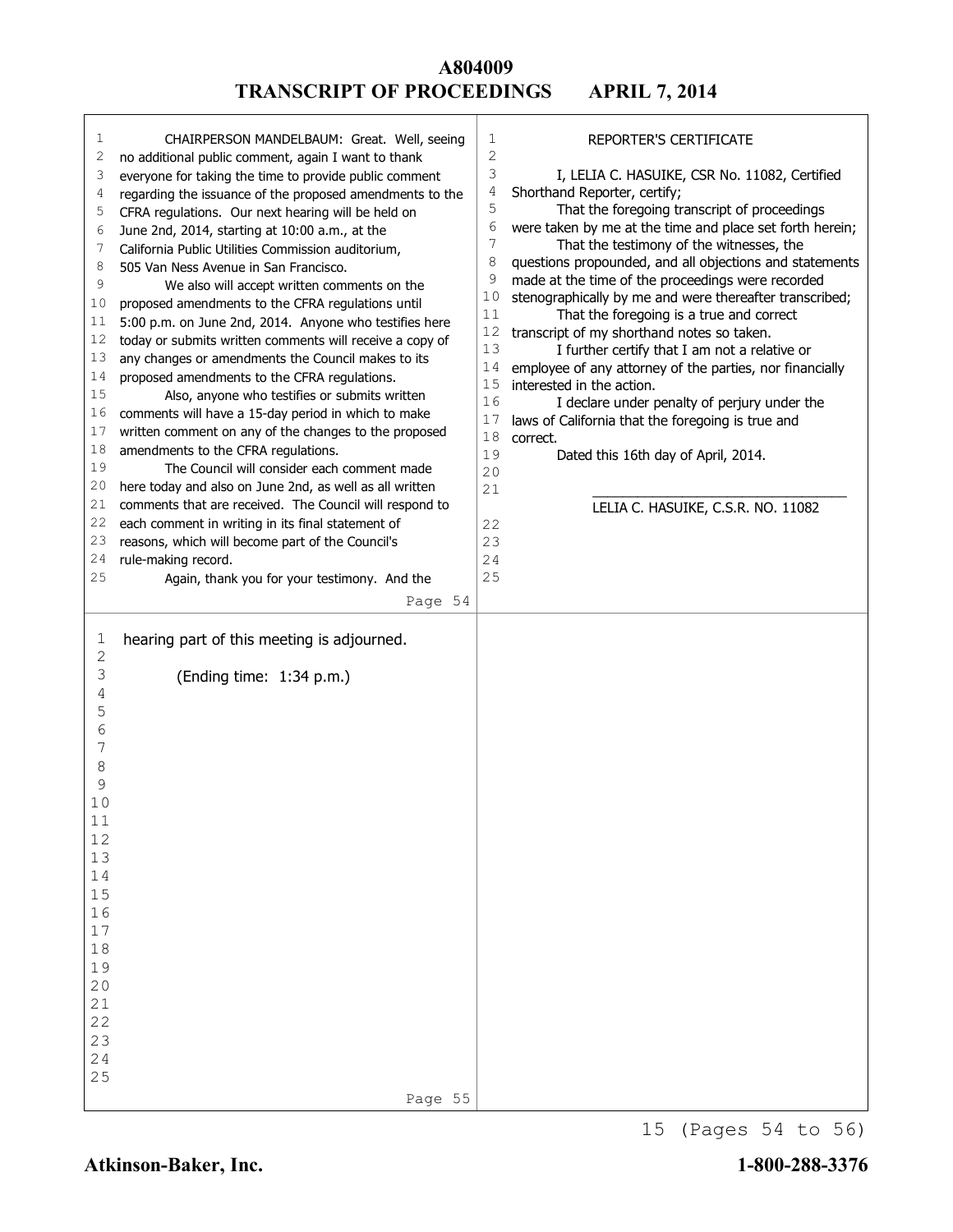Page 1

| A                                              | affiliations 49:25                            | 50:23 53:25                                            | believe 16:19 19:18                            | caused $43:10$                                           |
|------------------------------------------------|-----------------------------------------------|--------------------------------------------------------|------------------------------------------------|----------------------------------------------------------|
| abide 22:22                                    | affirmatively 25:5                            | appropriate 5:7 9:18                                   | 42:12 43:1                                     | caution 29:5 31:18 51:15                                 |
| able 8:8 13:25 14:24                           | afford 33:3                                   | approved 24:12                                         | beneficial 28:8                                | CELA 22:9,14,19 23:11                                    |
| 41:21 43:15 50:8                               | afforded 14:10                                | approximately 4:13                                     | benefit 31:5                                   | 25:2 26:3 29:5 46:13                                     |
| about 19:2 25:9 27:11                          | afraid $33:13$                                | 49:21                                                  | benefits 17:1,20 18:19                         | <b>CELA's 24:13</b>                                      |
| 29:2 33:19 37:18 38:7                          | after 6:3 13:24 16:16 40:5                    | April 1:7 2:7,17 4:1,14                                | 42:10,17,18,19,21                              | Center 28:17,21 32:2                                     |
| 41:12 42:24 43:19,20                           | 40:13 47:21 48:10                             | 56:19                                                  | best $25:9$                                    | certain 29:20 30:17 31:24                                |
| 43:22,22 44:4 53:17                            | afternoon 39:13 46:2                          | area 30:11,25 31:4,18<br>38:4                          | better 26:18,19 27:9,10<br>36:25               | 37:1 46:16 47:13                                         |
| absence 13:2 43:23,24                          | 47:21 48:7,9<br>afternoon's 48:12             | areas 29:20 30:17                                      | between 11:15 20:20                            | certainly 26:22 36:13<br>38:19 39:24 40:2,14,25          |
| 45:5                                           | again 5:1 6:17 11:25 19:1                     | Armida 50:1                                            | 26:7 33:22 45:11                               | 42:18 43:15 44:10.14                                     |
| absences 50:5                                  | 21:10,12 22:6 24:5                            | articulate 27:10                                       | beyond 34:4                                    | <b>CERTIFICATE 56:1</b>                                  |
| absolutely 27:14<br>abundantly 17:18           | 47:20 49:11 54:2,25                           | asked 43:16,18                                         | <b>Billotti</b> 4:6 7:4 52:20,23               | certificate's 33:10                                      |
| AB1562 53:8                                    | against 10:13 29:5,14                         | asking 38:17 44:20                                     | 53:8                                           | <b>certification 31:22 43:3.7</b>                        |
| accept 6:21 44:24 54:9                         | 31:19 33:6 42:17,25                           | aspect 16:13                                           | binder 5:22                                    | 43:20,25 44:3,13,16                                      |
| accommodated 34:3                              | agency $22:22$                                | aspects $37:18$                                        | binder's 6:1                                   | 45:3.12                                                  |
| accommodation 19:9                             | agenda $48:12$                                | asserted 30:14                                         | <b>birth</b> 5:11 13:10                        | certified 7:24 56:3                                      |
| 33:23                                          | ago $6:9$                                     | assignment 18:18                                       | <b>bit</b> 38:13,18 46:17 48:1,2               | certify $56:4,13$                                        |
| accordance 29:25                               | agree 25:14 26:4,5,22                         | assistance 32:9                                        | body $51:13$                                   | CFRA 5:11,20 6:16 7:12                                   |
| acknowledges 11:14                             | 29:4 42:13,18 44:11<br>51:22 52:4,9           | Association 22:9 46:5                                  | <b>bonding</b> $5:12$ $13:12$<br>30:23 51:21   | 7:16 8:10 9:7,11 10:14<br>12:5,6,10,14 13:24 14:9        |
| across 32:3                                    | agreement 42:2                                | assuming 42:3<br><b>ATKINSON-BAKER 1:21</b>            | both 20:21,21 49:14                            | 14:13,16,23,25 15:7,9                                    |
| Act 1:17 5:4,9 9:21 10:10                      | ahold 50:6                                    | attempt $27:17$                                        | break 8:23 12:21 18:14                         | 15:18 16:9,15,16,19,21                                   |
| 10:17 11:9,22 12:12,18<br>14:11 19:14,17 22:20 | aid 11:8,19 28:21                             | attend 48:7                                            | 18:16 48:1                                     | 16:24 17:11,15,17                                        |
| 33:24 35:17 40:22                              | airplane $15:5,6$                             | attendance 8:7                                         | <b>brief</b> 9:5,8 46:12,20                    | 18:13,20,21,25 19:3,5                                    |
| 48:24 49:6                                     | allotted 32:14                                | attorney 22:7 28:16                                    | briefly 9:16                                   | 19:12,15 20:21,25                                        |
| action 5:6 56:15                               | allow 51:20                                   | 30:18 46:3 56:14                                       | <b>broader</b> 29:19 35:18                     | 28:23 29:12,17,18,20                                     |
| actions 34:6                                   | allowable 15:20                               | attorneys 27:9 28:5 31:1                               | 37:15                                          | 29:25 30:4,7,14,22                                       |
| active 23:11                                   | allowed 30:24 32:23                           | 31:1                                                   | broadest 30:5                                  | 32:21 33:5,7,22 34:11                                    |
| acts 20:21                                     | allowing 22:13                                | auditorium 6:19 54:7                                   | Brodsky 3:3 4:22 9:6,17                        | 34:15,17 35:9 37:10,11                                   |
| actual 26:12,20                                | almost $32:13$<br>along 14:21 32:2            | authority 10:1,2 22:23<br>authorize 41:12              | 15:23 21:8,23 25:23<br>27:5 35:5,11,19,22 36:1 | 37:16,19,23 40:5,10,12<br>41:12,19,21 42:3,9,13          |
| actually 26:24 30:8 37:12                      | already 8:6 24:11 33:6                        | authorized 44:6                                        | 37:2,5 39:2,9 45:25                            | 42:14,19 46:18 47:4,14                                   |
| 37:15                                          | 40:20                                         | automatically 40:12                                    | 47:18 52:15                                    | 47:19 48:6,10 49:19,22                                   |
| <b>Act's 10:16</b><br><b>ADA 42:14</b>         | alternative 38:12                             | available 5:21,22 6:1,5                                | brought $7:3,6$                                | 50:15 51:21 52:1,3,10                                    |
| add 11:18 30:12 47:10                          | although 44:21                                | 9:14 20:7 21:13 30:9                                   | burden 14:13 23:17                             | 53:15 54:5,10,14,18                                      |
| 53:16                                          | always 51:14 53:18                            | 36:23 49:12                                            | 31:23                                          | CFRA-eligible $41:22$ 42:5                               |
| added 13:3,9 15:1 19:16                        | ambiguity 16:7                                | Avenue 6:20 54:8                                       | <b>burdensome</b> 30:8 31:19                   | CFRA-qualifying 34:5                                     |
| 45:6 52:2                                      | amended 10:10                                 | awareness 36:7                                         | <b>business</b> 12:3 39:22                     | 41:22 42:4                                               |
| adding $30:20$                                 | amendment 10:12 19:17                         | <b>a-n</b> 22:6                                        | 46:23                                          | Chair 28:14                                              |
| addition 38:3                                  | <b>amendments</b> 1:16 5:3,20                 | <b>A-r-m-i-d-a</b> 50:2                                | C                                              | Chairman 26:6<br>chairmanship 27:4                       |
| additional 34:2,13 45:19                       | 6:16 7:11,11,16 8:9<br>10:16 21:12 28:23 29:3 | <b>a.m</b> 2:17 4:2,13 6:18<br>48:17 54:6              |                                                | chairperson $3:34:5,19$                                  |
| 47:10 48:7 49:5,9,11,15                        | 30:15 35:1 46:15 47:8                         | A804009 1:25                                           | c 1:24 2:17 3:1 14:2 16:25<br>56:3,21          | 21:7 22:3 24:20 25:22                                    |
| 49:20,22 53:14 54:2                            | 54:4, 10, 13, 14, 18                          |                                                        | Cacilia 28:15                                  | 27:7 28:11 36:2,5 37:7                                   |
| address 22:17 25:16,19<br>36:9 37:8 53:21      | amount 19:5                                   | в                                                      | calculation 50:20                              | 39:8,11 45:21 46:7                                       |
| addressed 14:15 27:9                           | <b>Ana</b> 39:17                              | <b>b</b> 13:23 34:9                                    | <b>California</b> 1:5,6,16 2:5,6               | 47:16,19 48:23 49:18                                     |
| 50:19 52:12 53:10                              | <b>Andrew 3:4 4:22</b>                        | <b>baby</b> 13:12 51:21                                | 2:16 4:1.15.17 5:3.9.17                        | 52:17 53:5,9 54:1                                        |
| <b>adds</b> 31:22                              | <b>Angeles</b> 39:18,19                       | <b>back</b> 5:21 18:12,21 21:5                         | 6:9,18,20 7:2 10:9 11:9                        | Chami 46:2,3,3,8,10                                      |
| adjourn 9:1 47:25 48:15                        | Annmarie 7:4                                  | 30:9 36:20 48:1 49:1,18                                | 11:22 12:11,17 13:19                           | 47:17                                                    |
| adjourned 55:1                                 | another 30:11 33:1 37:3                       | <b>balance</b> 16:18 34:19                             | 14:10 15:20 17:23,25                           | change 20:18 42:8,9                                      |
| administer 50:4                                | 37:5 38:12 41:11 49:4<br>50:24,24 51:24       | <b>bar</b> 22:10                                       | 18:2 22:8,11 28:17                             | <b>changed</b> 18:23 40:6,18<br>changes 7:10,15 8:9 10:2 |
| administrative 9:19                            | answer 38:17 40:3 53:20                       | based $30:3$                                           | 29:18 30:10 32:1 35:17                         | 11:25 18:7 54:13,17                                      |
| 15:11 22:20                                    | answers 50:7                                  | <b>basis</b> 11:17 25:1,12<br><b>become</b> 7:22 54:23 | 46:4,24 48:24 49:6 54:7<br>56:17               | change/modifications                                     |
| administrator 39:17 50:3<br>ado 4:7            | anyone 7:9,13 8:4 9:2                         | beef 33:21                                             | California's 13:20 29:21                       | 25:3                                                     |
| adopt 44:25                                    | 15:24 26:3,10 49:5                            | beefed $35:12,15$                                      | call $8:13$                                    | Charles 22:6                                             |
| adopted 1:16 14:20 19:21                       | 54:11,15                                      | <b>before</b> 2:17 9:3 26:11,17                        | called 27:6 39:22                              | charts $43:4$                                            |
| 19:22 35:24                                    | anyway $13:15$                                | 29:16 39:24,24 45:20                                   | <b>came</b> 35:17                              | Chaya 3:3 4:18 18:7 27:6                                 |
| adopting 45:11                                 | <b>APA 23:7</b>                               | 47:22 48:1,16                                          | care 5:14 6:25 30:1 32:5                       | Chemerinsky 8:24 47:22                                   |
| <b>adoption</b> 5:13 29:15                     | appear 5:17                                   | begin 8:17 9:5 21:17                                   | 32:14 34:21 43:21                              | 48:5                                                     |
| advanced 34:24                                 | applicable 19:10                              | beginning 18:8                                         | case 11:8 12:25 15:3 24:9                      | Cheng 3:5 4:24 6:25                                      |
| advice 41:2                                    | applied 23:19,25 24:5<br>apply 12:16 37:10    | <b>behalf</b> 22:8 28:18 46:4                          | 37:22 47:7 51:12 52:1,7                        | 53:16,24<br>child 5:12,13,15 13:10                       |
| advisors 40:23                                 | appointments 32:15                            | being 7:23 8:3 10:9 12:14                              | 52:10                                          | chilling $33:12$                                         |
| advocates 32:2                                 | appreciate $7:724:21$                         | 13:25 18:25 24:12<br>36:16 37:20 38:7,8                | case-by-case 11:17 25:1<br>25:12               | chronic 43:14                                            |
| affected 10:5<br>affiliation $8:1821:22$       | 25:14 26:4 28:12 45:22                        | 42:18 49:7 53:10                                       | cause 18:14                                    | circumstances 14:4                                       |
|                                                |                                               |                                                        |                                                |                                                          |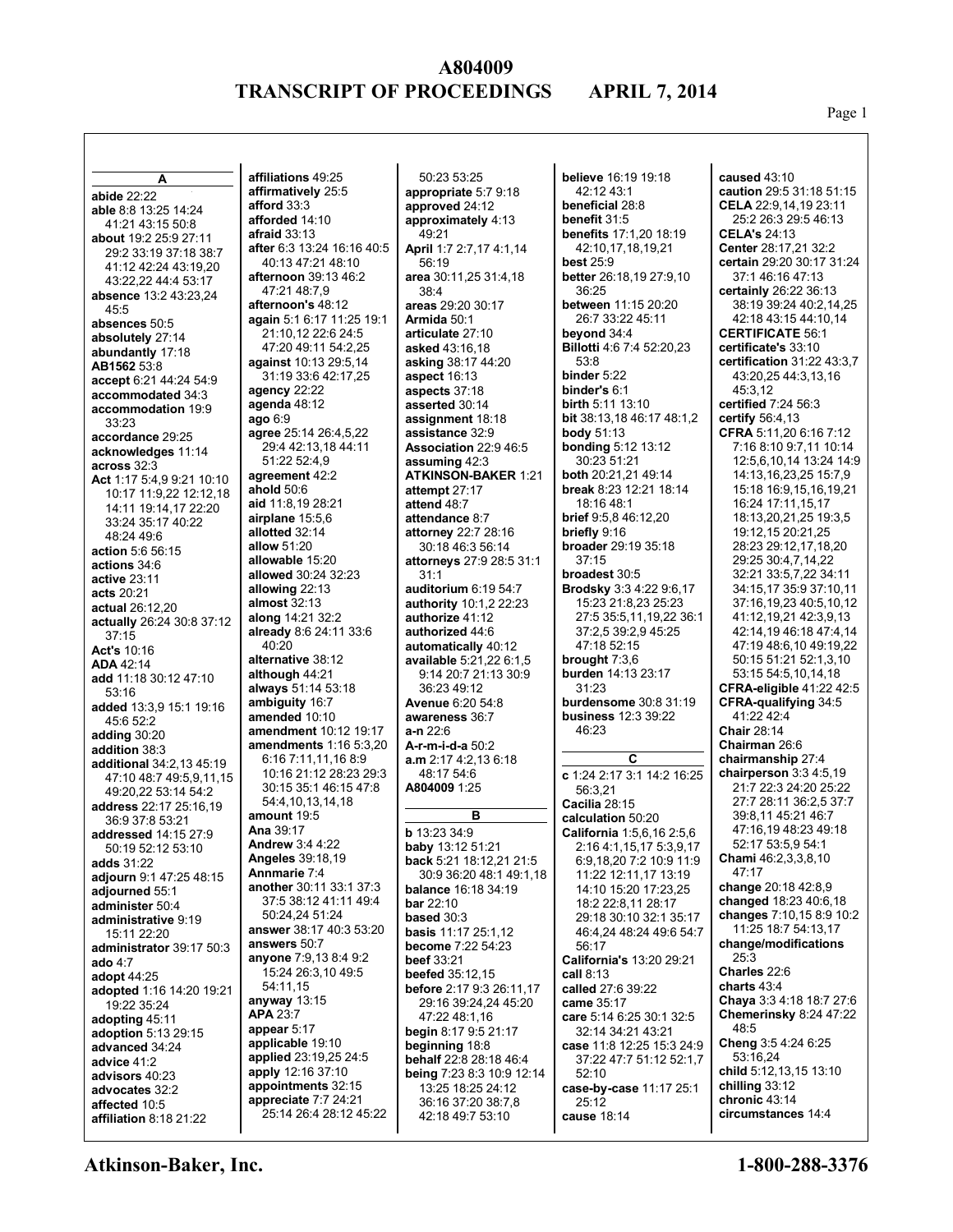Page 2

| 15:19 36:22,25                                        | comprehensive 25:18                          | 29:14 44:2 54:23                                   | department 4:23                                          | educate 23:23 24:4 34:7                           |
|-------------------------------------------------------|----------------------------------------------|----------------------------------------------------|----------------------------------------------------------|---------------------------------------------------|
| civil 28:18                                           | computers 20:7                               | counted 12:22                                      | department's 9:14                                        | EDU1121 4:14                                      |
| claim $12:14$                                         | computer-based 36:14                         | counterpart 10:17                                  | designate 16:15,21 41:10                                 | EEO 39:22                                         |
| clarification $13:9$ 14:5,21                          | concept 33:25 34:7 44:23                     | County 50:3                                        | 41:10,17 42:3                                            | effect 33:12 34:3                                 |
| 15:1 33:22 37:12 50:25                                | concern 22:18 23:3 24:6                      | couple 10:9 13:22 36:3                             | designates 17:12                                         | effective 26:11                                   |
| 51:18                                                 | 38:10,18 40:6 51:19                          | course 21:1 22:21 42:4                             | designation 32:21 41:8                                   | effectuate 9:25                                   |
| clarifications 13:22 14:2<br>clarified 10:13 12:2,5,8 | concerned 40:19                              | 42:23 44:8                                         | 41:15                                                    | effort $47:10$<br>either 25:3 28:6 38:21          |
| 12:20 13:11 16:1,6,25                                 | concerning 16:10<br>concerns 38:6 39:25 41:8 | court 1:21 4:10 7:24 8:16<br>10:6 12:15 21:21 24:3 | desired 38:21<br>detailed 9:10 28:22 49:3                | 50:11 53:18                                       |
| 17:1 18:5,13 19:24                                    | 42:7,24 50:5,9 52:11                         | 26:19 46:9 49:24                                   | details $21:10$                                          | elaborate 37:18 40:14                             |
| 20:10,23 34:1                                         | conclude 48:10                               | courtroom 4:15                                     | determine 16:9 24:9                                      | elected 11:4                                      |
| clarifies $5:6$ 13:4                                  | concurrent 42:15                             | courts 23:18 24:4                                  | determined 11:2                                          | electronic 33:18 36:6,10                          |
| clarify 10:23 12:14 33:21                             | condition 5:14,16 33:11                      | <b>Court's 13:17,18</b>                            | determining $12:23$ 40:5                                 | 36:23,24                                          |
| 34:14 36:22 38:5                                      | 43:9,11 44:1,23 45:2,16                      | coverage 17:7,10,10,14                             | <b>DFEH 3:5 6:25 7:17 39:17</b>                          | electronically 19:25 20:3                         |
| clarifying $12:937:21,25$                             | conditions $17:2543:14$                      | 30:24 47:4.13                                      | 50:6                                                     | 20:6 36:18                                        |
| clarity $10:3$ 11:15,19                               | conflict 26:12 41:5 45:11                    | covered 29:11 53:2                                 | dfeh.ca.gov 53:20                                        | eligibility $51:1$ 52:24                          |
| 22:24 23:6,17,21 24:2                                 | conflicts $40:19.21$                         | craft 9:18                                         | <b>diagnosis</b> 29:23 44:9,16<br>difference 20:20 33:22 | eligible 12:8 34:15 37:11                         |
| 24:24 25:10 30:20<br>47:14                            | conformance 43:2<br>conforms 5:7             | crafted 10:4<br>create 23:5 34:11                  | 43:6                                                     | 37:16,20,24 40:5,9,10<br>40:13 50:15              |
| clause 13:21                                          | confusing 30:13,18,25                        | crisis $31:21$                                     | differences 21:2                                         | eliminate 23:15                                   |
| clear 15:16 17:18 19:2                                | 31:1.4                                       | criteria 50:13                                     | different 30:23 43:12,14                                 | Elk $7:2$                                         |
| 24:14.16 35:8 44:8.9.9                                | confusion 23:5 31:16                         | critical 8:4                                       | 50:6,13,20 52:8                                          | emphasis 46:13                                    |
| 44:10                                                 | consent 16:17 52:3                           | crossed 45:15                                      | difficult 15:7 30:13 31:24                               | emphasize 34:7                                    |
| clearer 11:6 52:2,12                                  | consider 7:17 41:1 54:19                     | cross-referenced 10:18                             | 32:733:1                                                 | emphasized 33:25                                  |
| clearly 8:4 26:24 41:22                               | considered 11:16 41:13                       | CSR 1:24 2:18 56:3                                 | direction 35:16                                          | employed 12:24                                    |
| clients $27:21$                                       | 51:9 53:3                                    | curious 24:25 36:8 37:17                           | director $3:54:23$                                       | employee $12:9,20,23$                             |
| clock $47:5$                                          | considering 10:8                             | currently 39:21 42:22                              | disabilities 32:5                                        | 13:3,7 14:5,6,9,23                                |
| close 10:21 18:8                                      | consistency 10:5,23<br>22:24                 | C-a-c-i-l-i-a 28:16                                | disability $17:2.6.8,12.15$                              | 15:11 16:2,4,8,9,20                               |
| closing $34:17$<br>Code 5:10,18 11:14 12:11           | consistent 35:8                              | <b>C-h-a-m-i</b> 46:11<br>$C-h-e-n-g 53:20$        | 19:9,14 20:21,23 30:22<br>30:22                          | 29:11 32:23 33:1 36:7                             |
| 12:17 15:21 22:21                                     | conspicuous 20:3 36:16                       | C.S.R.56:21                                        | disabled 19:13                                           | 38:7 41:20 42:5 46:21                             |
| 42:11                                                 | constitute 18:13                             |                                                    | disagreement 42:7                                        | 51:1,6,16,23 52:5 56:14                           |
| collaboration 28:20                                   | constitutes 18:16 31:15                      | D                                                  | <b>disclosure</b> 29:23                                  | employees $14:4$ 15:18                            |
| colleague 29:5                                        | constructive 49:3                            | d 12:3 37:12                                       | discount 27:3                                            | 20:4 27:13,14,20 30:3                             |
| come 8:15 12:17 27:21                                 | consulting $39:21,22$                        | Dale 3:3 4:22                                      | discrimination 34:10                                     | 30:10 31:7,19,21 33:12                            |
| 32:8                                                  | contain 20:22 24:15                          | date 6:14 9:12 16:11 43:8                          | 40:20 41:6                                               | 33:16 34:8,14,19 36:16                            |
| comes 18:21 37:13                                     | 29:15                                        | 43:10                                              | discussion 22:1                                          | 37:11,13,14,15,19,23                              |
| coming $32:11$                                        | <b>contains 5:23 20:13</b>                   | <b>Dated 56:19</b>                                 | dispute 24:10 27:25                                      | 46:19 47:4                                        |
| commencement 16:11<br>43:8,10                         | contemplated 29:16<br>contents 34:12         | day 15:13 42:21 56:19                              | <b>disputes</b> 23:15,20,22<br>distinct 17:16            | employee's 5:13,15,16<br>13:23 15:12 16:3,14,16   |
| commencing 2:16                                       | context 14:16 18:10                          | days 6:9 34:25 45:7,8<br>deadline 28:24            | district 13:18 39:16,20                                  | 16:16,17 33:10,20                                 |
| comment 4:9 5:2 7:18,20                               | 31:20                                        | deal $39:3$                                        | doing $51:17$                                            | 43:25 52:9                                        |
| 8:25 9:9 21:17,18 37:17                               | continue 8:24 48:11,15                       | Dean 8:24 47:22 48:4                               | done 6:3 8:6 19:25 31:3                                  | employer 12:4,23 16:2,3                           |
| 38:2 47:20 48:4,6,8,25                                | 49:10                                        | decades 30:10                                      | doubts $33:10$                                           | 16:7,8,14 17:7,12,19                              |
| 49:5,9,20,20,22 53:14                                 | convoluted 27:15                             | <b>December 9:13 21:14</b>                         | dovetailing 19:3                                         | 18:3,23 19:4 20:6,12                              |
| 54:2,3,17,19,22                                       | Copies 5:20                                  | decided 11:18                                      | down 8:16                                                | 32:22 33:9 38:19,20                               |
| commentary 39:23                                      | copy 5:23 7:3,6,7,10 8:9                     | decision 13:18                                     | <b>draft</b> 1:16 21:11                                  | 40:17,18 41:20 42:1,2                             |
| commenting 8:18<br>comments 6:21,23 7:4,6             | 23:2 54:12<br>correct 56:11,18               | decisions $10:627:11$                              | <b>Drive</b> 1:5 2:5,16 4:16 7:1<br>duplicate 23:2       | 43:6 44:14 47:1 51:20<br>51:22,24 52:3,8          |
| 7:10.14.15.19.25 22:15                                | correctly 23:20                              | declare 56:16                                      | duplicating $11:11$ 23:1                                 | employers 12:7,7 15:17                            |
| 25:2,15,18,21 26:4                                    | costs 31:23                                  | deduction 41:18<br>deductions 15:17,20             | <b>duration</b> 16:12 43:20                              | 20:1,19 31:14 32:18                               |
| 28:12,22 29:1 30:6                                    | Council 1:2 2:2 4:19,21                      | defer $25:15$                                      | during 17:8,10,15,19                                     | 40:23,24 41:3,10,15                               |
| 35:20 36:3,9 38:24 39:5                               | 5:5 6:7,23,25 7:11,17                        | define $47:6,7,9$                                  | 18:2 50:16 51:2 53:4                                     | 42:19 44:19                                       |
| 39:12,14 40:15 44:22                                  | 7:20 22:12 25:19 30:19                       | defined 12:10                                      |                                                          | employer's 13:7 14:13                             |
| 45:19,19,23 46:12 48:7                                | 41:1 43:15 44:18 48:14                       | definitely 38:11,23                                | Е                                                        | 16:19 17:9 19:7                                   |
| 49:2,3,14 53:12 54:9,12                               | 53:21 54:13,19,21                            | <b>definition</b> 12:8,9,11,12                     | E3:1,1                                                   | employer-paid 17:14                               |
| 54:16,21                                              | Councilmember 3:3,4,4                        | 12:16 13:3,15 29:12                                | each 7:17,20 25:10 30:20                                 | employment 1:2 2:2 4:19                           |
| commission $6:19$ 15:21<br>42:8,24 54:7               | 9:6.17 15:23 21:8.23<br>25:13,23,25 27:1,5,8 | 40:12 45:1,12,17                                   | 54:19,22                                                 | 4:21 5:5 22:9,10 28:21<br>31:1.3 33:24 40:22 46:4 |
| company 47:2                                          | 28:10 35:5,11,19,22                          | definitions $12:2$ 13:14<br>44:24 45:11 46:21      | earlier 46:6 49:14<br>early 14:6 40:9 48:2               | 48:13                                             |
| comparable 20:25                                      | 36:1 37:2,5 38:4 39:2,9                      | deleting 33:17 44:16                               | earn 34:25                                               | encourage 9:12 21:12                              |
| comparisons 43:5                                      | 39:10 45:25 47:18                            | deliberation 21:11                                 | ease 23:17                                               | end $21:1,16$                                     |
| competing 24:22 26:7,7                                | 52:15                                        | deliberations 9:11 21:16                           | easier 27:18                                             | Ending $55:3$                                     |
| competitive 34:13                                     | councilmembers 3:2                           | 21:16                                              | easily 10:4                                              | endure 32:8                                       |
| complete 8:25 14:18,24                                | 4:21 28:15                                   | demarcation 40:11                                  | <b>East</b> 1:5 2:5,15 4:16                              | engaged 46:23                                     |
| 15:8,12<br>compliance 23:13                           | Council's 5:25 6:4,5 7:22                    | denied $47:4$                                      | economy 34:24                                            | English $20:14$<br>enjoyed 49:2                   |
|                                                       | 8:1 9:11,12,14 17:5                          | deny 31:16                                         | <b>EDU</b> 1:5 2:5,16                                    |                                                   |
|                                                       |                                              |                                                    |                                                          |                                                   |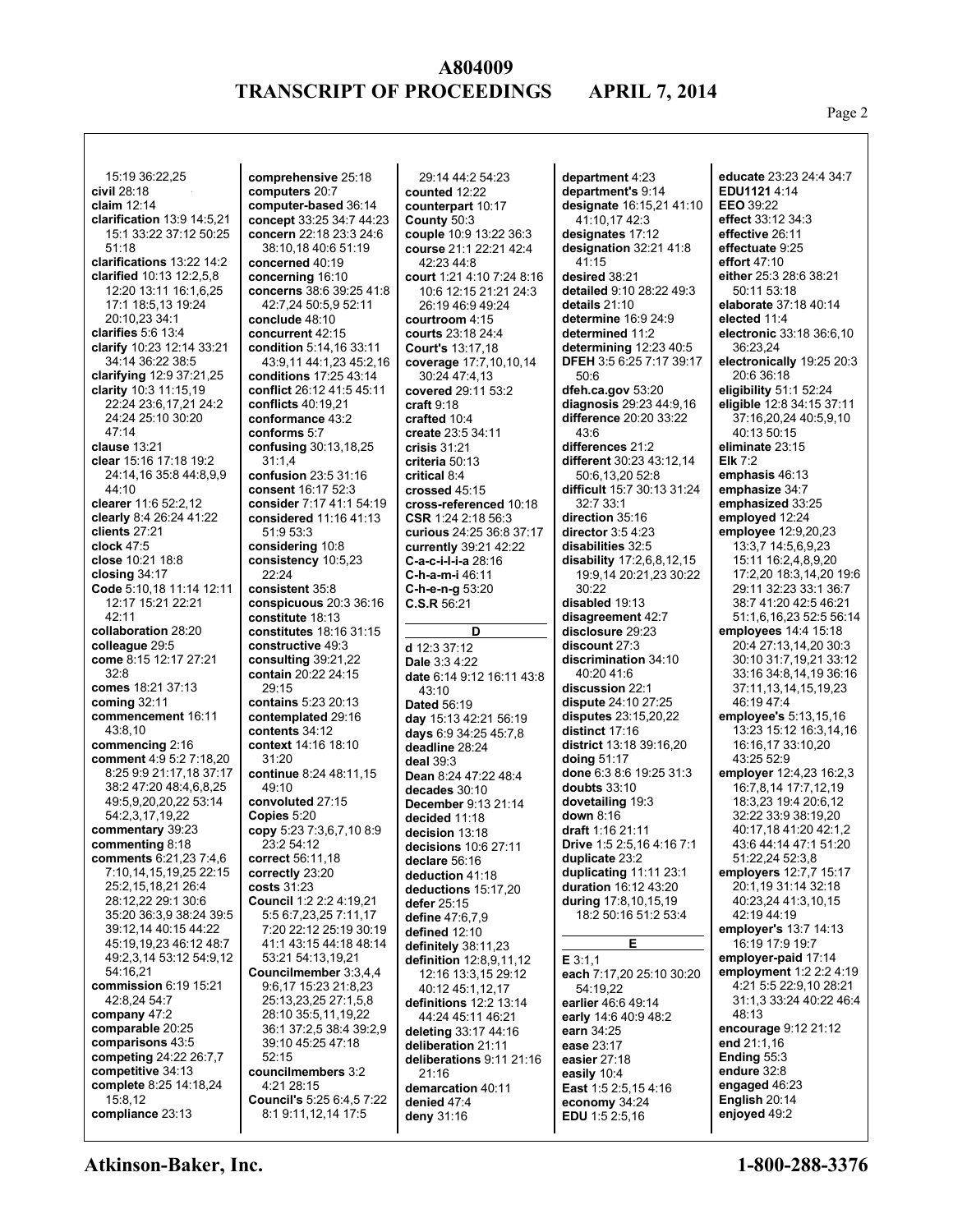Page 3

**enough** 20:8 24:15 26:24 **ensure** 23:13,19 **ensures** 5:11 **enterprise** 46:23 **enthusiasm** 25:20 **entire** 14:25 15:9 **entirety** 42:12 **entities** 12:4,6 **entitled** 14:10 19:6 52:6 **entitlements** 17:13,16 30:23 42:13 **entity** 47:3 **equal** 13:20 41:25 **equivalent** 14:1 29:19 **err** 51:15 **erring** 25:10 **Erwin** 48:5 **especially** 33:2 41:9 43:13,23 **essential** 32:14 **essentially** 14:20 **establishing** 18:17 **establishment** 20:13 **et** 22:21 **even** 4:25 12:14 17:11 18:15,23 25:6 26:11,19 32:7 34:15,17 37:10,15 40:10,24 41:21,21 44:4 50:15 **event** 33:9 41:23 **eventually** 10:1 **every** 16:21 20:15 25:19 **everybody** 38:2 **everyone** 28:9 54:3 **everything** 47:3 **Ex** 3:5 4:23 **exact** 44:6 **exactly** 44:25 51:13 **example** 15:4,4 19:11 30:13,21 31:6,25 33:8 34:8 45:14 46:20,20  $47:10$ **examples** 30:7 36:13 45:3,13 **exceeds** 36:11 **except** 30:2 **exception** 12:24 14:7,11 **exceptions** 14:3 **excuse** 19:7 **exempt** 15:18 **exercise** 10:14 **existing** 5:8 10:6 **expect** 43:15 **expected** 16:11 50:15 **explain** 13:1 40:14 **explanation** 30:20 **explanations** 29:6 30:12 **explicit** 15:1 **explicitly** 34:3 **expression** 13:11 **extend** 13:1 42:19 **extended** 42:18 **extension** 34:4,4 **extensive** 12:21 **e-mail** 6:11,23 53:18,19 **F**

**f** 42:12,20 **Facebook** 6:12 **facility** 20:12 **fact** 23:6 41:24 45:9 **failure** 41:12 **Fair** 1:2 2:2 4:19,20 5:4 12:12,18 33:24 40:21 **fairly** 15:6 **familial** 30:4 **familiarity** 27:14 **family** 1:17 5:4,9,13 10:10,17 11:9,22 14:11 17:12 30:2 31:21 34:20 35:17 43:21 48:24 49:6 **far** 50:13 51:10,16 **favor** 29:6 41:23 **fear** 30:2 **February** 6:10 **federal** 5:8 10:16 12:12 12:15 29:19 **feel** 27:20,22 **feeling** 38:7 **FEHA** 17:20 19:8 42:14 46:18 48:13 **fehcouncil.dfeh.ca.unv**  $6.24$ **Feldman** 22:7 **few** 34:18 46:12 **field** 41:25 **figure** 31:7 **FILE** 1:25 **final** 7:21 11:7 54:22 **finally** 11:3,9 13:14 34:9 **financially** 56:14 **Firm** 22:8 **first** 10:9 11:21 29:4 35:17 40:8 42:21 45:6 46:10 **FMLA** 15:2 17:13,21,22 17:23 18:8 19:23 29:15 29:19,22 34:17 35:7,8 35:12,16,24 37:13 40:6 40:9,11,20 42:14,21 44:15 45:1,6,12,16 46:14,16,17,25 47:6,11 47:14 51:19 52:8 **FMLA's** 14:21 **FMLA/CFRA** 39:19 **focus** 35:1 **follow** 23:14 40:24 41:4 44:15 **following** 15:25 22:1 48:20 **footage** 21:13 **force** 32:23 33:2 38:20 **forced** 38:8 **forces** 36:17 **foregoing** 56:5,11,17 **foreign** 27:16 **forget** 41:16 **form** 43:3,7,21,25 44:3,13 44:16 45:3,12 **formal** 4:8 6:8 **former** 39:16,18 **forth** 5:9 56:6 **forward** 25:21 49:13 **foster** 5:14

**found** 50:21 **four** 18:5 **Francisco** 6:20 49:13 54:8 **frankly** 26:3 28:4 **fraud** 33:6 **fraudulently** 14:9,14 33:5 **frequency** 43:18,19,22 43:24 44:4 **frequently** 36:19 **from** 4:7 8:23 9:5 12:17 15:7,17,24 18:21 21:13 23:4 24:2,13,15 26:10 27:12 29:5 31:5,10 32:5 34:14 37:13,14 40:6 43:15 46:16,20,25 48:4 48:14 49:14,15 **front** 5:23 7:5 8:15 **fulfill** 20:5 **full** 22:14 **full-time** 53:3 **further** 4:7 7:15 16:7 56:13 **G general** 23:16 29:1 45:18 **generally** 22:19 **generate** 10:23 **genuinely** 36:10 **girls** 28:19 **give** 7:4 16:2 31:25 32:9 38:19 51:25 **given** 31:8 37:22 **gives** 45:12 **giving** 41:1 51:10,15 **go** 18:6,11,12 20:9 23:23 27:11 32:13 35:11 51:16 **goal** 38:21 **goals** 30:14 36:6 **going** 9:3,5,7 15:23 17:3 18:6 21:24 26:19 32:3 33:2 **gone** 32:9 **good** 21:18 22:2,3 28:14 39:14 45:9,10 46:2 47:10 **governing** 13:7 **Government** 5:10 22:21 42:11 **governs** 18:1 **grave** 42:7,24 **great** 25:20 38:6 54:1 **greater** 46:19 47:13,14 **greatly** 31:5 50:22 **group** 17:7,10,14 18:3 26:9 **Grove** 7:2 **guarantee** 20:22,24 25:17 34:25 **guidance** 23:11 **guide** 9:21 **H hand** 33:15 **handle** 31:2 **happen** 18:25 **implementation** 30:5 **important** 16:24 24:14

**happens** 17:22 41:16 **happy** 40:3 **hard** 32:17 **harmony** 10:6 **Hasuike** 1:24 2:18 56:3 56:21 **having** 16:25 21:8,15 32:17 52:25 **heading** 35:7 **Headquarters** 7:1 **Headstart** 50:3 **health** 5:14,16 17:1,7,10 17:14,20 18:4 32:4,5,14 33:11 42:9,17,18,19,20 43:9,11,25 44:23 45:1  $45.16$ **healthcare** 31:24 **hear** 8:22,23 25:8 26:10 26:14,15 38:6,11 **heard** 26:17 35:4 **hearing** 1:3,16 2:3 4:9 5:1 5:2,24 6:7,9 7:23,24 8:3 9:4 26:21 47:23 48:11 48:25 49:20,22 54:5 55:1 **held** 13:19 54:5 **Hello** 39:15 **help** 10:23 23:13,17 24:4 24:8 27:19 30:14,19 **helpful** 21:25 23:21 24:2 24:12 25:6,8 28:8 29:6 29:9 30:12 36:3,23 37:22 38:2,22 39:6 52:15 **her** 13:24 40:9,13 51:6,7 **highest** 13:6 **highlights** 18:6 21:3 **him** 27:6 **history** 29:24 32:11 **holding** 6:7 **Hollingworth** 13:17 **home** 20:9 31:10 **hope** 52:12 **Hospital** 32:1,19 **hour** 48:17,20 **hours** 12:10 51:4,8 52:25 **Housing** 1:2 2:2 4:19,21 5:5 33:24 40:22 48:14 **huge** 29:13 **human** 23:9 27:11,19 **H.R** 26:13 50:2 **I idea** 45:9,10 **identical** 43:13 **identified** 41:14 **identifies** 44:24 **identify** 8:19 30:7 40:1 44:18 53:6 **identifying** 43:5 **II** 5:18 **immediate** 53:21 **immediately** 40:13 **impact** 18:24 **implement** 39:1

33:25 34:12 46:25 **impossibility** 15:14 **impossible** 14:18,22 15:3 15:15 32:13,22 36:15 **INC** 1:21 **incapacity** 43:10 **include** 12:9 13:15 34:4 **included** 13:11 19:17 **includes** 34:12 **including** 13:25 23:9 36:17 46:22 48:13 **incorporate** 11:12 47:12 **incorporated** 46:25 **incorporating** 11:3 46:14 **incorporation** 10:22 **increase** 36:7 **increasing** 33:16 **incremental** 14:16 **incrementally** 14:23 **indicated** 8:12 **indirectly** 43:22 **individual** 46:22 **individuals** 6:11,13 37:13 38:25 **Industrial** 15:21 **industrialized** 34:22 **information** 16:10,12 29:10,22 33:19 51:10 **initial** 4:25 5:25 **inquire** 16:7 **instance** 45:5 46:21 **instances** 10:25 11:1,4 11:17,19 36:9 46:16 **instead** 6:24 52:25 **instructions** 24:8,10 **insurance** 17:10 18:4 **intact** 13:18 **integrated** 12:7 31:13 **intended** 23:25 30:4 **intends** 14:7 **intent** 24:16 **intentions** 46:18 **interaction** 28:2 **interest** 22:19 23:12 46:23,24 47:7,8,9 **interested** 26:21 56:15 **interesting** 52:22 **interests** 26:8 **interference** 31:17 33:11 41:13 **interfering** 10:14 37:9 **interim** 10:11 **intermittent** 15:7,18 38:16 43:23 51:21,22 52:5,10 **intermittently** 38:9 **internally** 26:13 **interns** 32:8 **interpersonal** 28:1 **interpreted** 10:24 **interpreting** 5:9 **introducing** 49:23 **introductions** 5:1 **invite** 31:16 **invites** 33:11 **invoke** 14:7,11 **involved** 30:23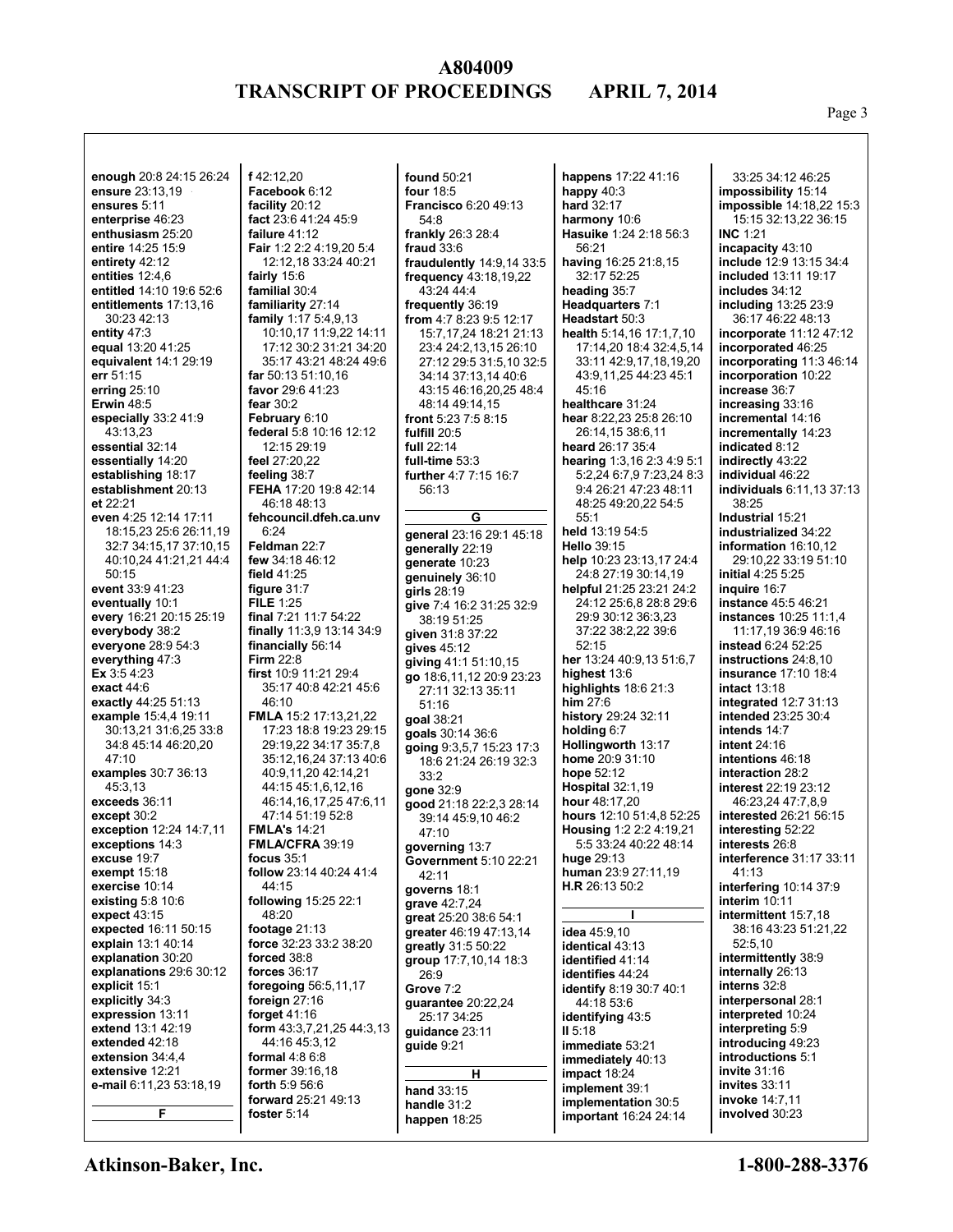#### Page 4

| <b>Irvine</b> 1:5,6 2:5,6,16 4:1             | 46:11 52:22                                      | 30:16                                    | media $6:12$                              | 50:24 51:2                         |
|----------------------------------------------|--------------------------------------------------|------------------------------------------|-------------------------------------------|------------------------------------|
| 4:15,17 48:4                                 | later 4:24 9:1 13:5 15:13                        | little 38:13,18 46:6,17                  | mediation 23:23,23 26:18                  | needs 35:12,14 51:7                |
| issuance $5:354:4$                           | 39:12 47:21 51:2                                 | 48:1 51:10                               | mediator 23:24                            | negatively 18:24                   |
| <b>issue</b> 22:17 25:19 26:25               | law 1:5 2:5 4:16 12:15                           | located 4:16 6:19                        | medical 10:17 17:13                       | negotiate 41:21 42:2               |
| 29:13                                        | 22:7,10 23:14,19,25                              | logical $41:19$                          | 29:20 31:21 32:14                         | negotiations 41:24                 |
| <b>issues</b> 29:2 30:13 31:2                | 24:4 27:15,15 28:17,21                           | long 19:25 20:2 53:22                    | 51:11,12                                  | neither 38:8                       |
| 34:20 53:10                                  | 32:2 37:22 42:16 43:2,8                          | longer $38:15$                           | meet 17:9 36:15 50:21                     | <b>Ness <math>6:20.54:8</math></b> |
| items $48:12$                                | 43:19 44:10 46:3 47:7                            | longevity 18:17                          | 51:3                                      | never 29:16                        |
|                                              | 48:4                                             | look 10:21 11:21 20:8                    | meeting 1:3 2:3 4:8,9,11                  | nevertheless 45:10                 |
| J                                            | laws 17:23 18:10 28:4,5                          | 21:12 26:23 29:24                        | 9:13 12:10 21:14 22:16                    | new 22:23 30:7 46:14               |
| January 22:16                                | 29:19,21 56:17                                   | 35:12 39:6 49:13                         | 47:24 48:6,11,25 49:10                    | 47:3                               |
| job 18:18 30:2 32:13                         | Lawyers 22:9                                     | looking 9:18 23:10 25:20                 | 49:12 55:1                                | next 32:11 52:12 54:5              |
| 38:13                                        | Lawyer's 46:4                                    | <b>looks</b> 36:8                        | meets $51:1$                              | nine-and-a-half 50:11,17           |
| joining $4:20,24$                            | layoff $18:17$                                   | Los 39:18.19                             | member 3:5 4:23                           | nonduplication 11:10,16            |
| ioint 12:7 31:13                             | laypeople 23:9 30:19                             | lose 18:14                               | members 4:20 9:6 49:15                    | 22:18.24 24:24 25:11               |
| judges 24:3,11,12 28:5                       | layperson 23:13 24:6                             | <b>loss 30:2</b>                         | mental 32:4                               | none 9:4 47:25                     |
| jump $21:5$                                  | 28:8                                             | lot 27:20 28:4 30:18 31:2                | mention $21:24$                           | noninterference 19:17              |
| Jumping 19:1                                 | lead 34:20                                       | 31:9 32:6,6,12 36:17                     | mentioned 18:8 24:21                      | nonuse $41:21$                     |
| June 6:17,22 7:8,18                          | leading $35:18$                                  | love 26:10,14                            | 37:10                                     | non-CFRA 47:23                     |
| 22:16 28:24 38:1 39:24                       | least 12:24 16:4 20:16                           | lower 23:16                              | merely 23:4 37:14                         | non-English 20:11                  |
| 45:20 49:12 54:6,11,20                       | 37:240:2                                         | lunch 47:25                              | microphone 21:20                          | non-litigator 26:9                 |
| jurors 24:8,12                               | leave 5:11 6:2 10:17                             | luncheon 48:17                           | might 19:11,12 36:19                      | noon 8:22                          |
| jury 24:7,10                                 | 13:24 14:16,17,23,25                             | <b>L-e-o-n-a-r-d</b> 22:5                | 43:13 47:13 52:21                         | note 17:21                         |
| just 9:16 18:6 20:9 22:12                    | 15:7.9.18 16:9.11.15.15                          |                                          | miles $31:7$                              | notes 56:12                        |
| 23:1 25:25 32:7,16                           | 16:16,20,21,22,24 17:2                           | Μ                                        | military 12:25                            | noteworthy 11:24                   |
| 37:15,21,25 38:14                            | 17:8,10,12,13,15,24                              | made 4:25 7:18 15:16                     | mind 26:19 45:18                          | nothing 19:15,22                   |
| 39:25 40:25 41:4,16                          | 18:13,15,21 19:3,5,12                            | 18:7 42:8 54:19 56:9                     | mindful 10:8                              | notice 4:8 5:24 6:10,15            |
| 42:20 46:12,15,15                            | 19:12 20:21 21:1 28:2,4                          | mail $6:25$                              | mindset 26:23                             | 16:1,5 20:15,18,19,23              |
| 47:11 50:12 51:17                            | 28:5 30:1,9,17,23,24                             | main $31:10$                             | minefield 40:25<br>mirrors $19:23$        | 31:22 33:18 34:8 37:1              |
| 52:11,17 53:16,19                            | 31:17 32:21,24 33:5,12<br>33:13,17,19,22,23 34:4 | maintain 36:24                           | mistake $33:14$                           | 48:6,25 49:19<br>noticed 6:8       |
|                                              | 34:5,11,16,21,23 38:8                            | maintains 17:7                           | mobile-to-mobile 31:9                     | notices 19:25                      |
| Κ                                            | 38:16 41:12 42:3 51:2,3                          | majority $50:10$<br>make 7:14 10:2 15:17 | <b>Monday 2:17 4:1,14</b>                 | notion $11:10$                     |
| Kausen 7:1                                   | 51:6,7,16,21,23 52:5,10                          | 17:17 18:9 19:2 24:7                     | months 12:24 18:4,5                       | number 14:2 19:4 30:3              |
| keep 9:7 11:18 17:20 18:3                    | leaves 14:4 17:19 20:22                          | 27:17 29:1 33:16 35:8                    | 30:24 32:1 50:11,12,14                    | 39:25 44:7 48:12 52:21             |
| 32:13                                        | 42:15 50:5                                       | 46:13 51:17 54:16                        | 50:14,16,17,17                            | 53:6                               |
| key 13:3 14:4 29:2                           | leaving $47:12$                                  | makes 7:11 12:16 54:13                   | moot $4:15$                               | numerous 10:15 43:17               |
| key-employee 14:7                            | left 13:18 37:18 47:7 51:8                       | making 26:1,4 33:13                      | more 6:9,11,13 9:10 11:5                  |                                    |
| <b>Kim</b> $28:14,15,16$ $35:10,14$          | legal 12:3 28:21                                 | 44:22 47:10                              | 11:24 12:21 13:2 19:5                     | O                                  |
| 35:21,23 36:2,4 37:4,21<br>38:23 39:7,8      | legality 42:25                                   | manage $34:19$                           | 20:13 21:10 25:8 31:19                    | object 32:20 33:4                  |
| <b>kind</b> $24:2530:1139:16$                | legislation 30:1 52:21,23                        | management 27:10                         | 32:23 35:2 36:19 38:2                     | objections 56:8                    |
| 41:2 43:22                                   | 53:7                                             | manager 39:19                            | 38:11,21,25 46:17                         | obligated 17:19 18:3 42:3          |
| kinds $17:19$                                | legislative 29:24 52:19                          | Mandelbaum 3:3 4:5,18                    | 51:10,15                                  | obligation 17:9 19:8               |
| kitchen 36:20                                | 53:1                                             | 21:7 22:3 24:20 25:14                    | morning 22:2,3 28:14                      | obligations 13:1 16:4,14           |
| <b>knee</b> $51:7,8$                         | legislature 53:11                                | 25:22 26:6 27:4.7 28:11                  | 40:8 47:20 49:4                           | 16:19 19:7                         |
| know 8:8 20:9 24:25                          | legitimate 28:1                                  | 28:14 36:2,5 37:7 39:8                   | most 27:13 40:23 44:15                    | obstruct 23:6                      |
| 26:17,18 27:20,21,23                         | <b>Lelia</b> 1:24 2:17 56:3,21                   | 39:11 45:21 46:7 47:16                   | move 4:7                                  | obtain 16:10 33:9 40:11            |
| 28:3,5 29:9 30:15 36:11                      | <b>Leonard 22:4 46:5</b>                         | 47:19 48:23 49:18                        | moving 4:12 16:23                         | obtained 14:14                     |
| 37:23 43:4 45:6 47:1,2                       | less 35:2                                        | 52:17 53:5,9 54:1                        | much 19:23 25:23 30:17                    | obtaining 33:5                     |
| 50:12 51:9,14 52:2,18                        | let 5:1 18:12 39:25<br>let's $18:11$             | manner 10:24                             | 36:19 46:1 53:12<br>multiple 12:3,6 38:24 | obtains 14:9                       |
| knows 32:10                                  | library 20:9                                     | many 23:9 29:18 32:2                     | must 14:5 16:4 45:7,8                     | obviously 10:3 11:8,20             |
| K-i-m 28:16                                  | light $13:16$                                    | 34:20 41:9 43:4,4,4,4,5<br>44:12         | myself 9:6                                | 24:23 36:6 41:17 48:11             |
|                                              | like 8:11,13 15:5 21:10                          | marital 40:19,21 41:5                    |                                           | occur 45:7,8<br>occurred 11:16     |
| L                                            | 22:6.6.7 27:20 28:21.25                          | marriage $13:16$                         | N                                         | off 15:6                           |
| <b>113:4</b>                                 | 29:4,18,20,22 31:12,20                           | mate $5:6$                               | $N$ 3:1                                   | offer 34:22                        |
| Labor 12:11,12,17,18                         | 31:22 32:25 33:21 38:7                           | maternity 34:22                          | name 4:18 8:17 21:22                      | offered 9:20 14:5                  |
| 15:21                                        | 38:11 41:25                                      | matter $45:9$                            | 22:4,5 28:15 39:15 46:2                   | office 31:10 39:17,18,18           |
| language 10:22 11:3,6,13                     | limitation 40:16                                 | matters 31:3                             | 46:8,10,11 47:2 49:24                     | official 8:1                       |
| 11:18 19:16,21 20:14                         | limitations 30:3                                 | may 6:23,24 8:13,20                      | 50:1                                      | <b>Officio</b> 3:5 4:23            |
| 20:15,15 21:2 23:3<br>24:15 25:4 30:12 33:17 | lines $14:21$                                    | 16:14,20 18:3,4 19:4,13                  | <b>Nancy 22:6</b>                         | often 11:15 13:12 24:7,23          |
| 33:20 34:2,11,14 36:21                       | LinkedIn 6:12                                    | 19:25 39:13 40:9 45:14                   | narrow 14:3                               | oftentimes 27:12                   |
| 37:22 38:1 45:1 46:24                        | links $23:5$                                     | 46:17 47:11,12                           | nation $34:22$                            | <b>Oh</b> 20:8                     |
| 47:11,13                                     | list 44:17                                       | maybe $51:9$                             | necessary 16:8,10                         | okay 27:5 28:13 35:22              |
| largest $22:10$                              | literal 43:18                                    | mean 27:3 40:23                          | necessity 9:24 22:23                      | 50:1 53:23                         |
| last 10:10 22:5 44:21                        | litigated $12:15$                                | meaning 9:24 10:5 14:22                  | need 9:24,25 10:3 32:19                   | once 47:20 51:1                    |
|                                              |                                                  |                                          |                                           |                                    |
|                                              | litigation $23:1626:18$                          | means 24:11 46:21 50:7                   | 34:11 36:16 38:9,15                       | one 8:5 14:1 16:24 22:17           |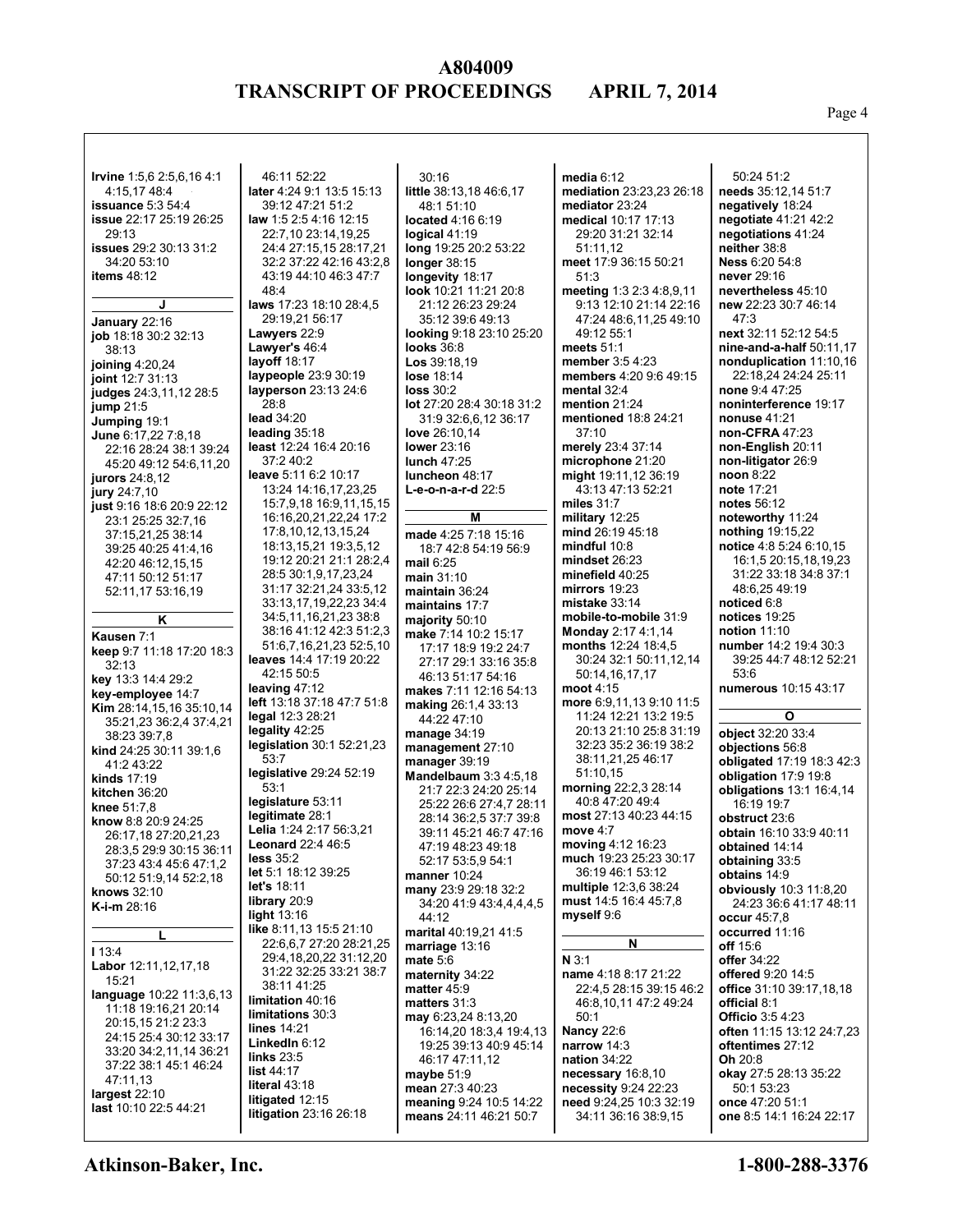Page 5

| 23:22 24:3 25:11,25<br>26:1,9 29:10,10 31:25<br>34:18 36:6 37:7 38:4 | pay 17:9<br>pays 17:7<br>PDL 40:6,6,8,9,13 42:8,13 | practitioners 13:12 23:3<br>preceding 53:1<br>precisely 48:3 | public 1:16 5:2 6:9,18<br>8:25 9:9 21:17,18 26:4<br>39:12 47:20 49:2,3,5,9 | refer $8:20$<br>reference 11:7 13:4,10<br>17:21 22:24 29:7 40:4 |
|----------------------------------------------------------------------|----------------------------------------------------|--------------------------------------------------------------|----------------------------------------------------------------------------|-----------------------------------------------------------------|
| 39:6 40:13 42:16 43:15<br>43:18 44:8 46:12,20,20                     | 42:14<br>Peltason 1:5 2:5,16 4:16                  | preclude 29:21<br>predecessors 42:23                         | 49:16,22 53:14 54:2,3,7<br>published 6:10                                  | referenced 10:19 11:20<br>reflect 19:16 20:18,19                |
| 49:20 50:9,18 53:18<br>ones 25:9                                     | penalty 56:16<br>pending 52:21,23 53:6,7           | prefer 6:24<br>pregnancy 17:2,6,8,12                         | purpose 5:2 9:8,25 11:11<br>22:25 26:5                                     | reflects 21:1<br>regard $34:10$                                 |
| one-hour 8:23                                                        | people 21:10 23:9,16                               | 17:14,23 18:1 19:3,12                                        | purposes 5:12 12:4,10                                                      | regarding 5:3 28:22 29:2                                        |
| only 6:2 8:5 15:3,19                                                 | 27:17,18,19 30:18 31:9                             | 20:20,23 30:22 40:9                                          | 18:16 24:18 40:5                                                           | 30:22 31:13 33:5 34:7                                           |
| 27:19 34:21,24 43:20<br>opinions 33:9                                | 43:548:7<br>percent 13:6 20:13,16                  | 44:2,3<br>pregnancy-related 17:24                            | Pursuant 6:15<br>put 31:20                                                 | 44:12 54:4<br>regardless 12:18                                  |
| opportunity 14:6 25:14                                               | 53:3                                               | prepared 43:5                                                | putting 34:8                                                               | Register 6:10                                                   |
| 28:25 35:3 38:20 39:12                                               | Perez 3:4 4:22 25:25 27:2                          | preschool 50:10                                              | P-e-r-e-z 50:2                                                             | regs 17:17                                                      |
| 47:21 49:4,11                                                        | 27:8 28:10 38:4 39:10                              | present 3:2 48:22                                            | <b>P-o-u-y-a</b> 46:10                                                     | regular 4:8                                                     |
| oppressive 27:16<br>option 41:5                                      | 50:1,1 53:13,17,23,25<br>perhaps 25:2 36:8 37:8    | pretty 12:1 19:22<br>previous 19:20 25:7                     | p.m 6:22 7:8 8:24 9:1<br>48:3,16,19,20 49:21                               | regulation 8:19,20 9:7,24<br>9:25 11:11 13:13 48:14             |
| Orange 50:3                                                          | 38:7,21                                            | previously 26:15                                             | 54:11 55:3                                                                 | 50:25                                                           |
| order $20:5$                                                         | period 7:14 18:2 51:1                              | primary 20:14                                                |                                                                            | regulations $1:175:4,8,8$                                       |
| <b>Orders 15:22</b>                                                  | 53:1 54:16                                         | prior 22:15 42:23                                            | Q                                                                          | 5:17, 18, 21, 24 6: 5, 17, 22                                   |
| organization 28:18<br>organizations 28:20                            | perjury $56:16$<br>permanent 38:16                 | <b>privacy</b> 29:20,21<br>probably 27:9 38:22 48:1          | qualifies 52:6<br>qualify 14:25 51:25                                      | 7:12,16 8:10 9:18 10:2<br>10:3,7,16,18,19,21 11:2               |
| 38:25                                                                | permissible 44:19,19                               | problem $35:25$                                              | question 35:6 38:5 44:8                                                    | 11:8,25 13:5 15:25 17:6                                         |
| other 11:19 13:22 16:12                                              | permit 30:1 43:9                                   | problems 32:6                                                | questions 9:2 36:3 40:2                                                    | 19:2,20 22:23 23:2,4,8                                          |
| 18:15 19:7 20:10.14<br>27:17 28:20 29:7,13,18                        | permits 33:8<br><b>Perry</b> 13:17,18              | procedures 9:19 22:20<br>proceed 47:22 48:5                  | 43:17.21.24 44:3.4.7.12                                                    | 23:10,12,12,20,24 24:1<br>24:6,14,17,17 25:4,7                  |
| 31:2,5,12,18 32:24                                                   | person 8:5 26:13 46:22                             | proceedings $1:152:15$                                       | 44:18 45:23 50:7,18<br>53:17,21,22 56:8                                    | 26:11,23 28:23 29:7,12                                          |
| 33:15 34:6 35:15 37:7                                                | personnel 23:10 27:11                              | 48:18.21 49:17 56:5.9                                        | quickly 12:1                                                               | 29:15 30:7 35:7 37:9                                            |
| 39:11 43:17 44:7 12.21                                               | persons 20:13 48:22                                | process 6:8 9:2,21 26:18                                     | quit 32:17                                                                 | 42:8,9,22 44:6,10 46:14                                         |
| 45:14 47:19 51:19<br>53:14                                           | perspective 24:2,13<br>27:12                       | 41:7<br>prohibited 34:10                                     | quite $28:4$                                                               | 48:24 49:6,19 52:13<br>53:15,22 54:5,10,14,18                   |
| others 52:22                                                         | pertaining 31:6,14                                 | prohibition 10:13 40:20                                      | R                                                                          | regulatory 6:10 10:11                                           |
| otherwise 15:20 19:6                                                 | pertinent 16:12                                    | promise 25:17                                                | R 3:1                                                                      | reinstatement 13:23 14:3                                        |
| out 26:12 31:7 32:23 33:2<br>41:8 45:15 47:12 51:6,7                 | Phyllis 3:5 4:24 6:25<br>phyllis.cheng 53:19       | promotion 18:18                                              | rate 36:11                                                                 | 20:22,24<br>reintroduced 48:13                                  |
| outcome 24:9                                                         | physical 15:13 32:4                                | prong 10:8 11:10 23:6<br>prongs 9:23 11:7,15                 | rather 25:10 50:16 52:5                                                    | reiterate 17:17                                                 |
| outset 24:21                                                         | 36:11                                              | 24:23,23,24                                                  | read 17:3 42:12 50:19<br>52:8                                              | related 31:2 37:9 49:5                                          |
| over 41:9 47:5                                                       | physically 14:18,22 15:3                           | proper $41:13$                                               | reading 17:4 43:19                                                         | relating 30:11                                                  |
| overarching 29:25<br>overlap 23:1                                    | 15:14 32:22 38:9<br>pick 15:23                     | proposal 53:2<br><b>propose</b> 36:21 38:12                  | reads 42:16                                                                | Relationship 35:7<br>relationships 30:4                         |
| overly 30:8                                                          | pieces $16:24$                                     | proposed 1:16 5:4,20,24                                      | ready 9:4 21:17<br>real 28:1                                               | relative 56:13                                                  |
| overnight 45:15                                                      | pillars $9:20,23$                                  | 6:4, 16, 22 7:11, 15 8:9                                     | reality 42:1                                                               | relevant 5:7                                                    |
| overtime 31:15,15                                                    | pivotal 29:11                                      | 19:21 25:4 28:23 29:2                                        | really 9:8 30:14 33:1,15                                                   | remainder 47:23                                                 |
| own 5:16 18:10 27:12<br>33:11,20 36:18 39:21                         | place 11:21 20:3 29:10<br>36:16 48:21 56:6         | 49:7 53:1 54:4, 10, 14, 17<br>proposing 10:25                | 33:25                                                                      | remaining 49:10<br>remains 34:21                                |
| 43:25                                                                | placement 5:13                                     | <b>Proposition 13:20</b>                                     | reason 5:25 13:10 23:11<br>48:9 51:3,5,9,11,11,12                          | remember 29:10                                                  |
| o-w-i-c 22:6                                                         | places 20:3                                        | propounded 56:8                                              | reasonable 19:8 33:23                                                      | remind 52:20                                                    |
| P                                                                    | plaintiffs 22:10                                   | protected 34:14 37:14,20                                     | 44:13                                                                      | reminder 49:11                                                  |
| p 3:1,1 13:9                                                         | playing 41:25<br>please 6:2 7:4 8:6,11,17          | <b>protection</b> 13:20 37:25<br>41:18 46:19                 | reasons 7:21 12:13 29:8                                                    | removed 25:5<br>removing 23:3                                   |
| page 6:5 9:14                                                        | 8:19 21:21 49:23                                   | protections $14:10$ 33:6                                     | 54:23<br>recall 18:18                                                      | renders 14:17 15:6                                              |
| paid 13:6 18:15 34:22                                                | pleased 26:15                                      | 33:16 34:18                                                  | recap 9:5,16 21:9,15                                                       | <b>REPORTED 1:24</b>                                            |
| parade 32:8                                                          | plus $18:545:5$                                    | prove 14:13                                                  | receive 5:2 7:10 9:8                                                       | reporter 4:10 7:24 8:16                                         |
| parameters 22:22 28:3<br>parents $40:17$                             | <b>podium 6:2 21:20</b><br>point 18:5 40:4 44:21   | provide 7:7 16:4,19 19:5<br>19:8 21:18 23:1,21 24:2          | 54:12                                                                      | 21:21 46:9 49:24 56:4<br><b>REPORTERS 1:21</b>                  |
| part 6:7 7:22 8:1 13:1                                               | points 44:22 46:13                                 | 25:2 34:13 38:1,23,25                                        | received 7:19,25 49:4<br>54:21                                             | <b>REPORTER'S 56:1</b>                                          |
| 15:11 50:4 51:13 52:18                                               | portion 4:8,9 40:21 47:23                          | 47:13 48:8 54:3                                              | receiving 49:13                                                            | <b>represent</b> 27:10,13,13                                    |
| 54:23 55:1<br>particular 9:20 13:6                                   | 48:6,10,25<br>portions 49:10                       | <b>provided</b> 21:8,15 29:1<br>33:23 37:24 46:19            | recess $48:18$                                                             | request $52:4,9$<br>requesting 16:9                             |
| 22:18                                                                | position 14:1 20:24,25                             | 50:22                                                        | recognizing 16:20<br>recommend 29:14 33:15                                 | requests 26:1                                                   |
| particularly 31:8 41:23                                              | 33:153:3                                           | <b>provides</b> 36:25 38:18                                  | 34:2,6 40:24                                                               | require $11:241:3$                                              |
| 44:5,5                                                               | possible 24:14 30:5<br>posted 20:2 36:18           | providing 21:22 23:4<br>28:22 33:19 35:3 41:18               | record 4:13 7:22 8:2 46:8                                                  | required 19:5 23:6 29:22<br>31:15                               |
| parties 56:14<br>partners 13:16                                      | posting 19:24 20:2,11,19                           | 44:17 49:24                                                  | 49:1,19 54:24                                                              | <b>requirement</b> 14:3,12 20:5                                 |
| part-day 14:17 15:17,19                                              | 33:18 36:6,10,12,23,24                             | <b>provision</b> 14:8,20 16:25                               | recorded 56:9<br>red 32:6                                                  | 45:16 50:21 51:4                                                |
| past 12:22 32:1                                                      | <b>Post-It 36:20</b>                               | 48:13                                                        | reduce 23:15 52:24                                                         | requirements 12:11                                              |
| <b>Patricia</b> 3:4 4:22<br><b>Pause 49:17</b>                       | Pouya $46:3$<br>practical 39:1                     | provisions $10:24$ 11:1<br>13:5 16:18 19:9,14                | <b>reduced</b> 18:23 32:22                                                 | 29:16 31:21 36:15<br>52:24                                      |
|                                                                      |                                                    |                                                              | reducing 30:15                                                             |                                                                 |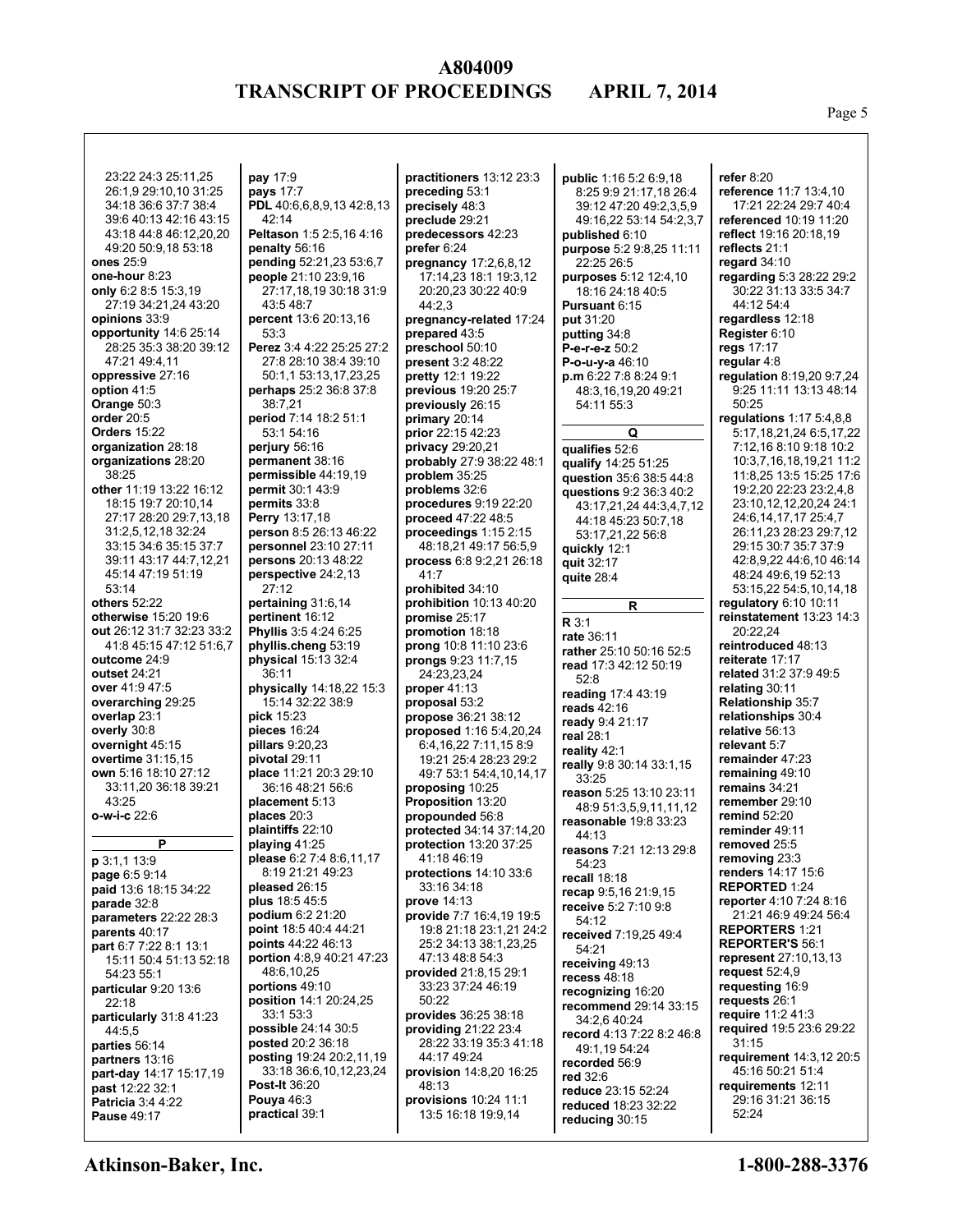Page 6

| requires 20:1 32:24                        |
|--------------------------------------------|
| resolve 24:9 26:20,24                      |
| resolving 23:22                            |
| resources 23:9 27:11,19                    |
| respect 16:1 36:5 37:19                    |
| 42:9 43:13,21                              |
| respond 7:20 54:21                         |
| responsibilities 15:12                     |
| 50:4                                       |
| responsibility 12:5                        |
| rest 28:15                                 |
| restraining 10:13 37:9                     |
| restrictions 29:16 31:19                   |
| 31:23                                      |
| restrictive 30:8 46:17                     |
| result 18:25 21:16                         |
| resulted 21:11                             |
| resume 48:24                               |
| resumed 48:19                              |
| retaliation 19:18 34:10                    |
| 34:15 37:14                                |
| retroactively 16:15                        |
| return 13:8,25,25 14:6,18<br>14:24 15:7    |
| returned 16:17                             |
| return-to-work 14:12                       |
| review 9:12                                |
| right 13:23 25:24 27:22                    |
| 34:25 35:10 36:24 37:4                     |
| 38:17 43:1 51:7,16,17                      |
| 53:10,17                                   |
| rights 1:17 5:4,9,11 10:10                 |
| 10:14 11:9,22 13:8,24                      |
| 14:11 16:14 28:18 30:9                     |
| 31:17 33:13,17,19                          |
| 35:17 36:7 37:10 48:24                     |
| 49:6                                       |
| roll 30:8                                  |
| room 4:14 5:21,23 7:5                      |
| 8:15                                       |
| <b>rounds</b> 10:15                        |
| rules 13:6,7                               |
| rule-making 5:6 6:8 8:1<br>8:25 9:21 54:24 |
| ruling 13:17                               |
| ruling-making 7:22                         |
| running 42:15                              |
|                                            |
| <u>s</u>                                   |
| S 3:1 22:5                                 |
| salaries 15:17                             |
| <b>Sam 22:6</b>                            |
| same 6:14 11:4 14:1                        |
| 16:20 20:24,25 29:8                        |
| 40:17,18 45:4 47:3                         |
| 48:21,22 51:3,5,9,11,11                    |
| 51:12,13                                   |
| same-sex 13:16                             |
| San 6:20 49:13 54:8                        |
| Sansanowicz 22:2,4,5                       |
| 25:13,24 27:1,8 28:13<br>46:5              |
| <b>Santa</b> 39:17                         |
| satisfy 22:23                              |
| saying 22:14 26:5,12                       |
| 28:7                                       |
| says 22:25 42:20 43:2                      |

50:25 51:23 **scenario** 14:15 15:8 **schedule** 32:7 **Schneiderman** 3:4 4:22 **school** 1:5 2:5 4:16 39:19 48:4 53:4 **Schwarzenegger** 13:19 **second** 24:1 33:9 45:7 **secondly** 24:5 **section** 4:12 5:10 8:19 12:2 13:14 17:3,5 29:11 30:20,21 31:6,13,14,22 32:20 33:4,8 35:6 39:2 40:4 41:3,6,11,15 42:11  $42.16$ **sections** 5:18 21:24 22:21 31:5,12,16 34:9 35:15,23 **see** 10:22 18:11 36:18 45:2 52:12 **seeing** 47:25 49:9 54:1 **seeking** 11:21 **seem** 27:15,15,16,16 41:1  $41:17$ **seems** 41:24 42:20 **sees** 36:10 **send** 8:8 **seniority** 18:15,17,24 **seniority-related** 18:18 **sense** 12:16 **sent** 6:11 **separate** 17:15 18:1  $42.13$ **September** 9:13 21:13 **seq** 22:21 **serious** 5:14,16 33:11 43:9,11 44:23 45:1,16 **serve** 11:11 **served** 25:9 **service** 12:21,22,25 18:14,16 **services** 32:19 **set** 5:9 22:14 52:13 56:6 **settings** 31:24 **seven** 12:21 18:4 30:24 40:1 45:7 **seven-year** 13:2 **several** 32:1 44:4 50:5 **share** 49:7 **sheet** 8:7,12 **shift** 14:19,24,25 15:8,9 32:22 **short** 32:9 39:13 40:8 **shorthand** 56:4,12 **shortly** 48:16 **show** 47:1 **sick** 34:25 **sickness** 40:8 **side** 25:10 51:15 **sign** 8:6,7 **significant** 11:24 **significantly** 30:19 **sign-in** 8:12 **silent** 47:11 **similar** 10:22,24,25 11:3 41:2 **simple** 27:25

**simply** 11:20 36:25 47:2 **since** 21:21 24:25 26:1 48:2 **single** 25:19 **site** 26:20 **situation** 18:22 51:6 **situations** 40:7 **six** 9:23 22:22 29:2 **slight** 20:20 **small** 39:21 **social** 6:12 34:20 **Society** 28:21 **Solutions** 39:22 **some** 10:25 11:1,4,17,24 15:1 18:7,7 29:1 32:16 37:23 40:7 41:8 42:7,7 48:9 52:2,11 53:9 **somebody** 26:13 32:10 **someone** 11:21 18:25 19:4,11 **something** 14:21 15:5 18:24 24:22 26:21 27:22,24,25 36:19 44:11 **sometimes** 26:6 27:24,25 43:12 **somewhere** 31:10 **sorry** 16:8 **sort** 24:22 **sounds** 41:25 **speak** 8:5,21 11:4 20:14 22:13 48:9 **speaker** 52:22 **speaking** 8:4 20:11 **special** 13:7 24:7,10 **specific** 5:7 8:19 25:3 29:10 35:21,23 **specifically** 25:9 29:8 30:6 39:3 **spell** 46:8 **spelled** 41:8 50:2 **spelling** 8:17 21:22 49:24 **spoke** 46:6 49:14 **spoken** 20:16 **spouse** 5:15 13:15 **spouses** 40:18 **staff** 7:17 **stakeholders** 6:12,14  $49.15$ **Standards** 12:12,18 **start** 9:5 21:21 22:13 42:21 49:23 **started** 9:19 18:23 26:12 28:7 **starting** 6:18 12:1 48:2 54:6 **starts** 18:12 42:21 47:5 **state** 5:8 12:15 17:6 22:10 29:18 32:3 **stated** 18:9 **statement** 5:25 7:21 12:13 54:22 **statements** 56:8 **states** 17:22 34:21 **statewide** 28:18 **stating** 8:18 34:3 **status** 40:20,21 41:6

**statute** 10:1,10,12,19,23 11:7,12,20,23 18:1 20:1 22:25 23:2,4 24:16 25:6 29:7 **statutes** 10:6 23:5 24:15 **statute's** 13:10 25:6 **statutory** 10:1 11:12,18 13:4 21:2 25:4 **stay** 45:15 **stays** 47:3 **stenographically** 56:10 **step** 41:19 **Steve** 39:15 **still** 19:12 30:17 45:15 50:14 **streamline** 11:5 **stricken** 31:12 **strict** 29:21 **strikes** 42:16 **striking** 29:6 30:12 **strongly** 29:14 **struggle** 26:6 **subcommittee** 9:7 **subject** 11:4 12:6 26:7 52:18 **submission** 45:20 **submits** 7:9,13 54:12,15 **Subsection** 15:16 37:12 41:7 **substantial** 32:4 **substantially** 14:1 **substantive** 12:15 13:5 34:18 48:12 **successors** 46:22,24 47:6,8,9 **sufficient** 33:19 **suggest** 34:13 **suggesting** 33:18 **suggestion** 38:10 **Suite** 7:1 **summarized** 21:4 **Supreme** 13:17 **sure** 8:12 18:9 19:2 21:7 21:24 25:19 33:16 36:4 42:6 44:14,25 45:8 46:10 51:17 **sworn** 8:14 **s-a-n** 22:6 **S-t-e-v-e** 39:16 **T table** 6:2 **tackled** 25:20 **take** 6:17 8:16,23 14:23 28:25 30:1 35:16 38:8 39:6 41:19 49:21 51:2,2 51:20,23 52:6 **taken** 2:15 14:4 15:6 16:16,21 17:11 19:11 28:2 46:15 48:18 56:6 56:12 **takes** 17:2 23:11 43:18 **taking** 6:15 14:17 37:24 40:8 54:3 **talking** 21:25 32:3 **talks** 41:12 **tandem** 29:21

**tape** 32:7 **tasks** 15:10,11 **teachers** 50:10,19 52:18 52:24 **temporarily** 38:15 **ten** 50:12,17 **tend** 20:4 **tension** 11:15 24:23 **term** 53:22 **terms** 16:23 20:11,17,21 22:1 26:5 40:1 41:9 42:25 43:6 **testifies** 7:9,13 54:11,15 **testify** 5:22 8:11,13,14  $49.12$ **testifying** 6:2 **testimony** 6:16,17 8:16 8:22 54:25 56:7 **text** 5:24 6:4 20:18 25:6 47:12 **thank** 4:5 21:7,8 22:12 24:19,20 25:22,23,24 27:1 28:10,11,13 35:3,5 36:1,2 39:7,8,9,10 45:21,24,25 46:1,7 47:15,16,18 48:16 52:14,16 53:12,24 54:2 54:25 **their** 5:15 13:8 14:24 20:14 24:7 27:11 30:2 31:10 32:10,14,18 33:13,17 34:19 42:8 47:5 52:25 **theme** 29:25 **thing** 20:10 26:1 37:8 43:1 50:24 51:18 **things** 10:9 26:10 32:24 36:18 43:12,14 **think** 12:13 17:4 21:3 25:4,8,9 26:11 27:9,18 28:8 32:12 35:12,14,24 36:14,22,23 37:18,21 37:25 41:11 45:9,10 47:9 **though** 4:25 38:10 41:21 44:4 **thought** 11:19 24:6 **thoughts** 49:8 **through** 5:18 11:5 12:1 17:14 50:6 **throughout** 10:18 13:13  $42.14$ **time** 4:13 8:5 16:20 17:6 18:2 21:18 22:13,15 25:16 27:13 31:20 32:9 32:17,21 39:14 49:1,7 49:21 54:3 55:3 56:6,9 **times** 17:18 27:20 **Title** 5:18 **today** 4:10,20,24 6:16 7:6 7:9,18,25 8:8 9:1,8,17 25:1 29:1 39:23 40:1 48:8 49:15 54:12,20 **today's** 5:23 **together** 16:18 **topic** 40:1 **totally** 26:22